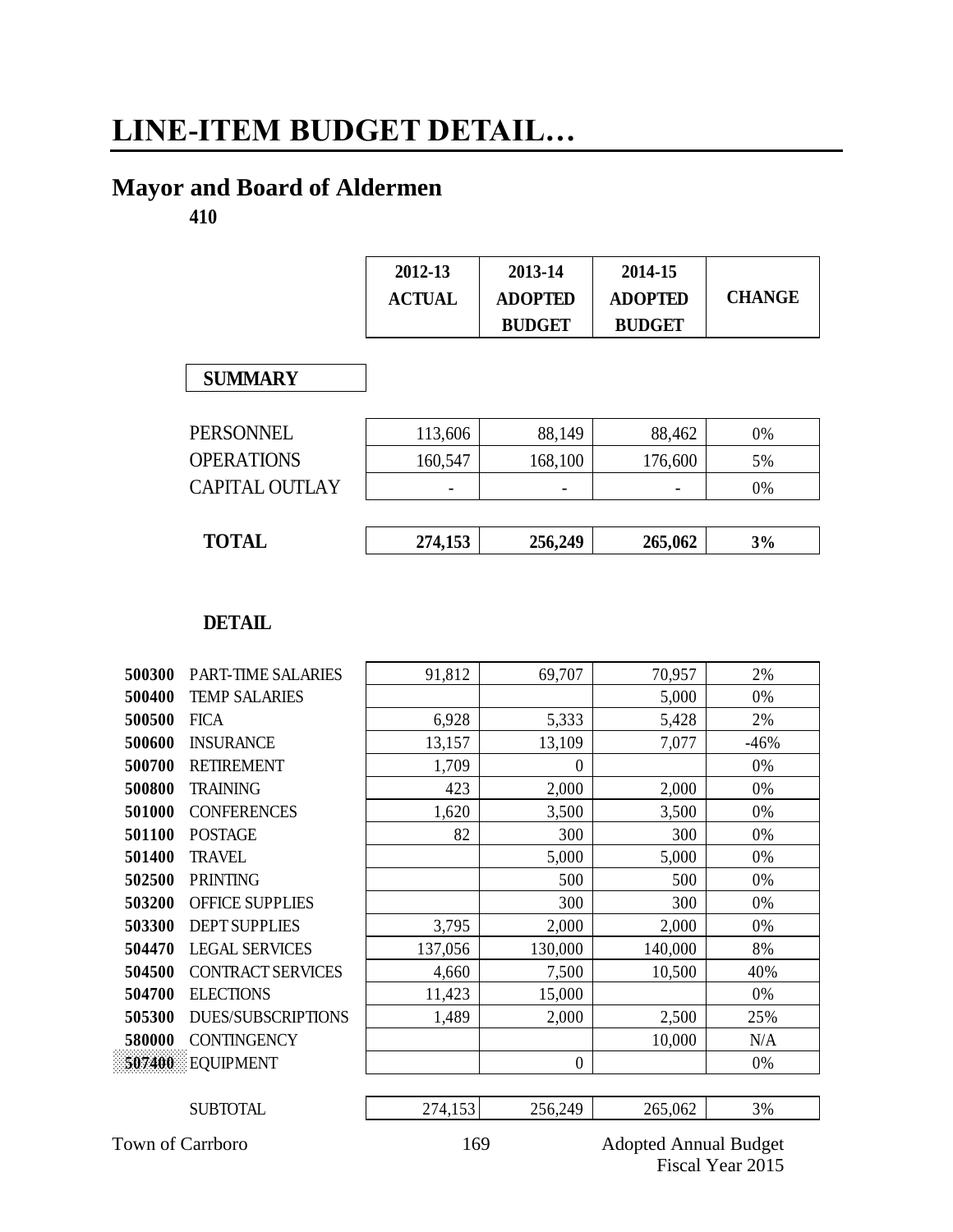## **Advisory Boards 415**

|                   | 2012-13<br><b>ACTUAL</b> | 2013-14<br><b>ADOPTED</b><br><b>BUDGET</b> | 2014-15<br><b>ADOPTED</b><br><b>BUDGET</b> | <b>CHANGE</b> |
|-------------------|--------------------------|--------------------------------------------|--------------------------------------------|---------------|
| <b>SUMMARY</b>    |                          |                                            |                                            |               |
| <b>PERSONNEL</b>  |                          |                                            |                                            | 0%            |
| <b>OPERATIONS</b> | 6,178                    | 16,650                                     | 17,200                                     | 3%            |
| CAPITAL OUTLAY    |                          |                                            |                                            | 0%            |

| <b>TOTAL</b>   | 6,178 | 16,650        | 17,200 | 3%  |  |
|----------------|-------|---------------|--------|-----|--|
|                |       |               |        |     |  |
| CAPITAL OUTLAY | -     | -             | -      | 0%  |  |
| VI LIV MIVI 19 | 0.110 | 10,0 <i>0</i> | 11.200 | J/V |  |

|            | <b>DETAIL</b>                        |       |        |        |        |
|------------|--------------------------------------|-------|--------|--------|--------|
|            | 500800 TRAINING                      |       | 500    | 500    | 0%     |
| 505701     | <b>APPEARANCE COMM</b>               |       | 400    | 400    | 0%     |
|            | 505702 PLANNING BOARD                | 241   | 500    | 500    | 0%     |
|            | 505703 BD OF ADJUSTMENT              | 58    | 200    | 200    | 0%     |
|            | <b>505704 PARKS &amp; RECREATION</b> | 2,233 | 2,400  | 2,400  | 0%     |
|            | <b>TRANSPORTATION</b>                |       |        |        |        |
|            | 505705 ADVISORY BOARD                | 380   | 500    | 500    | 0%     |
|            | 505707 HUMAN SERVICES                | 262   | 300    | 300    | 0%     |
|            | N. TRANSITION AREA                   |       |        |        |        |
|            | 505708 ADVISORY COMM                 |       | 150    | 150    | 0%     |
|            | 505710 RECOGNITION BANQUET           | 2,030 | 3,500  | 3,500  | 0%     |
|            | <b>ECONOMIC</b>                      |       |        |        |        |
|            | <b>SUSTAINABILITY</b>                |       |        |        |        |
|            | 505711 COMMISSION                    | 44    | 1,200  | 500    | $-58%$ |
| 505712     | <b>GREENWAY COMM</b>                 |       | 500    | 500    | 0%     |
|            | 505718 ARTS COMMITTEE                | 920   | 6,000  | 7,000  | 17%    |
|            | <b>ENVIRONMENTAL</b>                 |       |        |        |        |
|            | 505719 ADVISORY BOARD                | 10    | 500    | 500    | 0%     |
|            | <b>SAFE ROUTES TO</b>                |       |        |        |        |
| <b>TBD</b> | <b>SCHOOLS</b>                       |       |        | 250    | 0%     |
|            |                                      |       |        |        |        |
|            | <b>SUBTOTAL</b>                      | 6,178 | 16,650 | 17,200 | 3%     |
|            |                                      |       |        |        |        |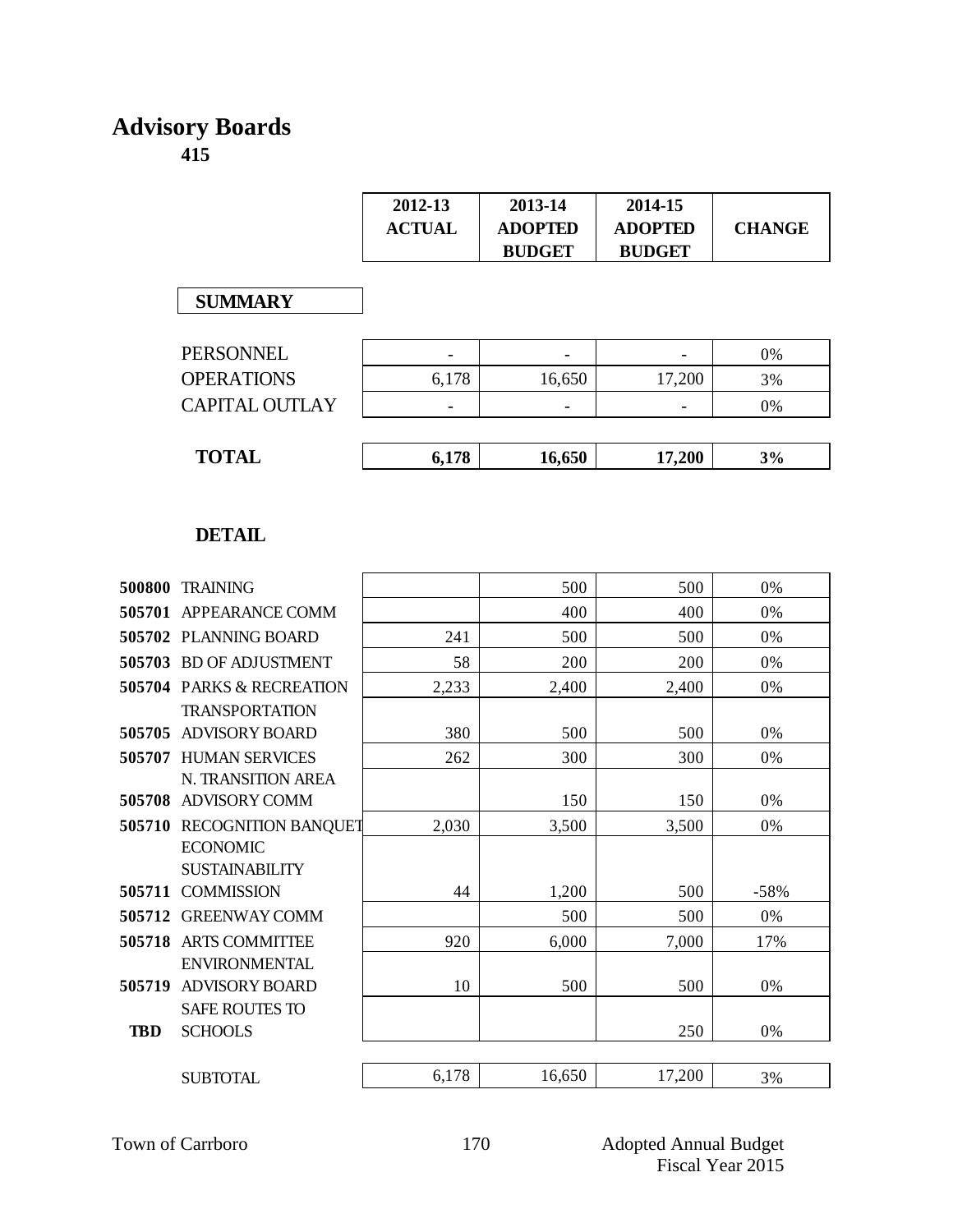# **Governance Support**

|                                                      | 2012-13<br><b>ACTUAL</b> | 2013-14<br><b>ADOPTED</b><br><b>BUDGET</b> | 2014-15<br><b>ADOPTED</b><br><b>BUDGET</b> | <b>CHANGE</b> |
|------------------------------------------------------|--------------------------|--------------------------------------------|--------------------------------------------|---------------|
| <b>SUMMARY</b>                                       |                          |                                            |                                            |               |
| <b>PERSONNEL</b>                                     |                          |                                            |                                            | $0\%$         |
| <b>OPERATIONS</b>                                    | 279,275                  | 444,468                                    | 495,867                                    | 12%           |
| <b>CAPITAL OUTLAY</b>                                |                          |                                            |                                            | 0%            |
| <b>TOTAL</b>                                         | 279,275                  | 444,468                                    | 495,867                                    | 12%           |
| <b>DETAIL</b>                                        |                          |                                            |                                            |               |
| 504501 TRIANGLE J COG                                | 7,669                    | 7,900                                      | 8,137                                      | 3%            |
| 504502 NC LEAGUE OF MUNIC.                           | 13,904                   | 14,390                                     | 14,822                                     | 3%            |
| 504504 SCHOOL OF GOVERNMENT                          | 2,127                    | 2,209                                      | 2,275                                      | 3%            |
| 504505 ARTS CENTER                                   | 15,000                   | 15,300                                     | 15,300                                     | 0%            |
| 504506 HUMAN SERVICES GRANT                          | 150,740                  | 175,000                                    | 200,000                                    | 14%           |
| 504507 EMPOWERMENT, INC                              |                          |                                            |                                            | 0%            |
| 504508 LEAGUE WOMEN VOTERS                           |                          | 250                                        | 250                                        | $0\%$         |
| 504510 COMMUNITY DINNER                              | 500                      | 500                                        | 500                                        | $0\%$         |
| 504512 THE COMMUNITY HOME TRUST                      | 34,000                   | 35,000                                     | 35,000                                     | 0%            |
| 504513 ORANGE COUNTY                                 | 29,524                   | 29,524                                     | $\blacksquare$                             | $-100%$       |
| 504516 DOWNTOWN BUS ASSOC                            |                          | $\blacksquare$                             |                                            | 0%            |
| 504517 LIBRARY PROJECT                               | 4,000                    | 4,000                                      | 4,000                                      | 0%            |
| 504518 MEDIATION                                     |                          | 500                                        | $\overline{\phantom{a}}$                   | $-100%$       |
| <b>504519 CABLE TV CONSULTATION</b>                  | 4,500                    | 5,000                                      | $\blacksquare$                             | $-100%$       |
| 504531 THE PEOPLE'S CHANNEL                          |                          |                                            | 32,000                                     | 0%            |
| 504533 METROPOLITAN COALITION                        | 2,435                    | 2,520                                      | 2,679                                      | 6%            |
| 504535 COMMUNITY OUTREACH                            | 12,323                   | 36,970                                     | 36,970                                     | 0%            |
| 504546 HOME CONSORTIUM MATCH                         |                          |                                            | 12,943                                     | 0%            |
| 504548 CD & MEMORABILIA SHOW                         | 2,553                    | 2,400                                      | 2,400                                      | 0%            |
| <b>504600 ALLIANCE FOR INNOVATION</b>                |                          | 1,825                                      | 1,880                                      | 0%            |
| 504601 PARTNERSHIP TO END HOMELESSNESS               |                          |                                            | 15,531                                     | 0%            |
| 504620 CARRBORO TOURISM AND<br>DEVELOPMENT AUTHORITY |                          | 111,180                                    | 111,180                                    | 0%            |
| <b>504621 FOLKLORE SOCIETY</b>                       |                          |                                            |                                            | 0%            |
| <b>COMMUNITY SCHOOL FOR PEOPLE</b>                   |                          |                                            |                                            |               |
| 504622 UNDER 6                                       |                          |                                            |                                            | 0%            |
| <b>SUBTOTAL</b>                                      | 279,275                  | 444,468                                    | 495,867                                    | 12%           |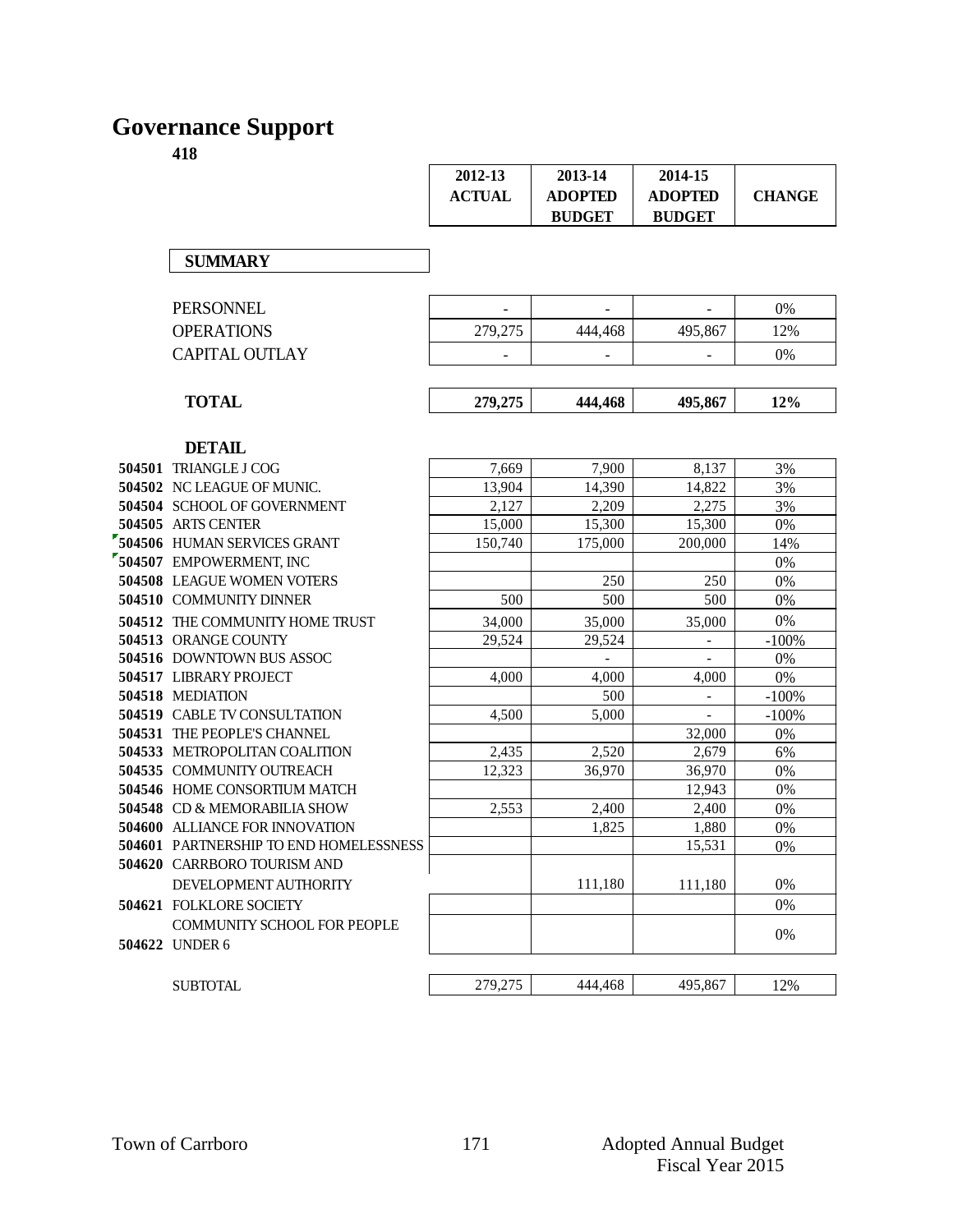#### **Town Manager**

|             |                                            | 2012-13        | 2013-14                  | 2014-15                  |               |
|-------------|--------------------------------------------|----------------|--------------------------|--------------------------|---------------|
|             |                                            | <b>ACTUAL</b>  | <b>ADOPTED</b>           | <b>ADOPTED</b>           | <b>CHANGE</b> |
|             |                                            |                | <b>BUDGET</b>            | <b>BUDGET</b>            |               |
|             |                                            |                |                          |                          |               |
|             | <b>SUMMARY</b>                             |                |                          |                          |               |
|             |                                            |                |                          |                          |               |
|             | PERSONNEL                                  | 249,532        | 260,570                  | 325,715                  | 25%           |
|             | <b>OPERATIONS</b>                          | 17,100         | 10,600                   | 14,585                   | 38%           |
|             |                                            |                |                          |                          |               |
|             | <b>CAPITAL OUTLAY</b>                      |                | 1,000                    |                          | 0%            |
|             |                                            |                |                          |                          |               |
|             | <b>TOTAL</b>                               | 266,632        | 272,170                  | 340,300                  | 25%           |
|             |                                            |                |                          |                          |               |
|             | <b>DETAIL</b>                              |                |                          |                          |               |
|             |                                            |                | 199,640                  | 242,319                  | 21%           |
|             | 500200 SALARIES<br>500202 SERVICE BENEFITS | 195,102<br>868 | 868                      | 868                      | 0%            |
|             | 500400 TEMP SALARIES                       | 2,441          | 6,300                    | 6,800                    | 0%            |
| 500500 FICA |                                            | 14,778         | 13,877                   | 16,498                   | 19%           |
|             | 500600 INSURANCE                           | 16,991         | 20,178                   | 28,349                   | 40%           |
|             | <b>500601 DISABILITY INSURANCE</b>         | 213            | 208                      | 237                      | 14%           |
|             | 500700 RETIREMENT                          | 13,254         | 13,690                   | 17,374                   | 27%           |
|             | 500701 SUPPL RETIREMENT                    | 5,884          | 5,809                    | 7,270                    | 25%           |
|             | 500710 CAR ALLOWANCE                       |                | $\overline{\phantom{0}}$ | 6,000                    | 0%            |
|             | <b>500800 TRAINING</b>                     | 246            | 2,400                    | 2,000                    | $-17%$        |
|             | 501000 CONFERENCES                         | 3,247          | 1,700                    | 2,775                    | 63%           |
|             | 501100 POSTAGE                             | 36             | 100                      | 100                      | 0%            |
|             | 501400 TRAVEL                              | 1,447          | 2,250                    | 2,550                    | 13%           |
|             | 501700 MOTOR VEHICLE REPAIR                | 20             | $\overline{\phantom{0}}$ | $\overline{\phantom{a}}$ | 0%            |
| 502100 RENT |                                            | 7,373          | $\overline{a}$           |                          | 0%            |
|             | 502500 PRINTING                            |                | 100                      | 100                      | 0%            |
| 503100 FUEL |                                            | 321            |                          |                          | 0%            |
|             | 503200 OFFICE SUPPLIES                     | 859            | 750                      | 1,000                    | 33%           |
|             | 503300 DEPT SUPPLIES                       | 790            | 1,200                    | 1,200                    | 0%            |
|             | 504500 CONTRACT SERVICES                   | 760            |                          | 3,000                    | 0%            |
|             | 505300 DUES/SUBS                           | 2,001          | 2,100                    | 1,860                    | $-11%$        |
|             | 507400 FURNITURE/EQPMT                     |                | 1,000                    |                          | 0%            |
|             |                                            |                |                          |                          |               |
|             | <b>SUBTOTAL</b>                            | 266,632        | 272,170                  | 340,300                  | 25%           |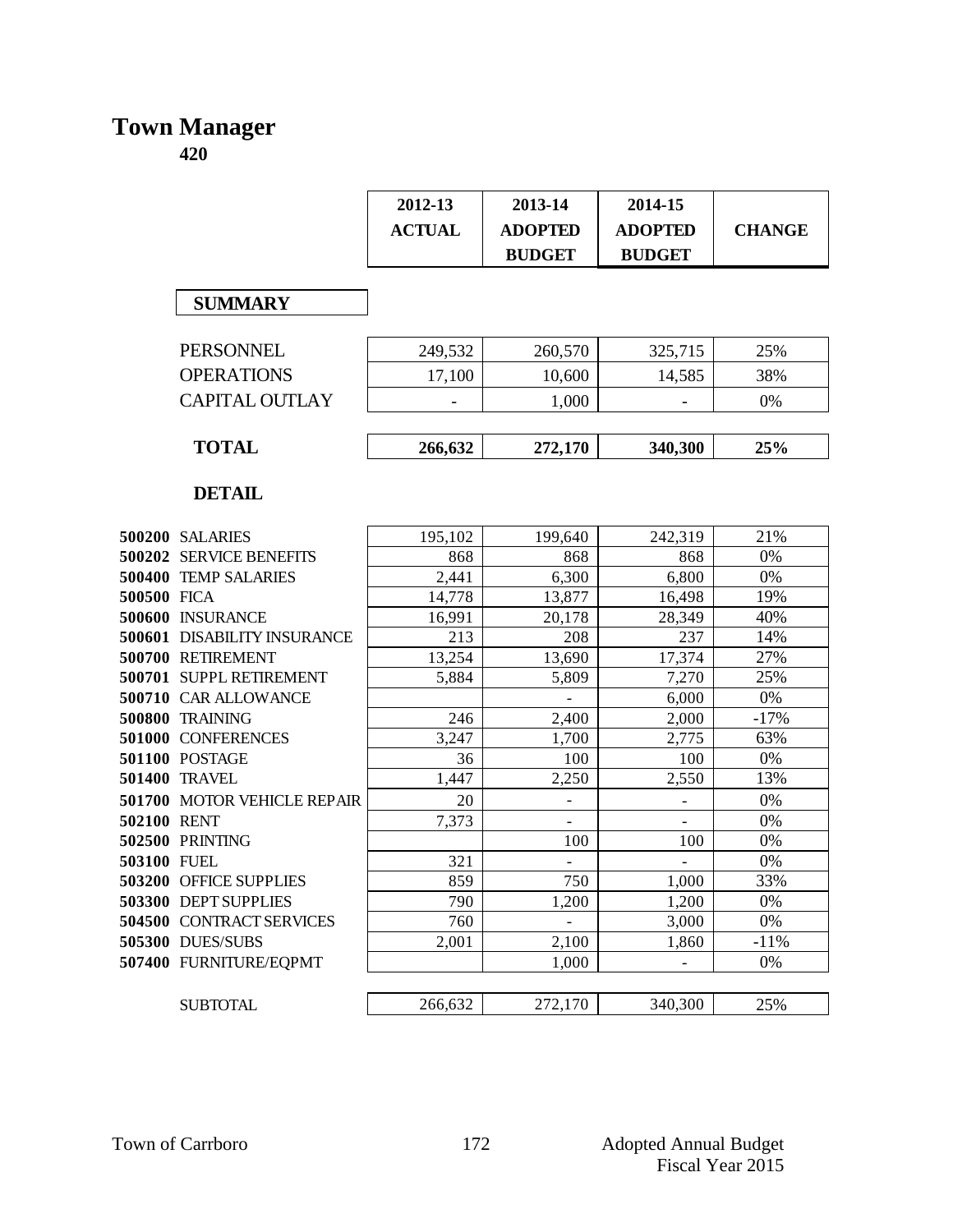# **Economic and Community Development**

|                       | 2012-13<br><b>ACTUAL</b> | 2013-14<br><b>ADOPTED</b><br><b>BUDGET</b> | 2014-15<br><b>ADOPTED</b><br><b>BUDGET</b> | <b>CHANGE</b> |
|-----------------------|--------------------------|--------------------------------------------|--------------------------------------------|---------------|
| <b>SUMMARY</b>        |                          |                                            |                                            |               |
| <b>PERSONNEL</b>      | 118,993                  | 118,141                                    | 120,748                                    | 2%            |
| <b>OPERATIONS</b>     | 32,150                   | 141,793                                    | 93,850                                     | $-34%$        |
| <b>CAPITAL OUTLAY</b> | -                        | -                                          | -                                          | 0%            |
| <b>TOTAL</b>          | 151,143                  | 259,934                                    | 214,598                                    | $-17\%$       |

|             | <b>DETAIL</b>                       |         |                          |         |         |
|-------------|-------------------------------------|---------|--------------------------|---------|---------|
|             | <b>500200 SALARIES</b>              | 78,891  | 78,000                   | 79,598  | 2%      |
|             | <b>500300 PARTTIME SALARIES</b>     | 17,210  | 17,224                   | 17,596  | 2%      |
| 500500 FICA |                                     | 7,333   | 7,299                    | 7,435   | 2%      |
|             | 500600 INSURANCE                    | 6,605   | 6,476                    | 6,712   | 4%      |
|             | <b>500601 DISABILITY INSURANCE</b>  | 79      | 180                      | 180     | 0%      |
|             | 500700 RETIREMENT                   | 6,505   | 6,622                    | 6,843   | 3%      |
| 500701      | <b>SUPPL RETIREMENT</b>             | 2,369   | 2,340                    | 2,384   | 2%      |
| 500800      | <b>TRAINING</b>                     |         | 2,000                    | 2,000   | 0%      |
| 501000      | <b>CONFERENCES</b>                  | 993     | $\overline{\phantom{0}}$ |         | 0%      |
|             | 501100 POSTAGE                      | 129     | 600                      | 600     | 0%      |
| 501400      | TRAVEL                              | 1,488   | 1,000                    | 1,000   | 0%      |
| 502500      | <b>PRINTING</b>                     |         | 600                      | 600     | 0%      |
| 502600      | <b>ADVERTISING</b>                  | 6,044   | 11,000                   | 1,000   | $-91%$  |
| 503200      | <b>OFFICE SUPPLIES</b>              | 140     | 600                      | 600     | 0%      |
| 503300      | <b>DEPT SUPPLIES</b>                | 1,418   | 2,050                    | 2,050   | $0\%$   |
| 504500      | <b>CONTRACT SERVICES</b>            |         | 17,000                   | 12,000  | $-29%$  |
|             | 504511 HOLIDAY EVENTS               | 1,000   |                          |         | 0%      |
|             | <b>504546 HOME CONSORTIUM MATCH</b> |         | 12,943                   |         | $-100%$ |
|             | 504549 LOCAL LIVING ECONOMY         | 20,493  | 3,000                    | 13,000  | 333%    |
|             | 504630 300 E. MAIN PARKING LEASE    |         | 90,000                   | 60,000  | $-33%$  |
|             | 505300 DUES/SUBS                    | 445     | 1,000                    | 1,000   | 0%      |
|             |                                     |         |                          |         |         |
|             | <b>SUBTOTAL</b>                     | 151,143 | 259,934                  | 214,598 | $-17%$  |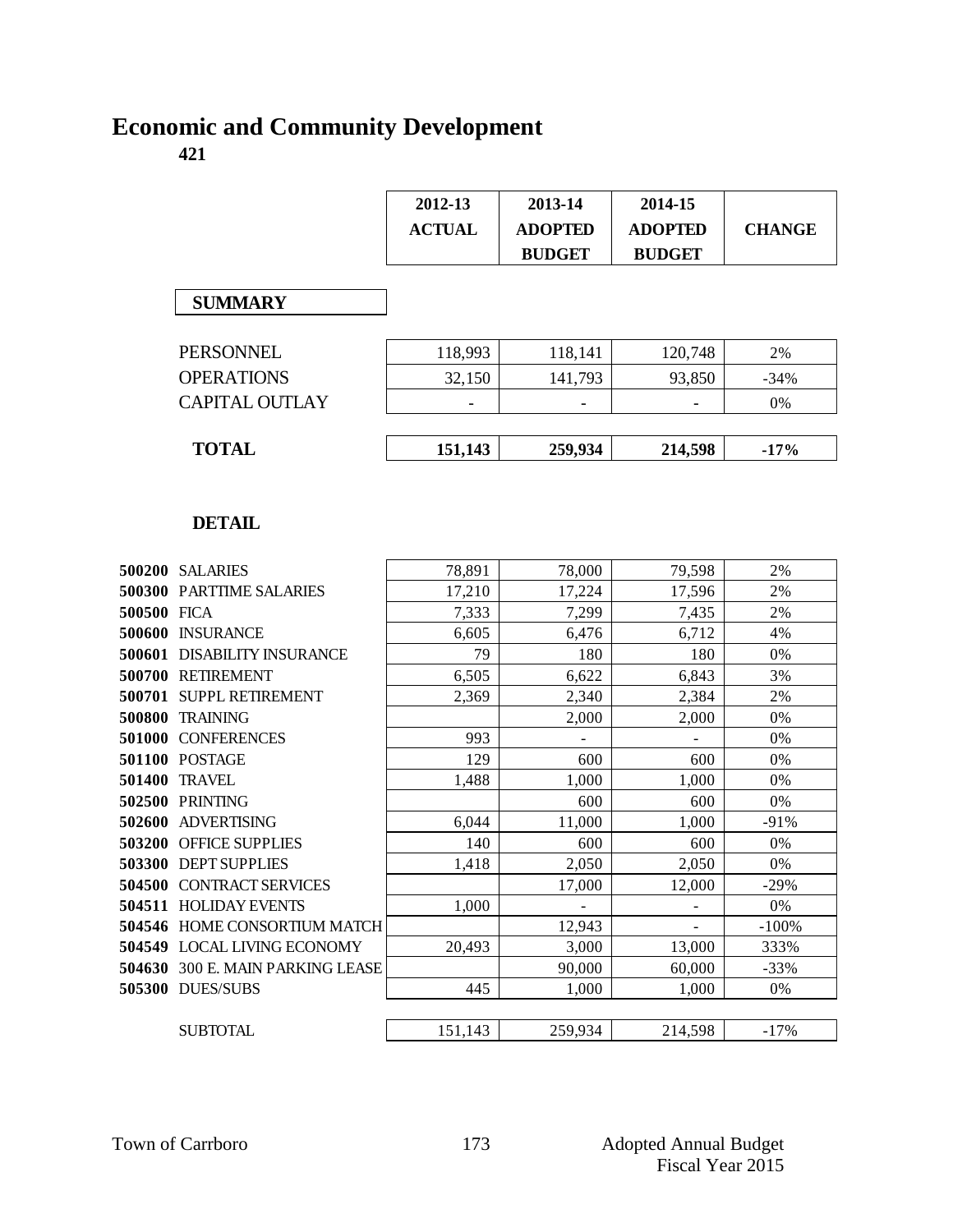## **Town Clerk**

| 2012-13       | 2013-14        | 2014-15        |               |
|---------------|----------------|----------------|---------------|
| <b>ACTUAL</b> | <b>ADOPTED</b> | <b>ADOPTED</b> | <b>CHANGE</b> |
|               | <b>BUDGET</b>  | <b>BUDGET</b>  |               |

#### **SUMMARY**

| <b>SUMMARY</b>        |        |         |         |    |
|-----------------------|--------|---------|---------|----|
| PERSONNEL             | 74,273 | 104,121 | 106,353 | 2% |
| <b>OPERATIONS</b>     | 10,634 | 20,400  | 20,400  | 0% |
| <b>CAPITAL OUTLAY</b> |        |         |         | 0% |
|                       |        |         |         |    |
| <b>TOTAL</b>          | 84,906 | 124,521 | 126,753 | 2% |

|             | <b>DETAIL</b>                      |        |         |         |         |
|-------------|------------------------------------|--------|---------|---------|---------|
|             | <b>500200 SALARIES</b>             | 57,630 | 58,280  | 59,376  | 2%      |
|             | <b>500300 PART-TIME SALARIES</b>   |        | 24,819  | 25,261  | 0%      |
| 500500 FICA |                                    | 4,377  | 6,367   | 6,484   | 2%      |
|             | 500600 INSURANCE                   | 6,605  | 6,476   | 6,816   | 5%      |
|             | <b>500601 DISABILITY INSURANCE</b> | 29     | 29      | 29      | 0%      |
|             | 500700 RETIREMENT                  | 3,900  | 5,722   | 5,913   | 3%      |
|             | 500701 SUPPL RETIREMENT            | 1,732  | 2,428   | 2,474   | 2%      |
| 500800      | <b>TRAINING</b>                    |        | 1,200   | 1,200   | 0%      |
| 501000      | <b>CONFERENCES</b>                 | 693    | 1,300   | 1,300   | 0%      |
|             | <b>501100 POSTAGE</b>              | 20     | 250     | 250     | 0%      |
| 501400      | TRAVEL                             | 140    | 900     | 900     | 0%      |
| 501600      | M & R EQUIP                        |        | 350     | -       | $-100%$ |
|             | <b>502500 PRINTING</b>             |        | 500     | 500     | 0%      |
| 502600      | <b>ADVERTISING</b>                 | 6,176  | 10,000  | 9,350   | $-6%$   |
| 503200      | <b>OFFICE SUPPLIES</b>             | 236    | 750     | 750     | 0%      |
|             | 503300 DEPT SUPPLIES               | 907    | 2,750   | 2,750   | 0%      |
| 504500      | CONTRACT SERVICES                  | 2,216  | 2,000   | 3,000   | 0%      |
|             | 505300 DUES/SUBSCRIPTIONS          | 245    | 400     | 400     | 0%      |
|             |                                    |        |         |         |         |
|             | SUBTOTAL                           | 84,906 | 124,521 | 126,753 | 2%      |
|             |                                    |        |         |         |         |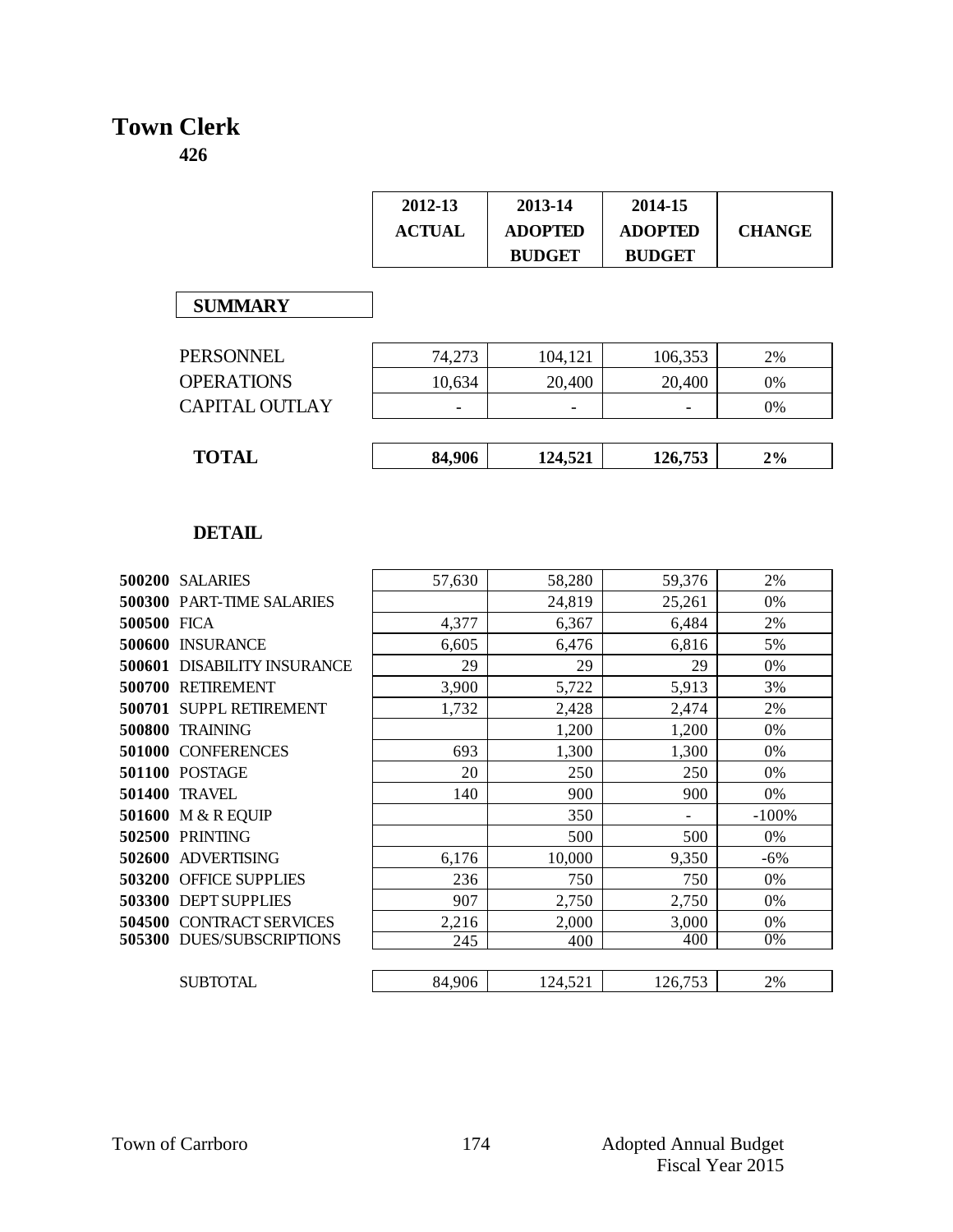### **Finance**

|                  |                                                    | 2012-13       | 2013-14                         | 2014-15                         |               |
|------------------|----------------------------------------------------|---------------|---------------------------------|---------------------------------|---------------|
|                  |                                                    | <b>ACTUAL</b> | <b>ADOPTED</b><br><b>BUDGET</b> | <b>ADOPTED</b><br><b>BUDGET</b> | <b>CHANGE</b> |
|                  | <b>SUMMARY</b>                                     |               |                                 |                                 |               |
|                  | <b>PERSONNEL</b>                                   | 360,305       | 501,406                         | 539,651                         | 8%            |
|                  | <b>OPERATIONS</b>                                  | 566,280       | 561,029                         | 557,809                         | $-1\%$        |
|                  | <b>CAPITAL OUTLAY</b>                              |               |                                 |                                 | 0%            |
|                  | <b>TOTAL</b>                                       | 926,585       | 1,062,435                       | 1,097,460                       | 3%            |
|                  | <b>DETAIL</b>                                      |               |                                 |                                 |               |
| 500200           | <b>SALARIES</b>                                    | 265,485       | 346,108                         | 380,119                         | 10%           |
| 500201           | <b>OVERTIME</b>                                    | 445           | 1,035                           | 1,035                           | 0%            |
| 500202           | <b>SERVICE BENEFITS</b>                            | 496           | 704                             | 704                             | 0%            |
| 500300           | PART-TIME SALARIES                                 | 9,056         | 33,686                          | 33,686                          | 0%            |
| 500405           | <b>SEPARATION PAY</b>                              |               |                                 |                                 | 0%            |
| 500500           | <b>FICA</b>                                        | 20,069        | 29,133                          | 29,079                          | 0%            |
| 500600           | <b>INSURANCE</b>                                   | 37,404        | 53,255                          | 56,975                          | 7%            |
| 500601           | <b>DISABILITY INSURANCE</b><br><b>UNEMPLOYMENT</b> | 697           | 510                             | 510                             | 0%            |
| 500606           | <b>INSURANCE RESERVE</b>                           |               |                                 |                                 | $0\%$         |
| 500700           | <b>RETIREMENT</b>                                  | 18,643        | 26,636                          | 27,148                          | 2%            |
| 500701           | <b>SUPPL RETIREMENT</b>                            | 8,010         | 10,339                          | 10,395                          | 1%            |
| 500800           | <b>TRAINING</b>                                    | 1,515         | 5,000                           | 4,000                           | $-20%$<br>25% |
| 501000<br>501100 | <b>CONFERENCES</b><br><b>POSTAGE</b>               | 1,116         | 3,433                           | 4,297                           | 0%            |
| 501400           | <b>TRAVEL</b>                                      | 3,196<br>425  | 3,760<br>500                    | 3,760<br>500                    | 0%            |
| 502100           | <b>RENT</b>                                        | 9,900         | 10,000                          | 10,000                          | 0%            |
| 502500           | <b>PRINTING</b>                                    | 650           | 1,870                           | 1,870                           | 0%            |
| 502600           | <b>ADVERTISING</b>                                 | 490           | 2,000                           | 2,000                           | 0%            |
| 503200           | <b>OFFICE SUPPLIES</b>                             | 4,130         | 2,000                           | 2,000                           | 0%            |
| 503300           | <b>DEPT SUPPLIES</b>                               | 4,168         | 8,000                           | 8,000                           | 0%            |
|                  | PROCIREMENT CARD                                   |               |                                 |                                 |               |
| 504450<br>504500 | <b>TRANSACTIONS</b>                                |               |                                 |                                 | 0%            |
| 504704           | CONTRACT SERVICES<br><b>BANK SERVICE CHARGES</b>   | 236,005       | 164,262                         | 163,012                         | $-1\%$        |
| 504705           | PENALTIES & INTEREST                               | 8,343         | $\overline{\phantom{0}}$        |                                 | 0%<br>0%      |
| 505300           | <b>DUES/SUBS</b>                                   | 1,245         | 2,100                           | 2,100                           | 0%            |
| 505600           | <b>CASH OVER/SHORT</b>                             | 124           |                                 |                                 | 0%            |
| 505700           | <b>MISCELLANEOUS</b>                               | 600           | $\qquad \qquad -$<br>700        | 700                             | 0%            |
| 506000           | <b>INSUR-GENERAL</b>                               | 264,426       | 316,571                         | 319,737                         | 1%            |
| 506001           | PUBLIC OFFICIALS                                   | 29,948        | 40,833                          | 35,833                          | $-12%$        |
|                  | <b>SUBTOTAL</b>                                    | 926,585       | 1,062,435                       | 1,097,460                       | 3%            |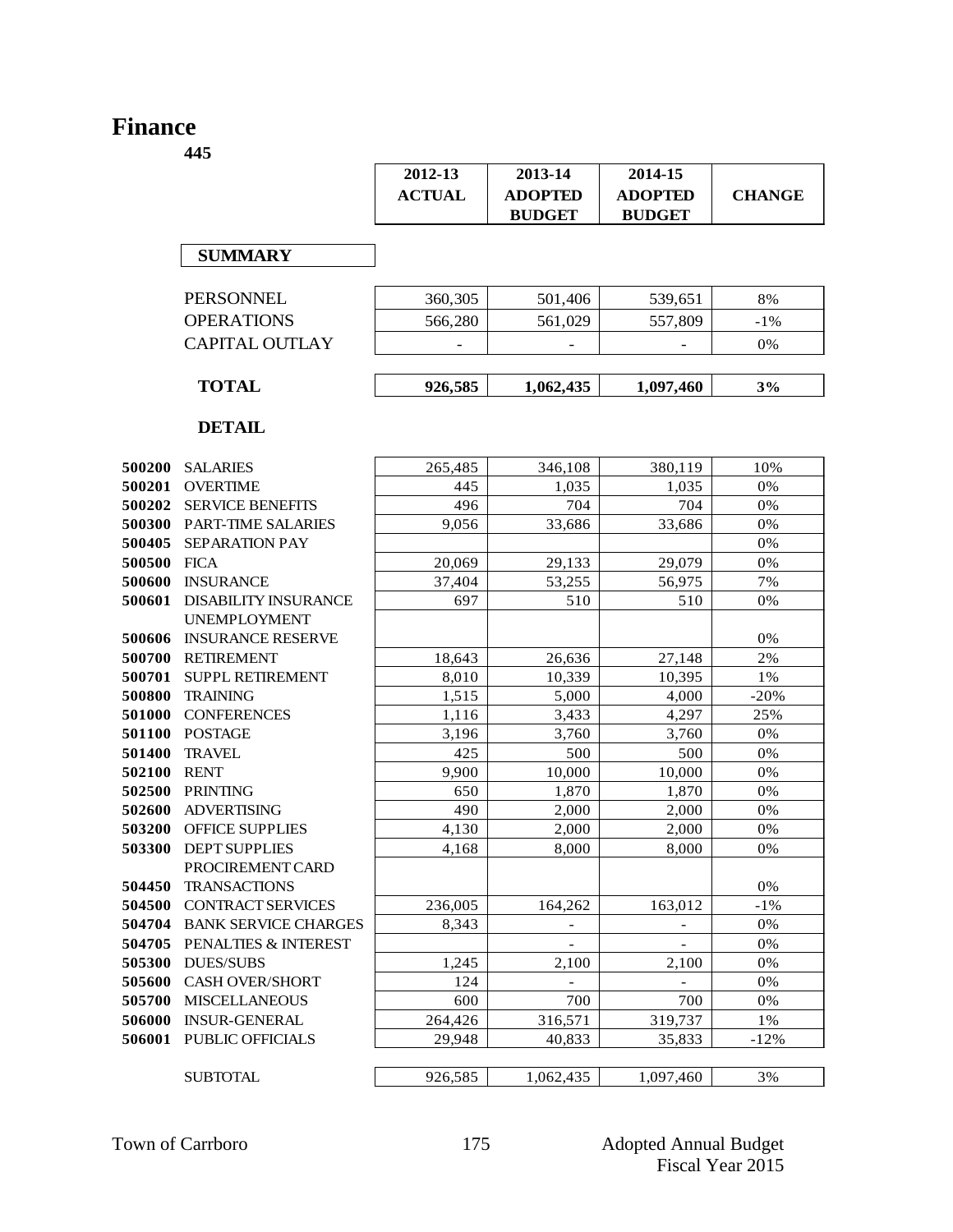## **Human Resources**

|             |                           | 2012-13       | 2013-14        | 2014-15        |               |
|-------------|---------------------------|---------------|----------------|----------------|---------------|
|             |                           | <b>ACTUAL</b> | <b>ADOPTED</b> | <b>ADOPTED</b> | <b>CHANGE</b> |
|             |                           |               | <b>BUDGET</b>  | <b>BUDGET</b>  |               |
|             |                           |               |                |                |               |
|             | <b>SUMMARY</b>            |               |                |                |               |
|             |                           |               |                |                |               |
|             | <b>PERSONNEL</b>          | 348,160       | 474,642        | 452,948        | $-5%$         |
|             | <b>OPERATIONS</b>         | 65,899        | 65,402         | 76,807         | 17%           |
|             | <b>CAPITAL OUTLAY</b>     |               |                |                |               |
|             |                           |               |                |                | 0%            |
|             |                           |               |                |                |               |
|             | <b>TOTAL</b>              | 414,059       | 540,044        | 529,755        | $-2\%$        |
|             |                           |               |                |                |               |
|             | <b>DETAIL</b>             |               |                |                |               |
|             | 500200 SALARIES           | 142,685       | 141,848        | 129,000        | $-9%$         |
|             | 500202 SERVICE BENEFITS   | 1,324         | 1,324          |                | 0%            |
|             | 5E+05 LUMP SUM PAYMENT    |               |                |                | 0%            |
|             | 500300 PART TIME SALARIES |               |                |                | $0\%$         |
|             | 500400 TEMPORARY SALARIES | 649           |                |                | 0%            |
|             | 500405 SEPARATION PAY     |               |                |                | 0%            |
| 500500 FICA |                           | 10,037        | 11,446         | 9,885          | $-14%$        |
|             | 50060 INSURANCE           | 23,025        | 24,638         | 19,842         | $-19%$        |
|             | 500601 DISABILITY INS     | 128           | 102            | 102            | 0%            |
|             | 500602 RETIREE INSURANCE  | 155,299       | 276,000        | 276,000        | 0%            |
|             | 500604 UNEMPLOYMENT INS   | 945           | 5,000          | 5,000          | 0%            |
|             | <b>EARLY RETIREE</b>      |               |                |                |               |
|             | 500605 REINSURANCE        |               |                |                | 0%            |
|             | 500700 RETIREMENT         | 9,743         | 10,029         | 9,249          | $-8%$         |
|             | 500701 SUPPL RETIREMENT   | 4,327         | 4,255          | 3,870          | $-9%$         |
|             | 500710 CAR ALLOWANCE      |               |                |                | 0%            |
|             | 500800 TRAINING           | 1,271         | 2,500          | 2,500          | $0\%$         |
|             | 500801 TUITION ASSISTANCE | 300           | 5,250          | 5,250          | 0%            |
|             | 500810 ORG DEV            | 5,380         | 12,000         | 10,000         | $-17%$        |
|             | 501000 CONFERENCES        | 525           | 425            | 2,580          | 507%          |
|             | 501100 POSTAGE            | 141           | 525            | 525            | 0%            |
|             | <b>501400 TRAVEL</b>      | 443           | 550            | $\blacksquare$ | $-100%$       |
| 502100 RENT |                           | 1,150         | 1,500          | 1,500          | 0%            |
|             | 502500 PRINTING           |               | 375            | 375            | 0%            |
|             | 502600 ADVERTISING        | 5,723         | 7,500          | 7,500          | 0%            |
|             | 503200 OFFICE SUPPLIES    |               |                |                | 0%            |
|             | 203300 DEPT SUPPLIES      | 1,054         | 1,650          | 1,650          | 0%            |
|             | 504500 CONTRACT SERVICES  | 40,179        | 23,307         | 23,307         | 0%            |
|             | 505300 DUES/SUBSCRIPTIONS | 692           | 820            | 820            | 0%            |
|             | 505709 EMPLOYEE WELLNESS  |               |                | 10,000         | 0%            |
|             | 505710 EMPLOYEE RELATIONS | 9,042         | 9,000          | 10,800         | 20%           |
|             |                           |               |                |                |               |
|             | <b>SUBTOTAL</b>           | 414,059       | 540,044        | 529,755        | $-2%$         |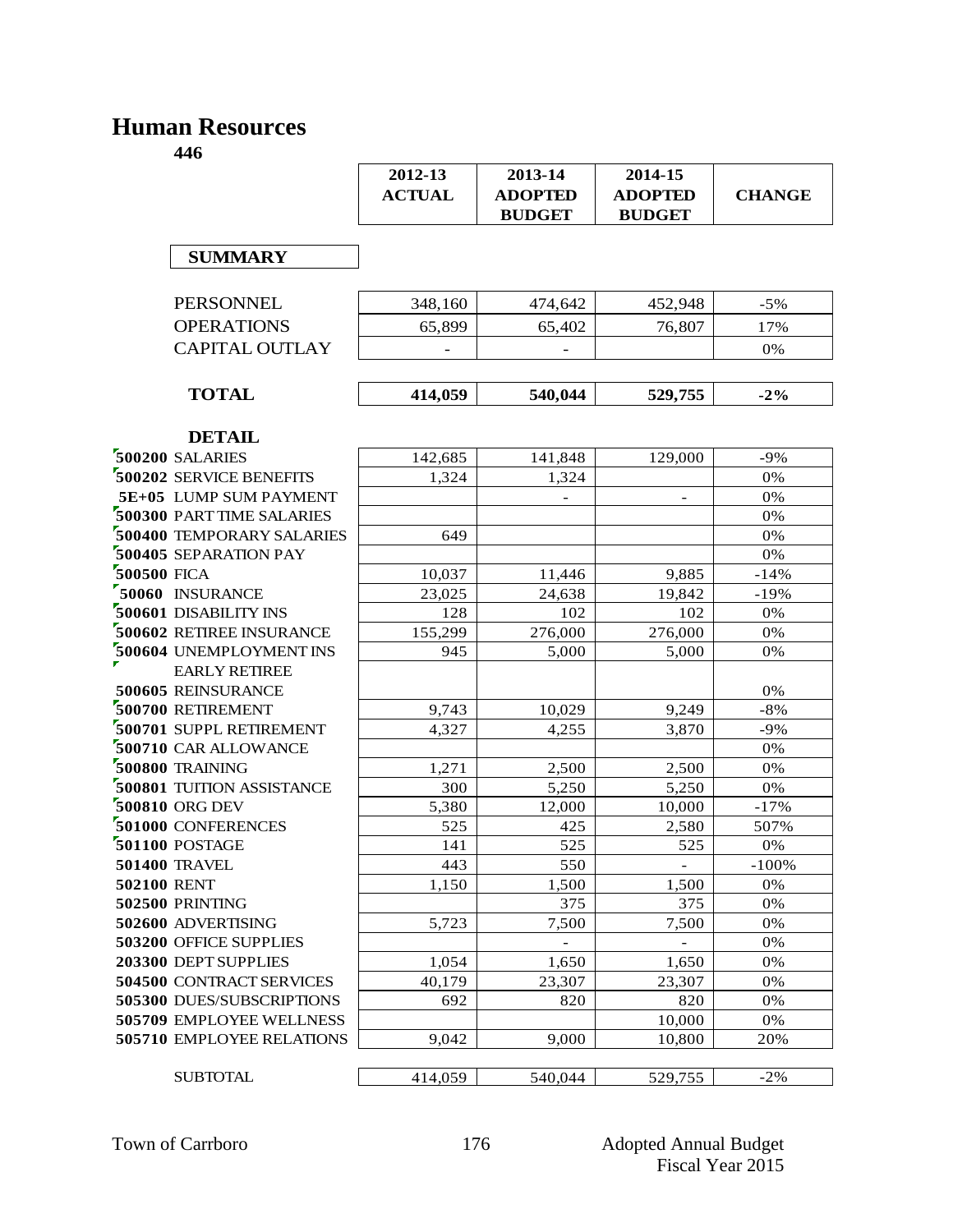# **Information Technology**

|             |                                            | 2012-13         | 2013-14         | 2014-15         |               |
|-------------|--------------------------------------------|-----------------|-----------------|-----------------|---------------|
|             |                                            | <b>ACTUAL</b>   | <b>ADOPTED</b>  | <b>ADOPTED</b>  | <b>CHANGE</b> |
|             |                                            |                 | <b>BUDGET</b>   | <b>BUDGET</b>   |               |
|             |                                            |                 |                 |                 |               |
|             | <b>SUMMARY</b>                             |                 |                 |                 |               |
|             |                                            |                 |                 |                 |               |
|             | <b>PERSONNEL</b>                           | 248,637         | 255,851         | 259,494         | 1%            |
|             | <b>OPERATIONS</b>                          | 693,623         | 810,467         | 847,798         | 5%            |
|             | <b>CAPITAL OUTLAY</b>                      | 48,315          | 102,750         | 193,935         | 89%           |
|             |                                            |                 |                 |                 |               |
|             | <b>TOTAL</b>                               | 990,575         | 1,169,068       | 1,301,227       | 11%           |
|             |                                            |                 |                 |                 |               |
|             | <b>DETAIL</b>                              |                 |                 |                 |               |
|             |                                            |                 |                 |                 |               |
|             | 500200 SALARIES<br>500202 SERVICE BENEFITS | 187,442         | 193,917         | 197,601         | 2%<br>0%      |
| 500500 FICA |                                            | 1,363<br>13,691 | 1,363<br>14,956 | 1,774<br>15,269 | 2%            |
|             | 500600 INSURANCE                           | 27,288          | 25,805          | 24,321          | $-6%$         |
|             | 500601 DISABILITY INSURANCE                | 362             | 282             | 433             | 0%            |
|             | 500700 RETIREMENT                          | 12,766          | 13,710          | 14,168          | 3%            |
|             | 500701 SUPPL RETIREMENT                    | 5,675           | 5,818           | 5,928           | 2%            |
|             | 500705 FIREMENS PENSION                    | 50              |                 |                 | 0%            |
|             | <b>500800 TRAINING</b>                     | 1,250           | 7,200           | 7,200           | 0%            |
|             | 501000 CONFERENCES                         | 1,274           | 750             | 750             | 0%            |
|             | 501200 TELEPHONE                           | 65,091          | 75,580          | 75,580          | 0%            |
|             | <b>501400 TRAVEL</b>                       |                 | 500             | 500             | 0%            |
|             | 501600 M & R EQUIP                         | 38,955          | 32,050          | 32,050          | 0%            |
|             | 501700 M & R VEH REPAIR                    | 465             | 350             | 350             | 0%            |
| 503100 FUEL |                                            | 503             | 538             | 543             | $1\%$         |
|             | 503200 OFFICE SUPPLIES                     | 1,049           | 1,000           | 1,000           | 0%            |
|             | 503300 DEPT SUPPLIES                       | 31,146          | 25,125          | 25,125          | 0%            |
|             | <b>COMPUTERS &amp;</b>                     |                 |                 |                 |               |
|             | 503305 PERIPHERALS                         | 204,215         | 234,200         | 236,300         | $1\%$         |
|             | 503307 VEHICLE SUPPLIES                    |                 |                 |                 | 0%            |
|             | 504500 CONTRACT SERVICES                   | 348,106         | 429,074         | 464,300         | $8\%$         |
|             | 505300 DUES/SUBS                           | 1,570           | 4,100           | 4,100           | 0%            |
|             | 507400 EQUIPMENT                           | 48,315          | 102,750         | 193,935         | 89%           |
|             |                                            |                 |                 |                 |               |
|             | <b>SUBTOTAL</b>                            | 990,575         | 1,169,068       | 1,301,227       | 11%           |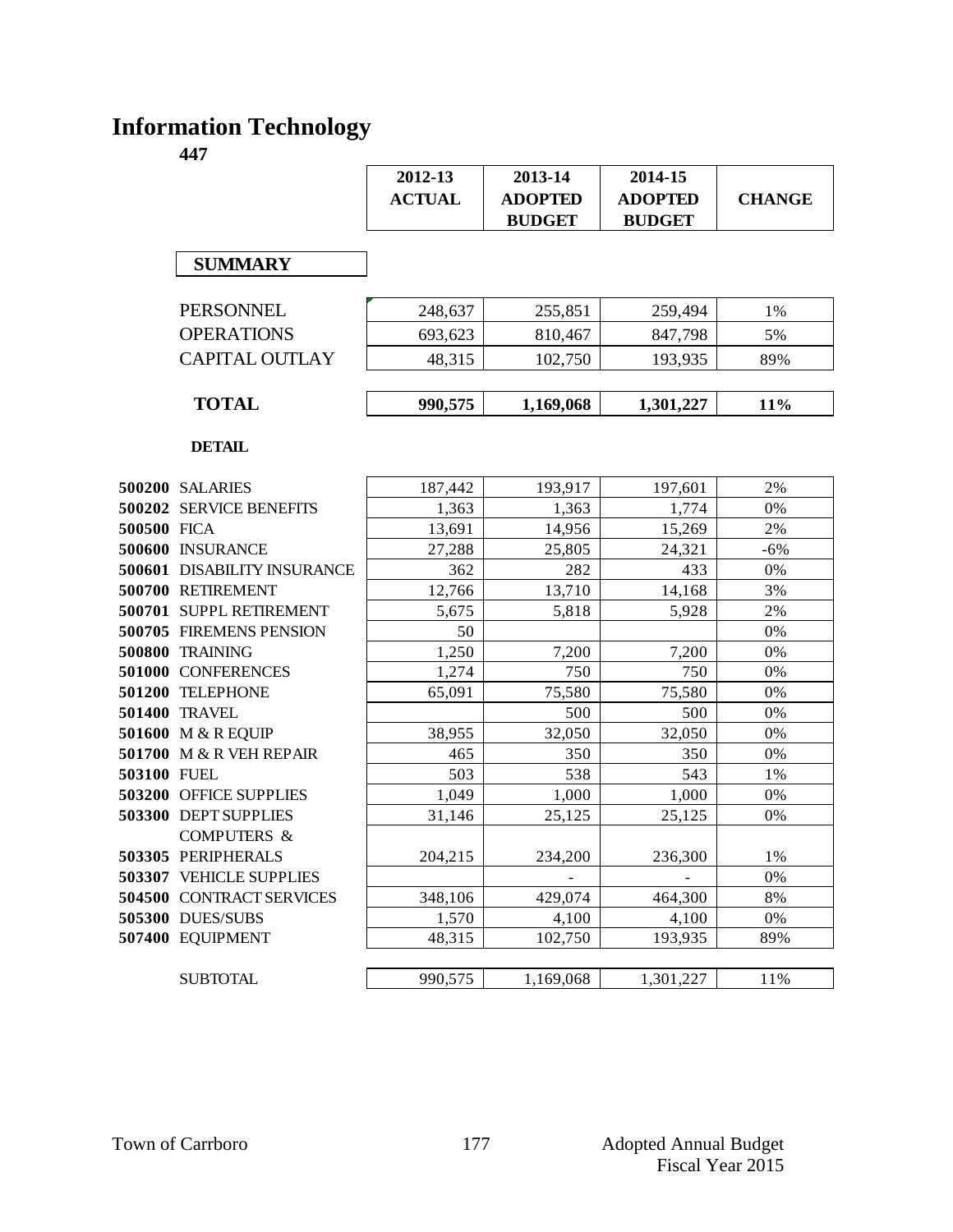#### **Police Department POLICE - DEPARTMENTAL TOTAL**

 $\overline{\phantom{0}}$ 

|                   | 2012-13<br><b>ACTUAL</b> | 2013-14<br><b>ADOPTED</b><br><b>BUDGET</b> | 2014-15<br><b>ADOPTED</b><br><b>BUDGET</b> | <b>CHANGE</b> |
|-------------------|--------------------------|--------------------------------------------|--------------------------------------------|---------------|
| <b>SUMMARY</b>    |                          |                                            |                                            |               |
| PERSONNEL         | 2,800,392                | 2,853,401                                  | 2,907,621                                  | 2%            |
| <b>OPERATIONS</b> | 332,871                  | 464,469                                    | 445,023                                    | $-4%$         |
| CAPITAL OUTLAY    | 127,788                  | 241,576                                    | 224,425                                    | $-7\%$        |
|                   |                          |                                            |                                            |               |
| TOTAL             | 3,261,051                | 3,559,446                                  | 3,577,069                                  | $0\%$         |

## **Police–** *Administrative Support*

**510**

|             |                                        | 2012-13<br><b>ACTUAL</b> | 2013-14<br><b>ADOPTED</b><br><b>BUDGET</b> | 2014-15<br><b>ADOPTED</b><br><b>BUDGET</b> | <b>CHANGE</b> |
|-------------|----------------------------------------|--------------------------|--------------------------------------------|--------------------------------------------|---------------|
|             | <b>SUMMARY</b>                         |                          |                                            |                                            |               |
|             | <b>PERSONNEL</b>                       | 473.296                  | 471.647                                    | 528,570                                    | 12%           |
|             | <b>OPERATIONS</b>                      | 49,478                   | 37,553                                     | 38,361                                     | 2%            |
|             | <b>CAPITAL OUTLAY</b>                  |                          | 38.896                                     |                                            | 0%            |
|             | <b>TOTAL</b>                           | 522,774                  | 548,096                                    | 566,931                                    | 3%            |
|             | <b>DETAIL</b>                          |                          |                                            |                                            |               |
|             | 500200 SALARIES                        | 299.394                  | 292,067                                    | 341.959                                    | 17%           |
|             | 500202 SERVICE BENEFITS                | 2.845                    | 3.054                                      | 2.845                                      | 0%            |
|             | 500400 TEMPORARY SALARY                | 9,558                    | 12,844                                     | $\overline{\phantom{a}}$                   | -100%         |
| 500500 FICA |                                        | 27,370                   | 23,599                                     | 26,423                                     | 12%           |
|             | <b>500600 INSURANCE</b>                | 41.663                   | 41,522                                     | 51,536                                     | 24%           |
|             | 500601 DISABILITY INSURANCE            | 349                      | 437                                        | 520                                        | 0%            |
|             | 500700 RETIREMENT                      | 20,525                   | 21,394                                     | 24.909                                     | 16%           |
|             | 500701 SUPPL RETIREMENT                | 13,489                   | 13,132                                     | 16,780                                     | 28%           |
|             | 500703 EARLY SEPARATION                | 58,102                   | 63,598                                     | 63,598                                     | 0%            |
|             | 500800 TRAINING                        | 11.199                   | 8,563                                      | 8,563                                      | 0%            |
|             | 501000 CONFERENCES                     | 120                      | 600                                        | 600                                        | 0%            |
|             | 501100 POSTAGE                         | 576                      | 650                                        | 650                                        | 0%            |
|             | 501200 TELEPHONE                       | 2,556                    | 2.892                                      | 2.892                                      | 0%            |
|             | 501600 M&R EOUIPMENT                   |                          | 800                                        | 800                                        | 0%            |
|             | 501700 VEHICLE REPAIR                  | 3,606                    | 2,045                                      | 2,045                                      | 0%            |
| 502100 RENT |                                        | 1.680                    | 1,680                                      | 1,680                                      | 0%            |
|             | 502500 PRINTING                        | 136                      | 1,300                                      | 1,300                                      | 0%            |
| 503100 FUEL |                                        | 7,783                    | 7,608                                      | 9.499                                      | 25%           |
|             | 503200 OFFICE SUPPLIES                 | 782                      | 2,000                                      | 2,000                                      | 0%            |
|             | 503300 DEPT SUPPLIES                   | 2,538                    | 5,136                                      | 5,136                                      | 0%            |
|             | 503307 VEHICLE SUPPLIES                | 66                       | 1,173                                      |                                            | 0%            |
|             | 503600 UNIFORMS                        | 2,599                    | 2,596                                      | 2,596                                      | 0%            |
|             | 504200 SEIZURE EXPENSES                | 15,105                   |                                            | $\overline{\phantom{a}}$                   | 0%            |
|             | 504500 CONTRACT SERVICES               | 140                      |                                            |                                            | 0%            |
|             | <b>505300 DUES &amp; SUBSCRIPTIONS</b> | 515                      | 510                                        | 600                                        | 18%           |
|             | PRECIOUS METALS                        | 76                       |                                            |                                            |               |
|             | 505301 DEALERS                         |                          |                                            |                                            | 0%            |
|             | 507400 EQUIPMENT                       |                          |                                            | $\sim$                                     | 0%            |
|             | 507401 VEHICLES                        |                          | 38,896                                     | $\overline{\phantom{0}}$                   | 0%            |
|             | <b>SUBTOTAL</b>                        | 522,774                  | 548,096                                    | 566,931                                    | 3%            |

| 1/8 |  |  | F |
|-----|--|--|---|
|     |  |  |   |
|     |  |  |   |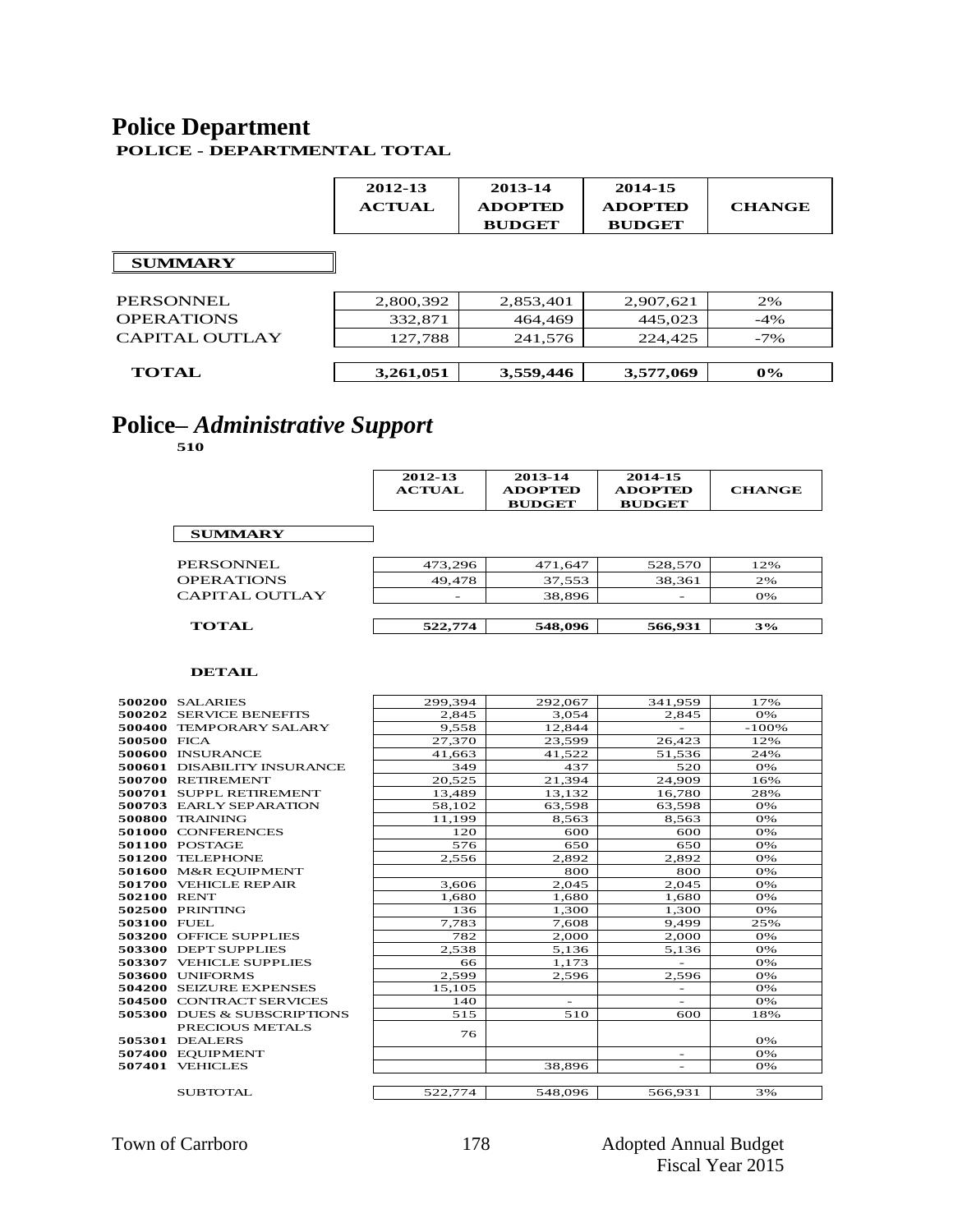# **Police –** *Patrol*

|                                    | 2012-13       | 2013-14        | 2014-15        |               |
|------------------------------------|---------------|----------------|----------------|---------------|
|                                    | <b>ACTUAL</b> | <b>ADOPTED</b> | <b>ADOPTED</b> | <b>CHANGE</b> |
|                                    |               | <b>BUDGET</b>  | <b>BUDGET</b>  |               |
|                                    |               |                |                |               |
| <b>SUMMARY</b>                     |               |                |                |               |
| <b>PERSONNEL</b>                   | 1,662,260     | 1,561,757      | 1,633,701      | 5%            |
| <b>OPERATIONS</b>                  | 212,140       | 292,795        | 254,761        | $-13%$        |
| <b>CAPITAL OUTLAY</b>              | 98,266        | 202,680        | 224,425        | 11%           |
|                                    |               |                |                |               |
| <b>TOTAL</b>                       | 1,972,666     | 2,057,232      | 2,112,887      | 3%            |
| <b>DETAIL</b>                      |               |                |                |               |
| 500200 SALARIES                    | 1,156,151     | 1,061,075      | 1,102,709      | 4%            |
| 500201 OVERTIME                    | 22.294        | 21,970         | 21.970         | 0%            |
| <b>500202 SERVICE BENEFITS</b>     | 5,003         | 3,639          | 3,684          | 0%            |
| 500500 FICA                        | 86,722        | 81,560         | 84,743         | 4%            |
| 500600 INSURANCE                   | 219,811       | 196,352        | 214,314        | 9%            |
| <b>500601 DISABILITY INSURANCE</b> | 1,232         | 1,177          | 1,105          | $-6\%$        |
| 500700 RETIREMENT                  | 80,492        | 77,246         | 84,357         | 9%            |
| 500701 SUPPL RETIREMENT            | 59,249        | 53,054         | 55,135         | 4%            |
| 500703 EARLY SEPARATION            | 31,306        | 65,684         | 65,684         | 0%            |
| <b>500800 TRAINING</b>             | 25.996        | 31.527         | 36,527         | 16%           |
| 501200 TELEPHONE                   | 4,122         | 5,740          | 5,740          | 0%            |
| 501600 M & R EQUIP                 | 3,416         | 67,095         | 4,376          | $-93%$        |
| 501700 VEHICLE REPAIR              | 20,993        | 26,580         | 26,580         | 0%            |
| 503100 FUEL                        | 61,633        | 72.746         | 74.044         | 2%            |
| <b>503200 OFFICE SUPPLIES</b>      | 396           | 585            | 585            | 0%            |
| 503250 CANINE PROGRAM              |               |                | 3.500          | 0%            |
| 503300 DEPT SUPPLIES               | 39,332        | 29,609         | 26,109         | $-12%$        |
| 503307 VEHICLE SUPPLIES            | 5.077         | 5,865          | 9.525          | 62%           |
| 503600 UNIFORMS                    | 27,692        | 26,526         | 31,526         | 19%           |
| 504500 CONTRACT SERVICES           | 23,438        | 26,358         | 26,920         | 2%            |
| <b>505300 DUES/SUBSCRIPTIONS</b>   | 45            | 164            | 164            | 0%            |
| 505800 MEDICAL EXAMS               |               |                | 9,165          | 0%            |
| 507400 EQUIPMENT                   |               | 8,200          | 8,200          | 0%            |
| 507401 VEHICLES                    | 98,266        | 194.480        | 216,225        | 11%           |
| <b>SUBTOTAL</b>                    | 1,972,666     | 2,057,232      | 2,112,887      | 3%            |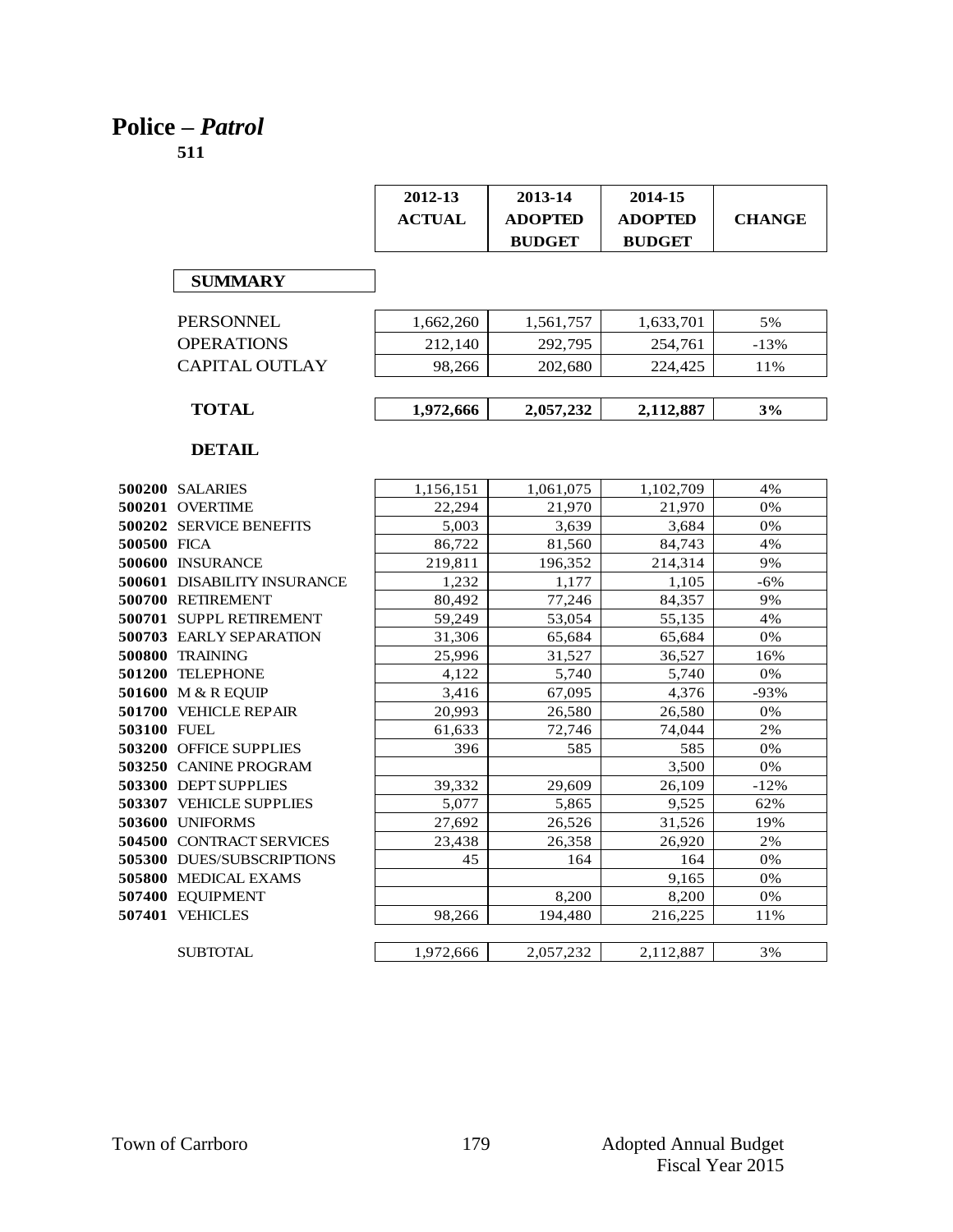# **Police –** *Community Services*

|             |                                        | 2012-13       | 2013-14                  | 2014-15                  |               |
|-------------|----------------------------------------|---------------|--------------------------|--------------------------|---------------|
|             |                                        | <b>ACTUAL</b> | <b>ADOPTED</b>           | <b>ADOPTED</b>           | <b>CHANGE</b> |
|             |                                        |               | <b>BUDGET</b>            | <b>BUDGET</b>            |               |
|             |                                        |               |                          |                          |               |
|             | <b>SUMMARY</b>                         |               |                          |                          |               |
|             |                                        |               |                          |                          |               |
|             | <b>PERSONNEL</b>                       | 351,514       | 471,947                  | 347,909                  | $-26%$        |
|             | <b>OPERATIONS</b>                      | 32,149        | 38,588                   | 37,834                   | $-2%$         |
|             | <b>CAPITAL OUTLAY</b>                  | 29,522        |                          |                          | 0%            |
|             |                                        |               |                          |                          |               |
|             |                                        |               |                          |                          |               |
|             | <b>TOTAL</b>                           | 413,186       | 510,535                  | 385,743                  | $-24%$        |
|             |                                        |               |                          |                          |               |
|             | <b>DETAIL</b>                          |               |                          |                          |               |
|             |                                        |               |                          |                          |               |
|             | <b>500200 SALARIES</b>                 | 250,812       | 326,174                  | 244,141                  | $-25%$        |
|             | 500201 OVERTIME                        | 5,886         | 3,030                    | 3,030                    | 0%            |
|             | 500202 SERVICE BENEFITS                | 1,864         | 2,528                    | 2,072                    | 0%            |
| 500500 FICA |                                        | 18,966        | 25.175                   | 18,846                   | $-25%$        |
|             | 500600 INSURANCE                       | 43,171        | 59,627                   | 33,560                   | $-44%$        |
|             | 500601 DISABILITY                      | 290           | 244                      | 261                      | 7%            |
|             | 500700 RETIREMENT                      | 17,581        | 23,745                   | 18,677                   | $-21%$        |
|             | 500701 SUPPL RETIREMENT                | 12,944        | 16,309                   | 12,207                   | $-25%$        |
|             | <b>500703 EARLY SEPARATION</b>         |               | 15,115                   | 15,115                   | 0%            |
|             | 500800 TRAINING                        | 4.178         | 3,780                    | 3,780                    | 0%            |
|             | 501000 CONFERENCES                     |               | 1,700                    | 1,700                    | 0%            |
|             | 501200 TELEPHONE<br>501600 M & R EQUIP | 3,676<br>972  | 3,593                    | 3,593                    | 0%            |
|             | 501700 VEHICLE REPAIR                  | 5,000         | 1,140<br>4,400           | 1,140<br>4,400           | 0%<br>0%      |
| 503100 FUEL |                                        | 10.608        | 13,448                   | 10,694                   | $-20%$        |
|             | 503200 OFFICE SUPPLIES                 | 5             | 316                      | 316                      | 0%            |
|             | 503300 DEPT SUPPLIES                   | 4,348         | 4,495                    | 4,495                    | 0%            |
|             | <b>503307 VEHICLE SUPPLIES</b>         | 655           |                          |                          | 0%            |
|             | 503600 UNIFORMS                        | 804           | 2,500                    | 4,000                    | 60%           |
|             | 504211 COFFEE WITH A COP               |               |                          | 500                      | 0%            |
|             | 504500 CONTRACT SERVICES               | 877           | $\overline{\phantom{a}}$ | $\overline{a}$           | 0%            |
|             | 505300 DUES/SUBSCRIPTIONS              | 1,027         | 3,216                    | 3,216                    | 0%            |
|             | 507401 VEHICLES                        | 29,522        | $\overline{\phantom{m}}$ | $\overline{\phantom{m}}$ | 0%            |
|             |                                        |               |                          |                          |               |
|             | <b>SUBTOTAL</b>                        | 413,186       | 510,535                  | 385,743                  | $-24%$        |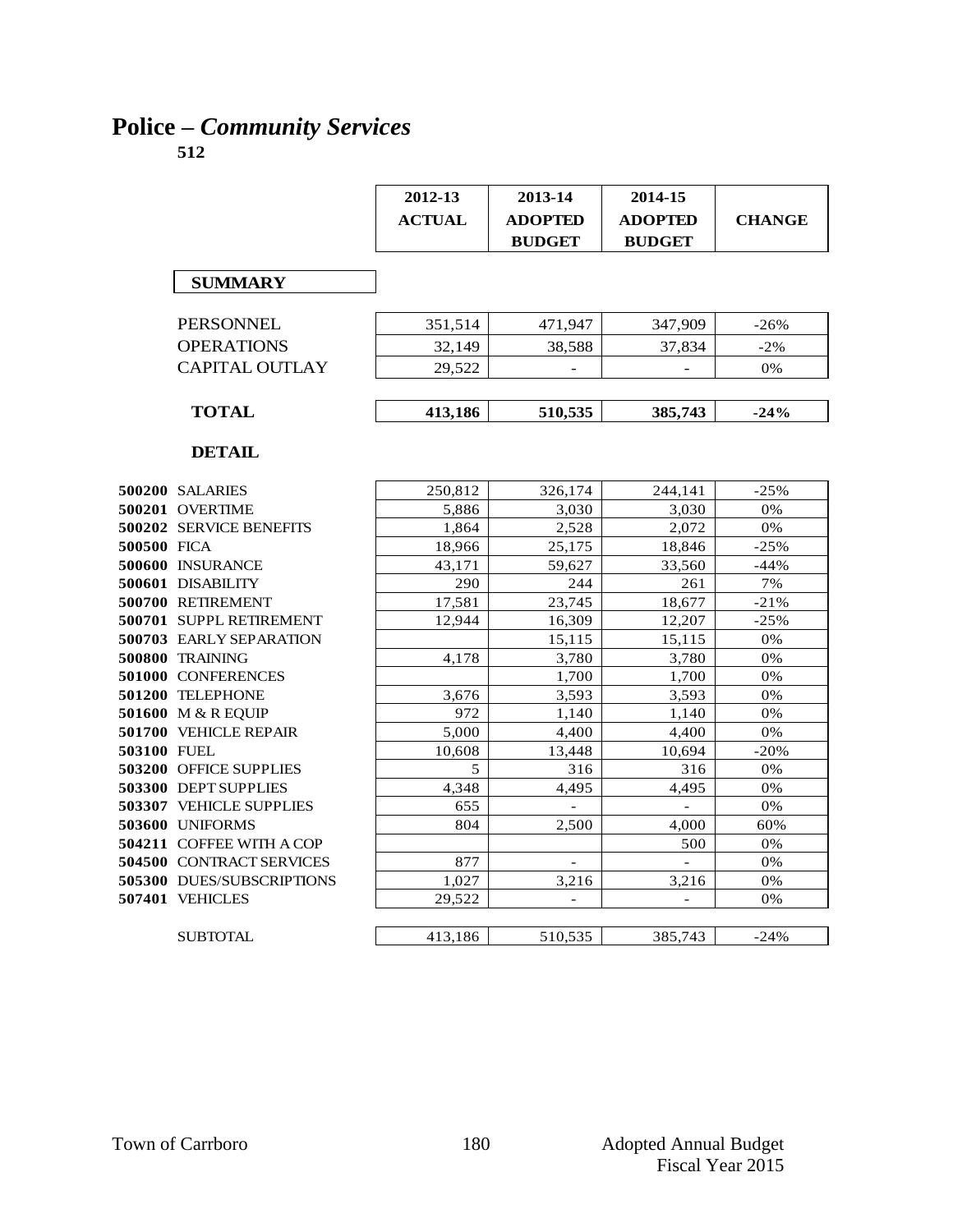# **Police –** *Investigations*

|             |                                    | 2012-13       | 2013-14        | 2014-15        |               |
|-------------|------------------------------------|---------------|----------------|----------------|---------------|
|             |                                    | <b>ACTUAL</b> | <b>ADOPTED</b> | <b>ADOPTED</b> | <b>CHANGE</b> |
|             |                                    |               | <b>BUDGET</b>  | <b>BUDGET</b>  |               |
|             |                                    |               |                |                |               |
|             | <b>SUMMARY</b>                     |               |                |                |               |
|             |                                    |               |                |                |               |
|             | <b>PERSONNEL</b>                   | 292,855       | 348,050        | 397,441        | 14%           |
|             | <b>OPERATIONS</b>                  | 30.949        | 37,311         | 40.405         | 8%            |
|             |                                    |               |                |                |               |
|             | <b>CAPITAL OUTLAY</b>              |               |                |                | 0%            |
|             |                                    |               |                |                |               |
|             | <b>TOTAL</b>                       | 323,805       | 385,361        | 437,846        | 14%           |
|             |                                    |               |                |                |               |
|             |                                    |               |                |                |               |
|             | <b>DETAIL</b>                      |               |                |                |               |
|             |                                    |               |                |                |               |
|             | 500200 SALARIES                    | 211,187       | 248,092        | 273,270        | 10%           |
|             | 500201 OVERTIME                    | 5,972         | 13,125         | 13,125         | 0%            |
|             | 500202 SERVICE BENEFITS            | 1,864         | 2,067          | 2,275          | 0%            |
| 500500 FICA |                                    | 16,479        | 19.149         | 21.104         | 10%           |
|             | 500600 INSURANCE                   | 31,104        | 34,989         | 52,814         | 51%           |
|             | 500601 DISABILITY INSURANCE        | 233           | 162            | 285            | 76%           |
|             | 500700 RETIREMENT                  | 14,978        | 18,061         | 20,905         | 16%           |
|             | 500701 SUPPL RETIREMENT            | 11,038        | 12,405         | 13,663         | 10%           |
|             | 500800 TRAINING                    | 4,212         | 4,400          | 4,400          | 0%            |
|             | 501200 TELEPHONE                   | 2.452         | 2,320          | 2,320          | 0%            |
|             | 501400 TRAVEL                      |               | 250            | 250            | 0%            |
|             | 501600 M & R EQUIP                 |               | 1,230          | 1,230          | 0%            |
|             | 501700 VEHICLE REPAIR              | 2,286         | 3,000          | 3,000          | 0%            |
| 503100 FUEL |                                    | 8,835         | 9,526          | 9,605          | 1%            |
|             | <b>503200 OFFICE SUPPLIES</b>      | 515           | 1,000          | 1,000          | 0%            |
|             | 503300 DEPT SUPPLIES               | 5.836         | 7,500          | 7,500          | 0%            |
|             | 503600 UNIFORMS                    | 1.847         | 2.285          | 3,000          | 0%            |
|             | <b>504500 CONTRACTUAL SERVICES</b> |               | 300            | 2,600          | 0%            |
|             | 505700 MISCELLANEOUS               | 4,965         | 5,500          | 5.500          | 0%            |
|             |                                    |               |                |                |               |
|             | <b>SUBTOTAL</b>                    | 323,805       | 385,361        | 437,846        | 14%           |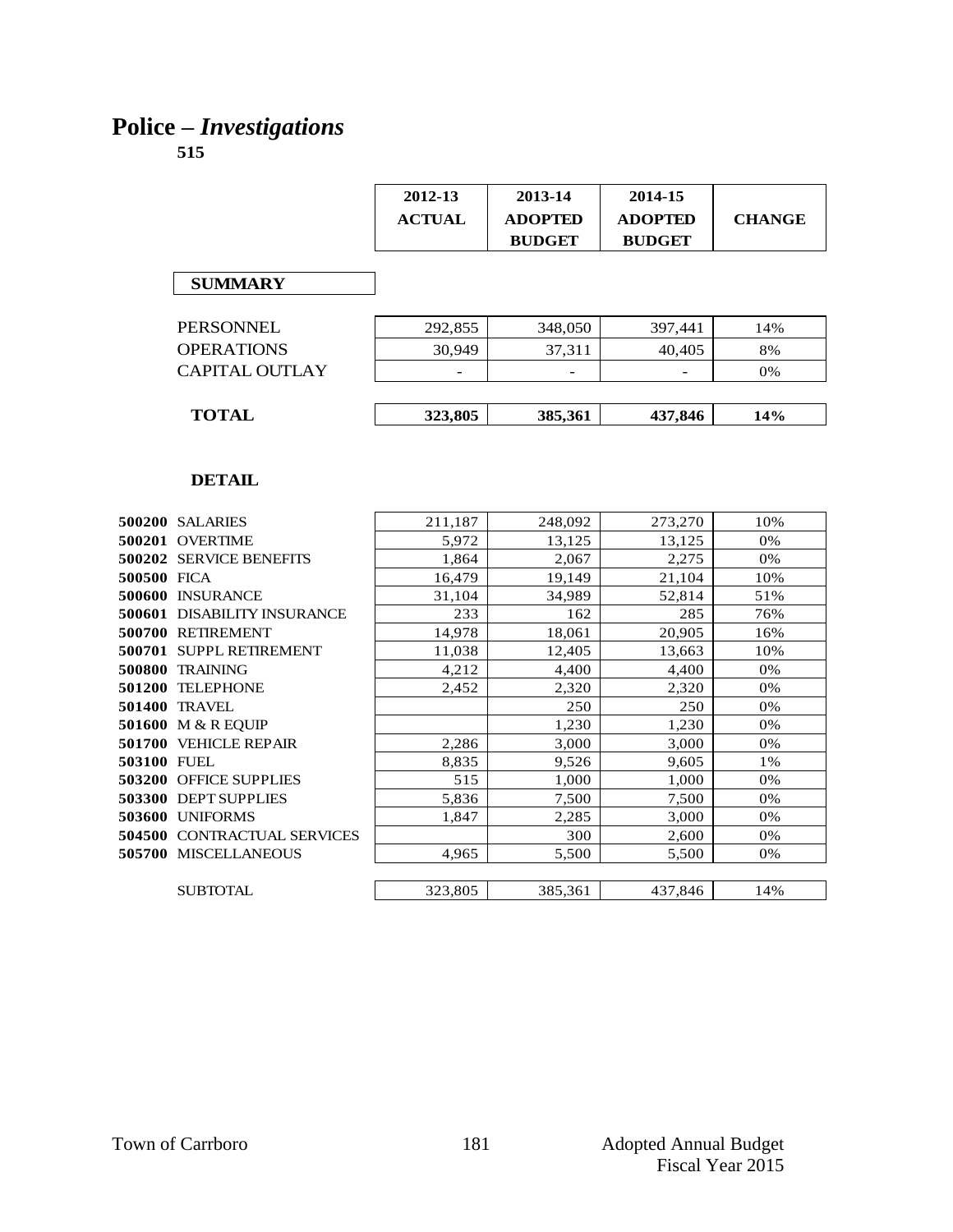## **Police –** *Animal Control*

|                                | 2012-13                  | 2013-14                  | 2014-15                  |               |
|--------------------------------|--------------------------|--------------------------|--------------------------|---------------|
|                                | <b>ACTUAL</b>            | <b>ADOPTED</b>           | <b>ADOPTED</b>           | <b>CHANGE</b> |
|                                |                          | <b>BUDGET</b>            | <b>BUDGET</b>            |               |
|                                |                          |                          |                          |               |
| <b>SUMMARY</b>                 |                          |                          |                          |               |
|                                |                          |                          |                          |               |
| <b>PERSONNEL</b>               | 20,466                   |                          |                          | 0%            |
| <b>OPERATIONS</b>              | 8.155                    | 58.222                   | 73,662                   | 27%           |
| <b>CAPITAL OUTLAY</b>          |                          |                          |                          | 0%            |
| <b>TOTAL</b>                   | 28,621                   | 58,222                   | 73,662                   | 27%           |
|                                |                          |                          |                          |               |
|                                |                          |                          |                          |               |
| <b>DETAIL</b>                  |                          |                          |                          |               |
| <b>500200 SALARIES</b>         | 13.814                   | $\overline{\phantom{a}}$ | $\overline{\phantom{a}}$ | 0%            |
| <b>500202 SERVICE BENEFITS</b> | $\overline{\phantom{a}}$ | $\overline{\phantom{a}}$ | $\overline{\phantom{a}}$ | 0%            |
| 500203 LUMP SUM PAYMENT        |                          | $\overline{\phantom{0}}$ | $\overline{\phantom{0}}$ | 0%            |
| 500500 FICA                    | 852                      | $\overline{\phantom{a}}$ | $\overline{\phantom{a}}$ | 0%            |
| 500600 INSURANCE               | 4,403                    | $\overline{\phantom{a}}$ | $\overline{\phantom{a}}$ | 0%            |
| 500601 DISABILITY INSURANCE    | 45                       | $\overline{\phantom{a}}$ | $\overline{\phantom{0}}$ | 0%            |
| 500700 RETIREMENT              | 937                      | $\overline{a}$           | $\overline{a}$           | 0%            |
| 500701 SUPPL RETIREMENT        | 414                      | $\overline{\phantom{a}}$ | $\overline{\phantom{a}}$ | 0%            |
| 500800 TRAINING                | 400                      | $\overline{\phantom{a}}$ | $\overline{\phantom{a}}$ | 0%            |
| 501200 TELEPHONE               | $\overline{\phantom{a}}$ | $\overline{\phantom{a}}$ | $\overline{\phantom{a}}$ | 0%            |
| 501600 M & R EQUIP             | $\overline{\phantom{a}}$ | $\qquad \qquad -$        | $\overline{\phantom{0}}$ | 0%            |
| 501700 VEHICLE REPAIR          | 625                      | $\overline{\phantom{a}}$ | $\overline{a}$           | 0%            |
| 503100 FUEL                    | 868                      | $\overline{a}$           | $\overline{\phantom{a}}$ | 0%            |
| 503200 OFFICE SUPPLIES         |                          |                          |                          | 0%            |
| 503300 DEPT SUPPLIES           | $\overline{\phantom{a}}$ | $\overline{\phantom{a}}$ |                          | 0%            |
| 503307 VEHICLE SUPPLIES        | $\overline{\phantom{0}}$ | $\overline{\phantom{a}}$ | $\overline{\phantom{a}}$ | 0%            |
| 503600 UNIFORMS                | $\overline{\phantom{a}}$ | $\overline{\phantom{a}}$ |                          | 0%            |
| 504500 CONTRACT SVCS           | 6262                     | 58,222                   | 73.662                   | 27%           |
| 505300 DUES & SUBSCRIPTIONS    | $\overline{\phantom{a}}$ | $\overline{\phantom{a}}$ | $\overline{\phantom{a}}$ | 0%            |
| 507401 VEHICLE                 | $\overline{a}$           | $\overline{\phantom{a}}$ | $\overline{a}$           | 0%            |
| <b>SUBTOTAL</b>                | 28,621                   | 58,222                   | 73,662                   | 27%           |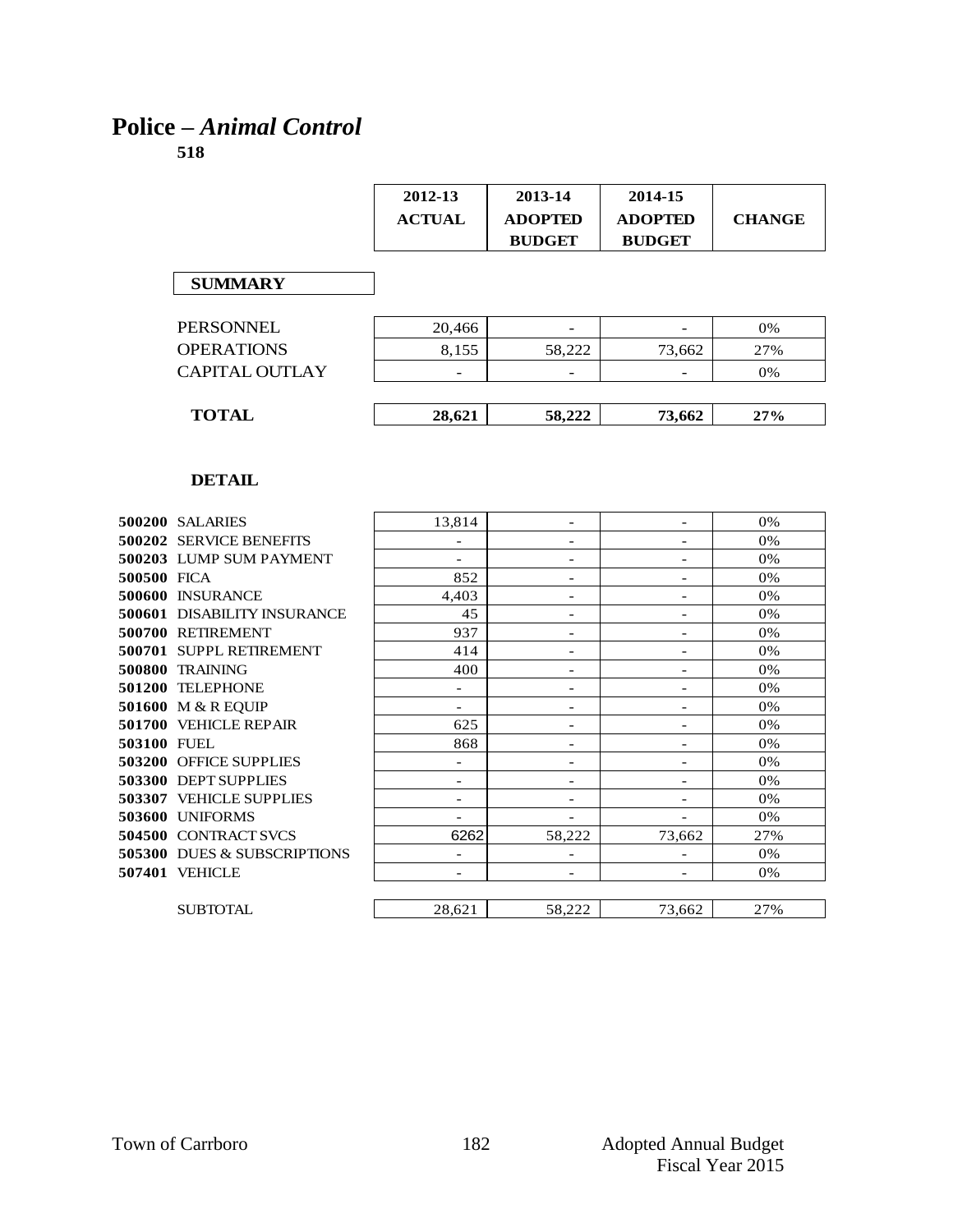#### **Fire and Rescue FIRE - DEPARTMENTAL TOTAL**

| 2012-13       | 2013-14        | 2014-15        |               |
|---------------|----------------|----------------|---------------|
| <b>ACTUAL</b> | <b>ADOPTED</b> | <b>ADOPTED</b> | <b>CHANGE</b> |
|               | <b>BUDGET</b>  | <b>BUDGET</b>  |               |

#### **SUMMARY**

| <b>SUMMARY</b>        |           |           |           |        |
|-----------------------|-----------|-----------|-----------|--------|
|                       |           |           |           |        |
| <b>PERSONNEL</b>      | 2,362,347 | 2,308,037 | 2,351,609 | 2%     |
| <b>OPERATIONS</b>     | 241,065   | 320,116   | 316,542   | $-1\%$ |
| <b>CAPITAL OUTLAY</b> | 29,157    | 6,000     | 3,000     | 0%     |
|                       |           |           |           |        |
| <b>TOTAL</b>          | 2,632,569 | 2,634,153 | 2,671,151 | $1\%$  |
|                       |           |           |           |        |

# **Fire and Rescue -** *Supervision*

**530**

|                       | 2012-13<br><b>ACTUAL</b> | 2013-14<br><b>ADOPTED</b><br><b>BUDGET</b> | 2014-15<br><b>ADOPTED</b><br><b>BUDGET</b> | <b>CHANGE</b> |
|-----------------------|--------------------------|--------------------------------------------|--------------------------------------------|---------------|
| <b>SUMMARY</b>        |                          |                                            |                                            |               |
| PERSONNEL             | 123.376                  | 122.225                                    | 149,393                                    | 22%           |
| <b>OPERATIONS</b>     | 30,695                   | 31,838                                     | 33,741                                     | 6%            |
| <b>CAPITAL OUTLAY</b> |                          | 3,000                                      | 1,500                                      | 0%            |
| <b>TOTAL</b>          | 154,070                  | 157,063                                    | 184,634                                    | 18%           |

|                    | DETAIL                                 |         |                          |         |         |
|--------------------|----------------------------------------|---------|--------------------------|---------|---------|
|                    | <b>500200 SALARIES</b>                 | 82,322  | 81,453                   | 112,280 | 38%     |
|                    | <b>500202 SERVICE BENEFITS</b>         | 248     | 248                      | 248     | 0%      |
|                    | <b>500300 PART-TIME SALARY</b>         | 17,082  | 17,141                   |         | $-100%$ |
| 500500 FICA        |                                        | 7,547   | 7,574                    | 8,616   | 14%     |
|                    | 500600 INSURANCE                       | 6,872   | 6,476                    | 16,736  | 158%    |
|                    | <b>500601 DISABILITY INSURANCE</b>     | 49      | 29                       | 102     | 252%    |
|                    | 500700 RETIREMENT                      | 6,745   | 6,860                    | 8,045   | 17%     |
|                    | 500701 SUPPL RETIREMENT                | 2,470   | 2,444                    | 3,366   | 38%     |
|                    | <b>FIREFIGHTER'S PENSION</b>           |         |                          |         |         |
| 500705 FUNDS       |                                        | 40      | $\overline{\phantom{0}}$ |         | 0%      |
|                    | 500800 TRAINING                        |         |                          |         | 0%      |
|                    | 501000 CONFERENCES                     | 1,013   | 1,000                    | 1,500   | 50%     |
|                    | 501100 POSTAGE                         | 291     | 300                      | 320     | 7%      |
|                    | 501200 TELEPHONE                       | 3,504   | 5,250                    | 5,250   | 0%      |
|                    | 501600 M & R EQUIP                     |         | 250                      | 250     | 0%      |
|                    | <b>501700 VEHICLE REPAIR</b>           | 1,195   | 1,300                    | 1,800   | 38%     |
|                    | 502500 PRINTING                        |         | 400                      | 400     | 0%      |
| <b>503100 FUEL</b> |                                        | 2,172   | 2,311                    | 2,714   | 17%     |
|                    | 503200 OFFICE SUPPLIES                 | 1,701   | 3,000                    | 3,000   | 0%      |
|                    | 503307 VEHICLE SUPPLIES                |         |                          |         | 0%      |
|                    | 504500 CONTRACT SVCS                   | 16,896  | 14,897                   | 14,897  | 0%      |
|                    | <b>505300 DUES &amp; SUBSCRIPTIONS</b> | 3,922   | 3,130                    | 3,610   | 15%     |
|                    | 507400 FURNITURE & EQUIPMENT           |         | 3,000                    | 1,500   | 0%      |
|                    |                                        |         |                          |         |         |
|                    | SUBTOTAL                               | 154,070 | 157,063                  | 184,634 | 18%     |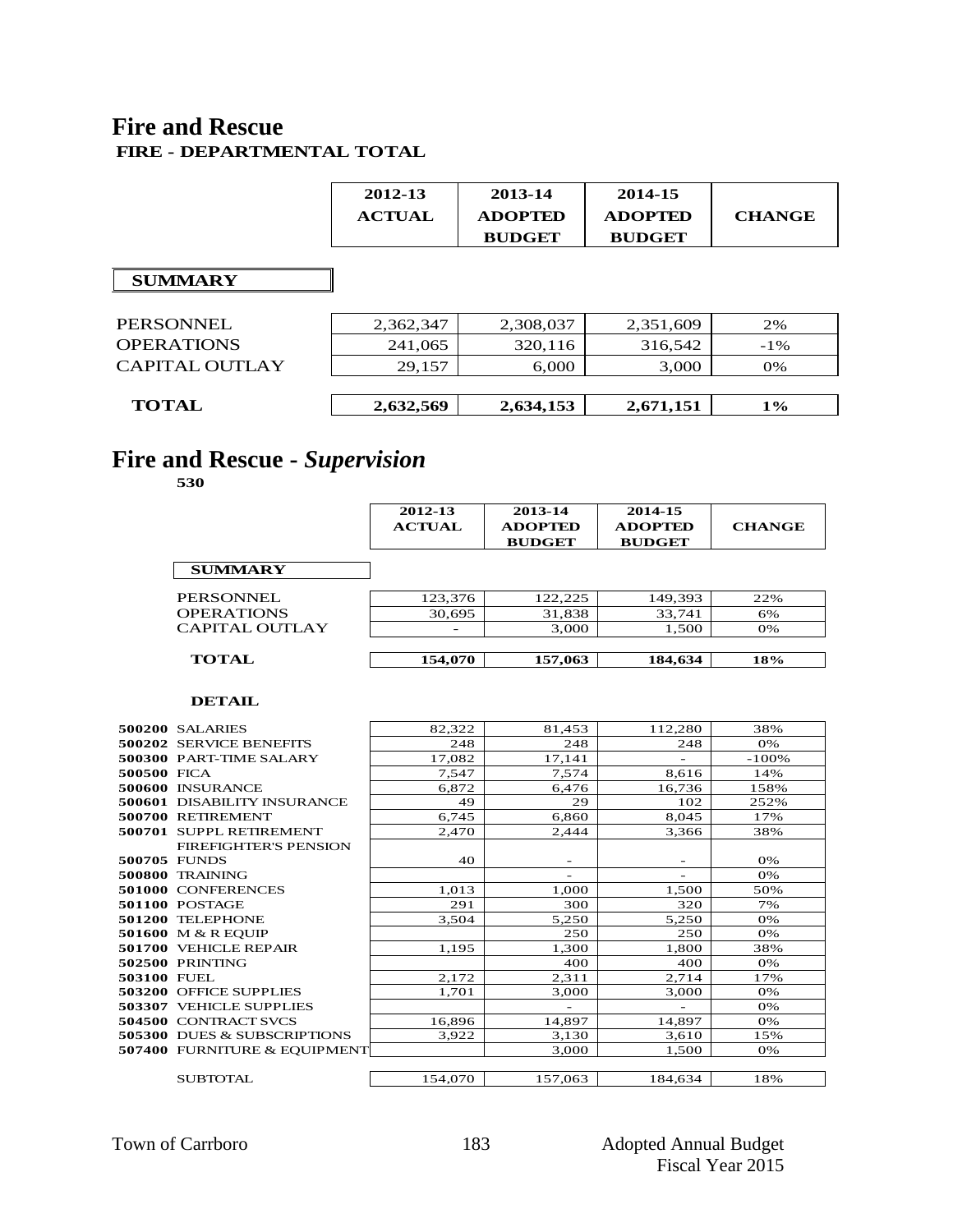# **Fire-Rescue –** *Fire Suppression*

|             |                              | 2012-13       | 2013-14                  | 2014-15                  |               |
|-------------|------------------------------|---------------|--------------------------|--------------------------|---------------|
|             |                              |               |                          |                          |               |
|             |                              | <b>ACTUAL</b> | <b>ADOPTED</b>           | <b>ADOPTED</b>           | <b>CHANGE</b> |
|             |                              |               | <b>BUDGET</b>            | <b>BUDGET</b>            |               |
|             |                              |               |                          |                          |               |
|             | <b>SUMMARY</b>               |               |                          |                          |               |
|             |                              |               |                          |                          |               |
|             | PERSONNEL                    | 2,172,643     | 2,114,745                | 2,118,148                | 0%            |
|             | <b>OPERATIONS</b>            | 200,561       | 272,910                  | 260,640                  | $-4%$         |
|             | <b>CAPITAL OUTLAY</b>        | 29,157        | 3,000                    | 1,500                    | $-50%$        |
|             |                              |               |                          |                          |               |
|             | <b>TOTAL</b>                 | 2,402,362     | 2,390,655                | 2,380,288                | $0\%$         |
|             |                              |               |                          |                          |               |
|             |                              |               |                          |                          |               |
|             |                              |               |                          |                          |               |
|             | <b>DETAIL</b>                |               |                          |                          |               |
|             |                              |               |                          |                          |               |
|             | <b>500200 SALARIES</b>       | 1,488,905     | 1,494,204                | 1,478,515                | $-1\%$        |
|             | 500201 OVERTIME              | 29.114        | 32,000                   | 32,000                   | 0%            |
|             | 500202 SERVICE BENEFITS      | 12,198        | 12,609                   | 10.620                   | 0%            |
|             | 500210 SHIFT WAGES           | 84,955        | 32,000                   | 32,000                   | 0%            |
| 500500 FICA |                              | 116,949       | 115,455                  | 114,115                  | $-1\%$        |
|             | 500600 INSURANCE             | 279,317       | 273,553                  | 296,615                  | 8%            |
|             | 500601 DISABILITY INSURANCE  | 1,661         | 1,348                    | 1,308                    | $-3%$         |
|             | 500700 RETIREMENT            | 109,114       | 105,640                  | 106,010                  | 0%            |
|             | 500701 SUPPL RETIREMENT      | 48,448        | 44,826                   | 44,355                   | $-1\%$        |
|             | <b>FIREFIGHTER'S PENSION</b> |               |                          |                          |               |
|             | <b>500705 FUNDS</b>          | 1,981         | 3,110                    | 2,610                    | $-16%$        |
|             | 500800 TRAINING              | 23,623        | 33,040                   | 33,040                   | 0%            |
|             | 501100 POSTAGE               |               |                          |                          | 0%            |
|             | 501200 TELEPHONE             | (3)           |                          |                          | 0%            |
|             | 501600 M & R EQUIP           | 20,399        | 66,586                   | 35,586                   | $-47%$        |
|             | 501700 VEHICLE REPAIR        | 23,713        | 26,925                   | 26,925                   | 0%            |
| 503100 FUEL |                              | 32,008        | 31,952                   | 32,517                   | 2%            |
|             | 503300 DEPT SUPPLIES         | 52,515        | 52,926                   | 59,326                   | 12%           |
| 503300-     |                              |               |                          |                          |               |
|             | 53001 CAR SEAT PROGRAM       |               | 2,500                    | 2,500                    | $0\%$         |
|             | 503307 VEHICLE SUPPLIES      | 689           | 1,006                    |                          | $-100%$       |
|             | 503310 EMS SUPPLIES          | 5,905         | 7,000                    | 12,000                   | 0%            |
|             | 503600 UNIFORMS              | 30,443        | 38,688                   | 45,622                   | 18%           |
|             | 505800 MEDICAL EXAMS         | 9,670         | 9,243                    | 10,080                   | 9%            |
|             | 506002 PROGRAM INSURANCE     | 1,600         | 3,044                    | 3,044                    | 0%            |
|             | 507400 EQUIPMENT             | 6,400         | 3,000                    | 1,500                    | 0%            |
|             | 507401 VEHICLES              | 22,757        | $\overline{\phantom{0}}$ | $\overline{\phantom{a}}$ | 0%            |
|             | <b>SUBTOTAL</b>              |               |                          |                          |               |
|             |                              | 2,402,362     | 2,390,655                | 2,380,288                | 0%            |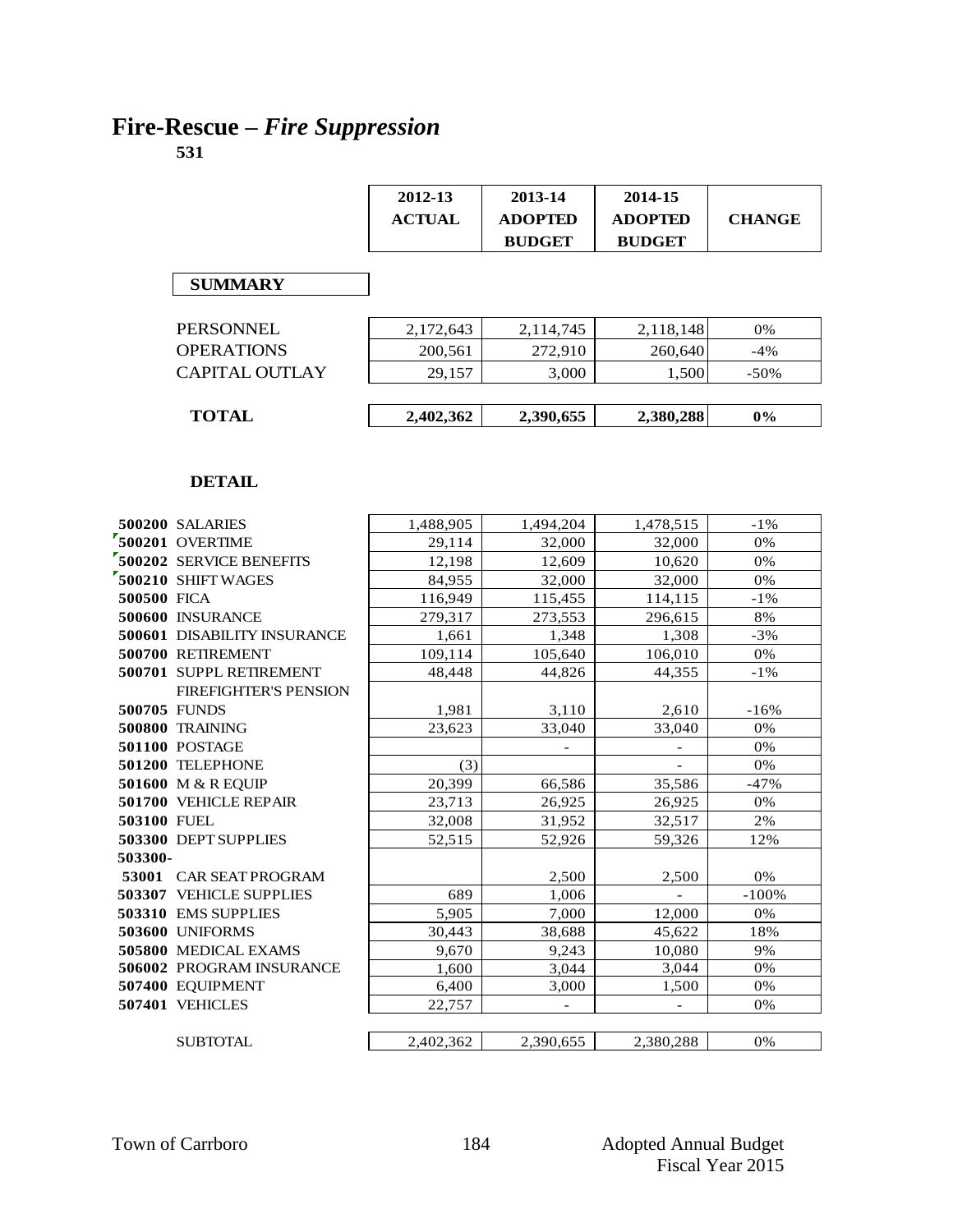# **Fire-Rescue –** *Fire Prevention and Safety*

**532**

|             |                                    | 2012-13       | 2013-14        | 2014-15        |               |
|-------------|------------------------------------|---------------|----------------|----------------|---------------|
|             |                                    | <b>ACTUAL</b> | <b>ADOPTED</b> | <b>ADOPTED</b> | <b>CHANGE</b> |
|             |                                    |               | <b>BUDGET</b>  | <b>BUDGET</b>  |               |
|             |                                    |               |                |                |               |
|             | <b>SUMMARY</b>                     |               |                |                |               |
|             |                                    |               |                |                |               |
|             | <b>PERSONNEL</b>                   | 66,328        | 71,067         | 84,068         | 18%           |
|             | <b>OPERATIONS</b>                  | 9,808         | 15,368         | 22,161         | 44%           |
|             | <b>CAPITAL OUTLAY</b>              |               |                |                | 0%            |
|             |                                    |               |                |                |               |
|             | <b>TOTAL</b>                       | 76,137        | 86,435         | 106,229        | 23%           |
|             |                                    |               |                |                |               |
|             |                                    |               |                |                |               |
|             | <b>DETAIL</b>                      |               |                |                |               |
|             |                                    |               |                |                |               |
|             | <b>500200 SALARIES</b>             | 49,998        | 52,446         | 64,820         | 24%           |
|             | <b>500202 SERVICE BENEFITS</b>     |               |                | 868            | $0\%$         |
| 500500 FICA |                                    | 3,652         | 4,019          | 5,027          | 25%           |
|             | 500600 INSURANCE                   | 7.749         | 9.292          | 6.712          | $-28%$        |
|             | <b>500601 DISABILITY INSURANCE</b> | 43            | 29             | 48             | 66%           |
|             | 500700 RETIREMENT                  | 3,383         | 3,708          | 4,648          | 25%           |
|             | 500701 SUPPL RETIREMENT            | 1,502         | 1,573          | 1,945          | 24%           |
|             | <b>500800 TRAINING</b>             | 2,482         | 2,500          | 2,500          | 0%            |
|             | 501700 VEHICLE REPAIR              | 597           | 1,700          | 1,700          | 0%            |
|             | 502500 PRINTING                    | 70            | 750            | 750            | 0%            |
| 503100 FUEL |                                    | 3,483         | 2,918          | 3,211          | 10%           |
|             | 503200 OFFICE SUPPLIES             | 204           | 2,000          | 2,000          | 0%            |
|             | 503300 DEPT SUPPLIES               | 2,973         | 5,500          | 12,000         | 118%          |

SUBTOTAL 76,137 86,435 106,229 23%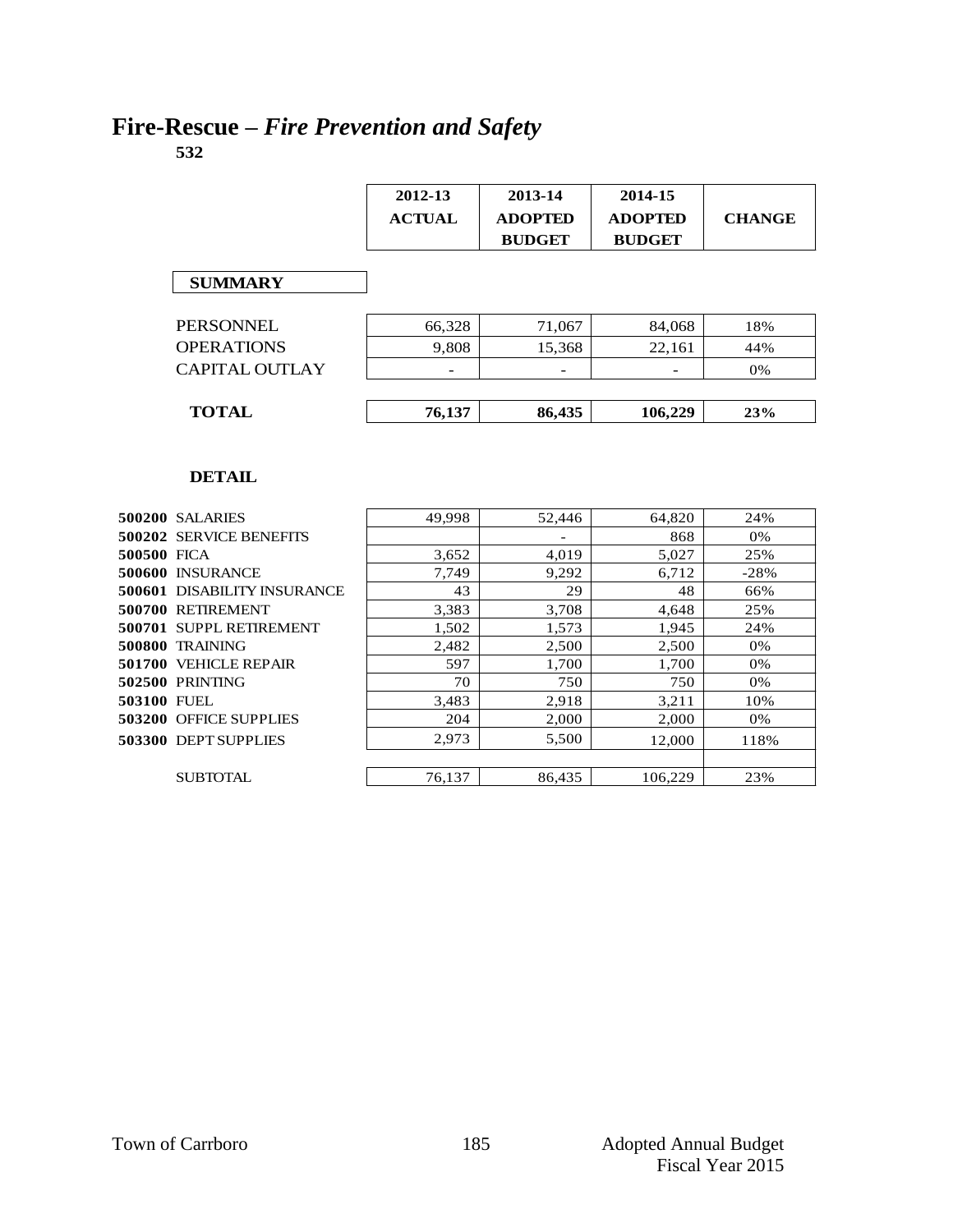## **Planning PLANNING - DEPARTMENTAL TOTAL**

|                       | 2012-13<br><b>ACTUAL</b> | 2013-14<br><b>ADOPTED</b><br><b>BUDGET</b> | 2014-15<br><b>ADOPTED</b><br><b>BUDGET</b> | <b>CHANGE</b> |
|-----------------------|--------------------------|--------------------------------------------|--------------------------------------------|---------------|
| <b>SUMMARY</b>        |                          |                                            |                                            |               |
|                       |                          |                                            |                                            |               |
| <b>PERSONNEL</b>      | 967,485                  | 1,054,246                                  | 1,079,437                                  | 2%            |
| <b>OPERATIONS</b>     | 121,320                  | 207,658                                    | 248,133                                    | 19%           |
| <b>CAPITAL OUTLAY</b> |                          |                                            |                                            | 0%            |
|                       |                          |                                            |                                            |               |
| <b>TOTAL</b>          | 1,088,804                | 1,261,904                                  | 1,327,570                                  | 5%            |
|                       |                          |                                            |                                            |               |

#### **Planning –** *Supervision*

**540**

|                   | 2012-13<br><b>ACTUAL</b> | 2013-14<br><b>ADOPTED</b><br><b>BUDGET</b> | 2014-15<br><b>ADOPTED</b><br><b>BUDGET</b> | <b>CHANGE</b> |
|-------------------|--------------------------|--------------------------------------------|--------------------------------------------|---------------|
| <b>SUMMARY</b>    |                          |                                            |                                            |               |
| PERSONNEL.        | 454,214                  | 463,498                                    | 474,832                                    | 2%            |
| <b>OPERATIONS</b> | 100,015                  | 175,734                                    | 215,247                                    | 22%           |
| CAPITAL OUTLAY    |                          |                                            |                                            | 0%            |
| <b>TOTAL</b>      | 554,228                  | 639,232                                    | 690,079                                    | 8%            |

|         | TOTAL                           | 554,228 | 639,232                  | 690,079                  | $8\%$ |
|---------|---------------------------------|---------|--------------------------|--------------------------|-------|
|         |                                 |         |                          |                          |       |
|         | DETAIL                          |         |                          |                          |       |
| 500200  | <b>SALARIES</b>                 | 348,005 | 351,145                  | 357,817                  | 2%    |
| 500202  | <b>SERVICE BENEFITS</b>         | 1,363   | 2,022                    | 2,225                    | 0%    |
| 500500  | <b>FICA</b>                     | 25,584  | 27,055                   | 27.581                   | 2%    |
| 500600  | <b>INSURANCE</b>                | 44,508  | 47.308                   | 50,211                   | 6%    |
| 500601  | <b>DISABILITY INSURANCE</b>     | 621     | 608                      | 608                      | 0%    |
| 500700  | <b>RETIREMENT</b>               | 23,636  | 24,826                   | 25,655                   | 3%    |
| 500701  | <b>SUPPL RETIREMENT</b>         | 10,498  | 10.534                   | 10,735                   | 2%    |
| 500800  | <b>TRAINING</b>                 | 1,471   | 4,000                    | 4,000                    | 0%    |
| 501000  | <b>CONFERENCES</b>              | 1.877   | 4,500                    | 4,500                    | 0%    |
| 501100  | <b>POSTAGE</b>                  | 1,141   | 1,500                    | 1,500                    | 0%    |
| 501400  | <b>TRAVEL</b>                   | 76      | 700                      | 700                      | 0%    |
| 501600  | M & R EOUIP                     |         | 100                      | 100                      | 0%    |
| 501700  | <b>VEHICLE REPAIR</b>           | 55      | $\overline{\phantom{a}}$ | $\overline{\phantom{a}}$ | 0%    |
| 502100  | <b>RENT</b>                     | 4,021   | 4.000                    | 4,000                    | 0%    |
| 502500  | <b>PRINTING</b>                 | 841     | 2.050                    | 2.050                    | 0%    |
| 502600  | <b>ADVERTISING</b>              | 1.457   | 2,300                    | 2,300                    | 0%    |
| 503100  | <b>FUEL</b>                     | 204     |                          |                          | 0%    |
| 503200  | <b>OFFICE SUPPLIES</b>          | 398     | 1.000                    | 1,000                    | 0%    |
| 503300  | <b>DEPT SUPPLIES</b>            | 5,313   | 5,000                    | 5,000                    | 0%    |
| 503600  | <b>UNIFORMS</b>                 |         | 100                      | 100                      | 0%    |
| 504500  | <b>CONTRACT SVCS</b>            | 32,676  | 53,609                   | 57,122                   | 7%    |
| 504536  | <b>ENGINEERING SVCS</b>         | 48,261  | 90,000                   | 100,000                  | 0%    |
| 504500- |                                 |         | 4,000                    |                          |       |
| 54004   | <b>RAIN DEMO GARDEN</b>         |         |                          |                          | 0%    |
| 505300  | <b>DUES &amp; SUBSCRIPTIONS</b> | 2.223   | 2.875                    | 2,875                    | 0%    |
| 505700  | <b>MISCELLANEOUS</b>            |         |                          | 30,000                   | 0%    |
|         |                                 |         |                          |                          |       |
|         | <b>SUBTOTAL</b>                 | 554.228 | 639,232                  | 690.079                  | 8%    |
|         |                                 |         |                          |                          |       |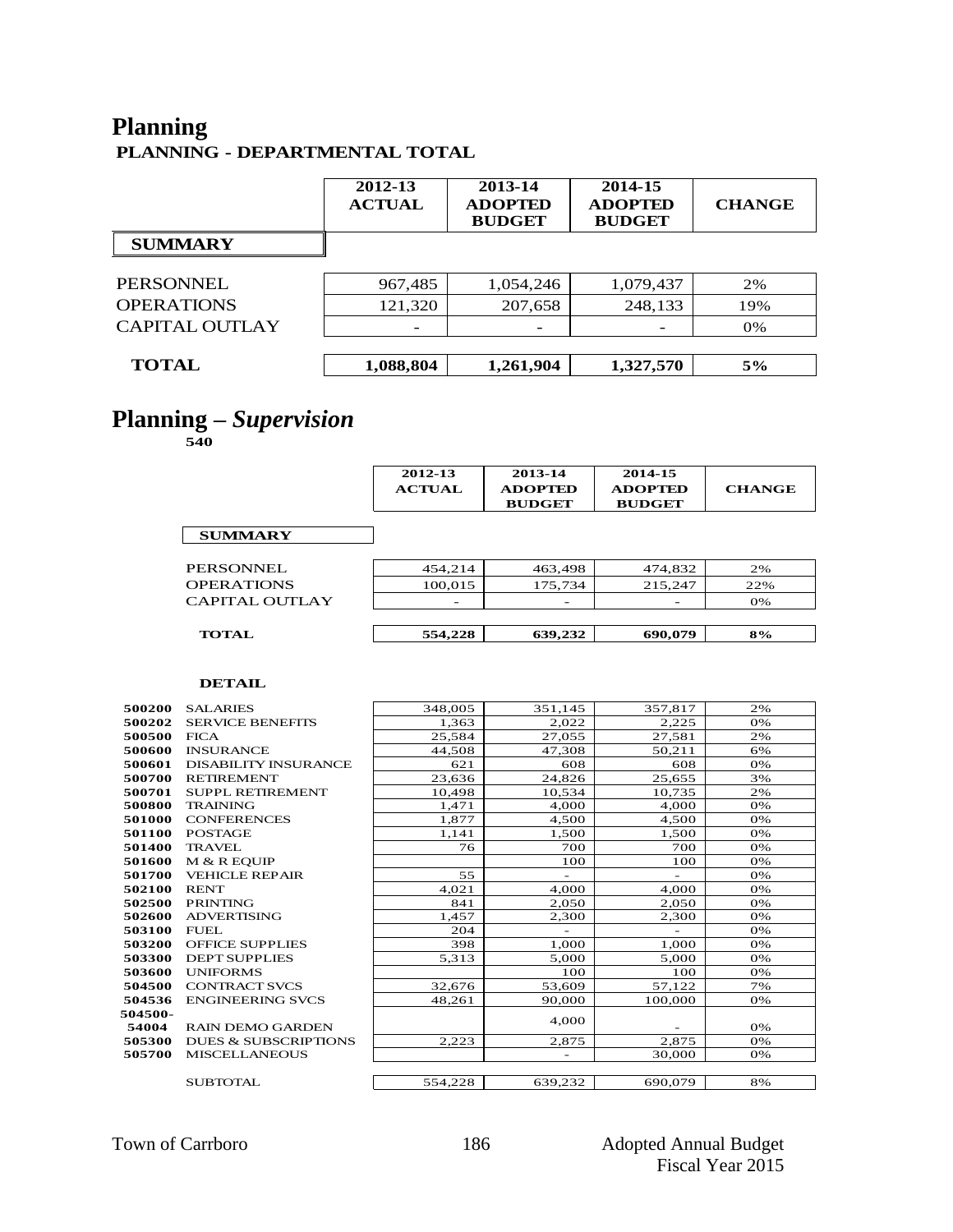# **Planning –** *Zoning*

|               |                                 | 2012-13       | 2013-14        | 2014-15        |               |
|---------------|---------------------------------|---------------|----------------|----------------|---------------|
|               |                                 | <b>ACTUAL</b> | <b>ADOPTED</b> | <b>ADOPTED</b> | <b>CHANGE</b> |
|               |                                 |               | <b>BUDGET</b>  | <b>BUDGET</b>  |               |
|               |                                 |               |                |                |               |
|               | <b>SUMMARY</b>                  |               |                |                |               |
|               | <b>PERSONNEL</b>                | 257,285       | 334,503        | 342,276        | 2%            |
|               | <b>OPERATIONS</b>               | 10,715        | 13,968         | 14,049         | 1%            |
|               |                                 |               |                |                |               |
|               | <b>CAPITAL OUTLAY</b>           |               |                |                | 0%            |
|               | <b>TOTAL</b>                    | 268,000       | 348,471        | 356,325        | 2%            |
|               | <b>DETAIL</b>                   |               |                |                |               |
|               |                                 |               |                |                |               |
| 500200        | <b>SALARIES</b>                 | 189,517       | 245,256        | 252,108        | 3%            |
| 500202        | <b>SERVICE BENEFITS</b>         | 1,824         | 1,368          | 1,368          | 0%            |
| 500500        | <b>FICA</b>                     | 13,593        | 18,904         | 19,429         | 3%            |
| 500600        | <b>INSURANCE</b>                | 33.629        | 44.020         | 43.447         | $-1\%$        |
| 500601        | <b>DISABILITY INSURANCE</b>     | 266           | 257            | 285            | 0%            |
| 500700        | <b>RETIREMENT</b>               | 12,706        | 17.340         | 18,076         | 4%            |
| 500701        | <b>SUPPL RETIREMENT</b>         | 5,749         | 7,358          | 7,563          | 3%            |
| 500800        | <b>TRAINING</b>                 | 245           | 2,555          | 2,555          | 0%            |
| 501000        | <b>CONFERENCES</b>              | 422           | 3,100          | 3,100          | 0%            |
| 501100        | <b>POSTAGE</b>                  | 133           | 500            | 500            | 0%            |
| 501200        | <b>PHONES</b>                   | (2)           |                | $\equiv$       | 0%            |
| 501400        | <b>TRAVEL</b>                   |               | 300            | 300            | 0%            |
| 501600        | M & R EQUIPMENT                 |               | 630            | 630            | 0%            |
| 501700        | <b>MOTOR VEH REPAIR</b>         | 276           | 600            | 600            | 0%            |
| 502500        | <b>PRINTING</b>                 | 144           | 1,500          | 1,500          | 0%            |
| 502600        | <b>ADVERTISING</b>              | 54            | 500            | 500            | 0%            |
| 503100        | <b>FUEL</b>                     | 207           | 498            | 579            | 16%           |
| <b>503200</b> | OFFICE SUPPLIES                 |               | 200            | 200            | 0%            |
| 503300        | <b>DEPT SUPPLIES</b>            | 269           | 1,400          | 1,400          | 0%            |
| 503600        | <b>UNIFORMS</b>                 |               | 400            | 400            | $0\%$         |
| 504500        | <b>CONTRACT SVCS</b>            |               | 600            | 600            | 0%            |
| 504536        | <b>ENGINEERING</b>              | 8,183         |                |                | 0%            |
| 505300        | <b>DUES &amp; SUBSCRIPTIONS</b> | 785           | 1.185          | 1.185          | 0%            |
|               | <b>SUBTOTAL</b>                 | 268,000       | 348,471        | 356,325        | 2%            |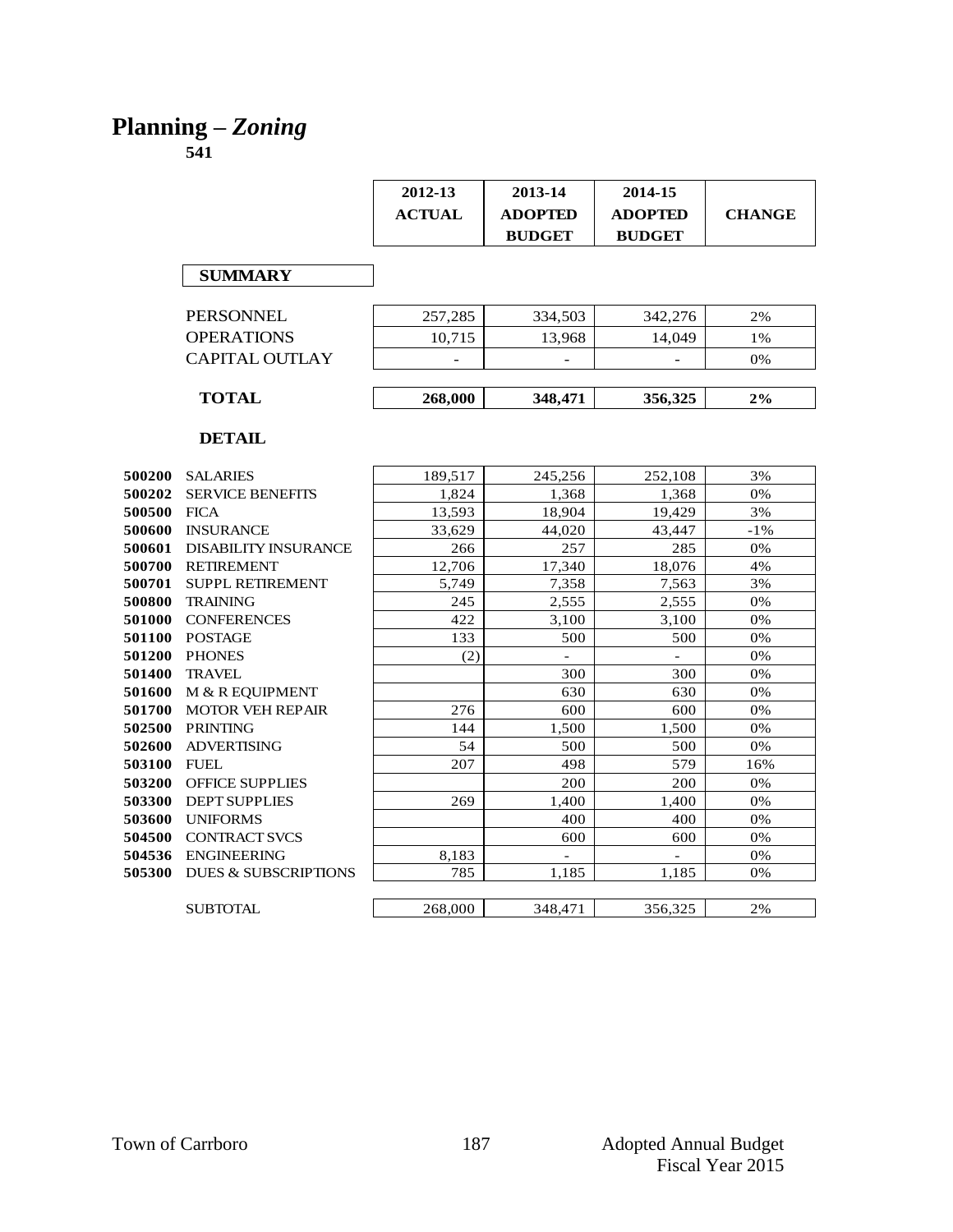# **Planning –** *Inspections*

|        |                             | 2012-13<br><b>ACTUAL</b> | 2013-14<br><b>ADOPTED</b><br><b>BUDGET</b> | 2014-15<br><b>ADOPTED</b><br><b>BUDGET</b> | <b>CHANGE</b> |
|--------|-----------------------------|--------------------------|--------------------------------------------|--------------------------------------------|---------------|
|        | <b>SUMMARY</b>              |                          |                                            |                                            |               |
|        |                             |                          |                                            |                                            |               |
|        | <b>PERSONNEL</b>            | 255,985                  | 256,245                                    | 262,329                                    | 2%            |
|        | <b>OPERATIONS</b>           | 10,590                   | 17,956                                     | 18,837                                     | 5%            |
|        | CAPITAL OUTLAY              |                          |                                            |                                            | 0%            |
|        |                             |                          |                                            |                                            |               |
|        | <b>TOTAL</b>                | 266,575                  | 274,201                                    | 281,166                                    | 3%            |
|        |                             |                          |                                            |                                            |               |
|        | <b>DETAIL</b>               |                          |                                            |                                            |               |
| 500200 | <b>SALARIES</b>             | 194,015                  | 194,176                                    | 197,865                                    | 2%            |
| 500202 | <b>SERVICE BENEFITS</b>     | 1,983                    | 1,983                                      | 1,983                                      | 0%            |
| 500500 | <b>FICA</b>                 | 14,461                   | 15,039                                     | 15,321                                     | 2%            |
| 500600 | <b>INSURANCE</b>            | 25,893                   | 25,168                                     | 26,711                                     | 6%            |
| 500601 | <b>DISABILITY INSURANCE</b> | 479                      | 326                                        | 326                                        | 0%            |

| 500200 | <b>SALARIES</b>                 | 194,015 | 194,176 | 197,865 | 2%  |
|--------|---------------------------------|---------|---------|---------|-----|
| 500202 | <b>SERVICE BENEFITS</b>         | 1,983   | 1,983   | 1,983   | 0%  |
| 500500 | <b>FICA</b>                     | 14,461  | 15,039  | 15,321  | 2%  |
| 500600 | <b>INSURANCE</b>                | 25,893  | 25,168  | 26,711  | 6%  |
| 500601 | <b>DISABILITY INSURANCE</b>     | 479     | 326     | 326     | 0%  |
| 500700 | <b>RETIREMENT</b>               | 13,261  | 13,728  | 14,187  | 3%  |
| 500701 | <b>SUPPL RETIREMENT</b>         | 5,893   | 5,825   | 5,936   | 2%  |
| 500800 | <b>TRAINING</b>                 | 2,726   | 6,500   | 6,500   | 0%  |
| 501000 | <b>CONFERENCES</b>              |         | 400     | 400     | 0%  |
| 501100 | <b>POSTAGE</b>                  | 108     | 100     | 100     | 0%  |
| 501200 | <b>PHONES</b>                   | 1,244   | 1,400   | 1,600   | 14% |
| 501400 | <b>TRAVEL</b>                   | 20      | 500     | 500     | 0%  |
| 501700 | <b>VEHICLE REPAIR</b>           | 1,293   | 1,200   | 1,200   | 0%  |
| 502500 | <b>PRINTING</b>                 | 1,264   | 730     | 1,000   | 37% |
| 502600 | <b>ADVERTISING</b>              | 325     | 100     | 100     | 0%  |
| 503100 | <b>FUEL</b>                     | 2,200   | 2,371   | 2,382   | 0%  |
| 503200 | <b>OFFICE SUPPLIES</b>          |         | 375     | 375     | 0%  |
| 503300 | <b>DEPT SUPPLIES</b>            | 739     | 2,000   | 2,400   | 20% |
| 503307 | <b>VEHICLE SUPPLIES</b>         |         |         |         | 0%  |
| 503600 | <b>UNIFORMS</b>                 | 187     | 1,300   | 1,300   | 0%  |
| 504500 | <b>CONTRACT SVCS</b>            |         | 400     | 400     | 0%  |
| 505300 | <b>DUES &amp; SUBSCRIPTIONS</b> | 482     | 580     | 580     | 0%  |
|        |                                 |         |         |         |     |
|        | <b>SUBTOTAL</b>                 | 266,575 | 274,201 | 281,166 | 3%  |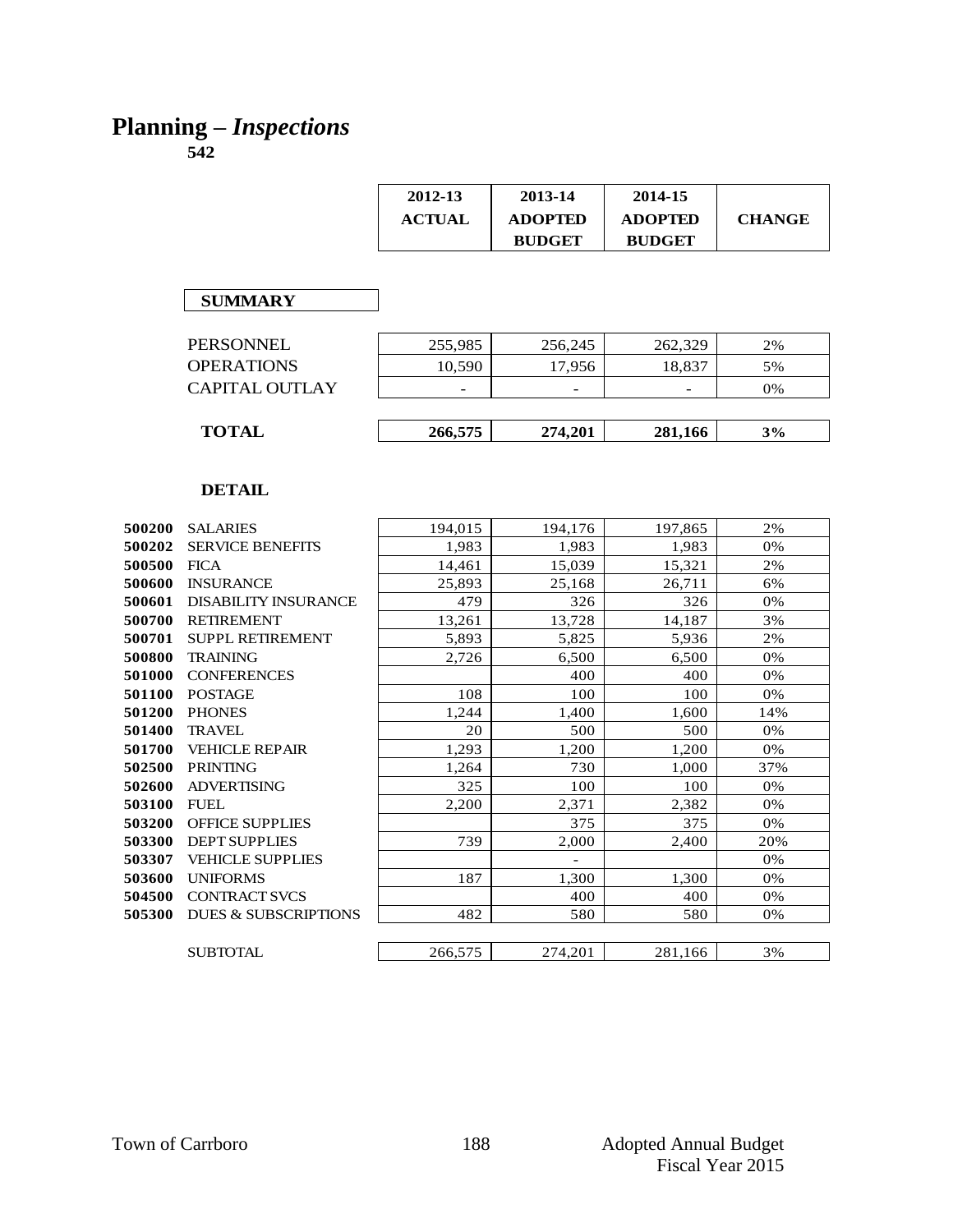#### **Transportation**

|        |                          | 2012-13<br><b>ACTUAL</b> | 2013-14<br><b>ADOPTED</b><br><b>BUDGET</b> | 2014-15<br><b>ADOPTED</b><br><b>BUDGET</b> | <b>CHANGE</b> |
|--------|--------------------------|--------------------------|--------------------------------------------|--------------------------------------------|---------------|
|        | <b>SUMMARY</b>           |                          |                                            |                                            |               |
|        | <b>PERSONNEL</b>         |                          |                                            |                                            | 0%            |
|        | <b>OPERATIONS</b>        | 1,286,714                | 1,396,423                                  | 1,472,520                                  | 5%            |
|        | <b>CAPITAL OUTLAY</b>    | -                        | -                                          |                                            | 0%            |
|        |                          |                          |                                            |                                            |               |
|        | <b>TOTAL</b>             | 1,286,714                | 1,396,423                                  | 1,472,520                                  | 5%            |
|        | <b>DETAIL</b>            |                          |                                            |                                            |               |
| 504500 | <b>CONTRACT SERVICES</b> | 1,286,714                | 1,396,423                                  | 1,472,520                                  | 5%            |
|        | <b>SUBTOTAL</b>          | 1,286,714                | 1,396,423                                  | 1,472,520                                  | 5%            |
|        |                          |                          |                                            |                                            |               |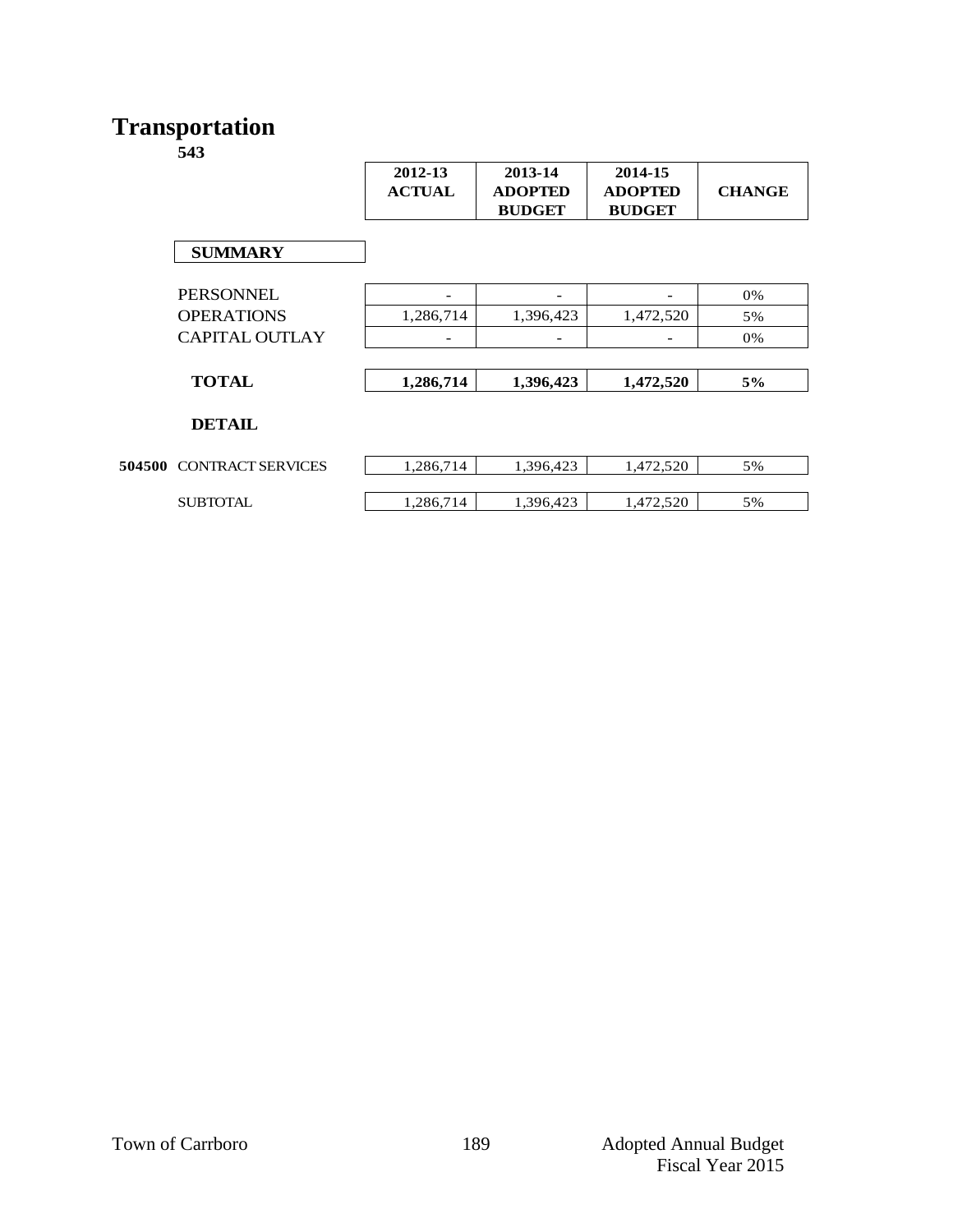#### **Public Works PUBLIC WORKS - DEPARTMENTAL TOTAL**

|                       | 2012-13<br><b>ACTUAL</b> | 2013-14<br><b>ADOPTED</b><br><b>BUDGET</b> | 2014-15<br><b>ADOPTED</b><br><b>BUDGET</b> | <b>CHANGE</b> |
|-----------------------|--------------------------|--------------------------------------------|--------------------------------------------|---------------|
| <b>SUMMARY</b>        |                          |                                            |                                            |               |
| <b>PERSONNEL</b>      | 1,863,714                | 1,961,899                                  | 1,965,945                                  | 0%            |
| <b>OPERATIONS</b>     | 1,521,353                | 1,603,294                                  | 1,790,811                                  | 12%           |
| <b>CAPITAL OUTLAY</b> | 658,612                  | 586,169                                    | 524,275                                    | $-11\%$       |
|                       |                          |                                            |                                            |               |
| <b>TOTAL</b>          | 4,043,679                | 4,151,362                                  | 4,281,031                                  | 3%            |

## **Public Works –** *Supervision*

**550**

| 2012-13       | 2013-14        | 2014-15        |               |
|---------------|----------------|----------------|---------------|
| <b>ACTUAL</b> | <b>ADOPTED</b> | <b>ADOPTED</b> | <b>CHANGE</b> |
|               | <b>BUDGET</b>  | <b>BUDGET</b>  |               |

|                       |         | <b>BUDGET</b> | <b>BUDGET</b> |      |
|-----------------------|---------|---------------|---------------|------|
| <b>SUMMARY</b>        |         |               |               |      |
| <b>PERSONNEL</b>      | 325,904 | 324,756       | 335,885       | 3%   |
| <b>OPERATIONS</b>     | 21,025  | 43,429        | 122.221       | 181% |
| <b>CAPITAL OUTLAY</b> |         |               |               | 0%   |
|                       |         |               |               |      |
| <b>TOTAL</b>          | 346,929 | 368,185       | 458,106       | 24%  |

|             | <b>TOTAL</b>                       | 346,929 | 368,185 | 458,106 | 24%    |
|-------------|------------------------------------|---------|---------|---------|--------|
|             | <b>DETAIL</b>                      |         |         |         |        |
|             | <b>500200 SALARIES</b>             | 241,096 | 238,514 | 243,046 | 2%     |
|             | 500201 OVERTIME                    | 160     | 1,000   | 1.000   | 0%     |
|             | <b>500202 SERVICE BENEFITS</b>     | 744     | 744     | 952     | 0%     |
| 500500 FICA |                                    | 16,841  | 18,380  | 18,742  | 2%     |
|             | 500600 INSURANCE                   | 43,026  | 41,790  | 46,919  | 12%    |
|             | <b>500601 DISABILITY INSURANCE</b> | 408     | 310     | 310     | 0%     |
|             | 500700 RETIREMENT                  | 16,361  | 16,863  | 17,566  | 4%     |
|             | 500701 SUPPL RETIREMENT            | 7,267   | 7,155   | 7,350   | 3%     |
|             | 500800 TRAINING                    | 960     | 3,600   | 2.000   | $-44%$ |
|             | <b>500900 PROFESSIONAL SERVICE</b> | 9,983   | 10,000  | 20,000  | 100%   |
|             | 501000 CONFERENCES                 | 125     | 3,000   | 3,000   | 0%     |
|             | 501100 POSTAGE                     | 77      | 375     | 375     | 0%     |
|             | 501700 VEHICLE REPAIR              | 179     | 750     | 750     | 0%     |
| 502100 RENT |                                    | 1,452   | 1,800   | 1.800   | 0%     |
|             | <b>502500 PRINTING</b>             | 45      | 1,000   | 1,000   | 0%     |
|             | 502600 ADVERTISING                 |         | 500     | 500     | 0%     |
| 503100 FUEL |                                    | 1,403   | 1,941   | 1,813   | $-7%$  |
|             | 503200 OFFICE SUPPLIES             | 3,896   | 6,700   | 6,700   | 0%     |
|             | 503300 DEPT. SUPPLIES              | 968     | 1,713   | 1,713   | 0%     |
|             | 503600 UNIFORMS                    | 725     | 750     | 1,270   | 69%    |
|             | 504500 CONTRACT SVCS               |         | 10,000  | 80,000  | 0%     |
|             | 505300 DUES&SUBS                   | 1,211   | 1,300   | 1,300   | 0%     |
|             |                                    |         |         |         |        |
|             | <b>SUBTOTAL</b>                    | 346,929 | 368,185 | 458,106 | 24%    |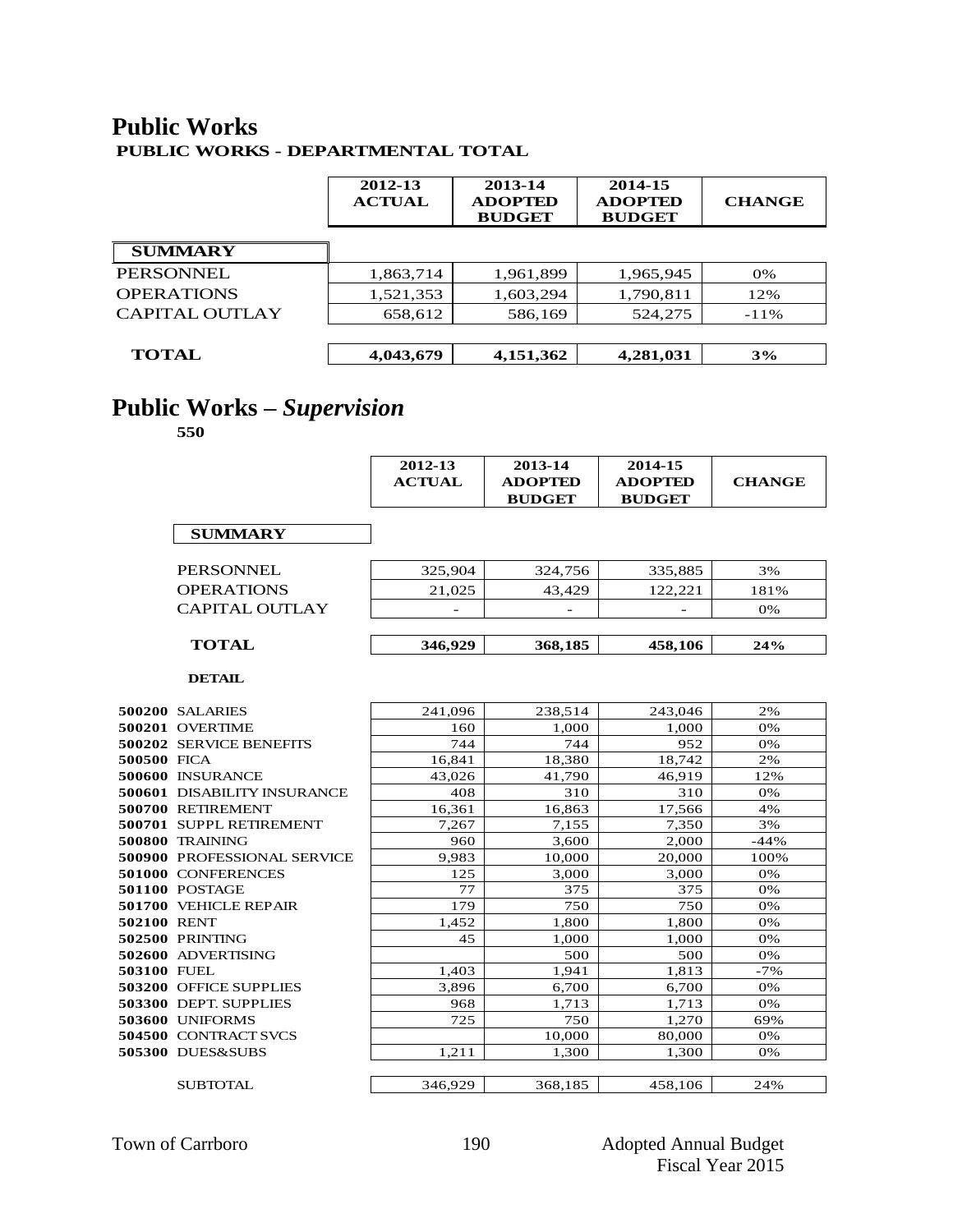## **Public Works –** *Street Maintenance*

|             |                                                                  | 2012-13       | 2013-14                         | 2014-15                         |               |
|-------------|------------------------------------------------------------------|---------------|---------------------------------|---------------------------------|---------------|
|             |                                                                  | <b>ACTUAL</b> | <b>ADOPTED</b><br><b>BUDGET</b> | <b>ADOPTED</b><br><b>BUDGET</b> | <b>CHANGE</b> |
|             | <b>SUMMARY</b>                                                   |               |                                 |                                 |               |
|             |                                                                  |               |                                 |                                 |               |
|             | <b>PERSONNEL</b>                                                 | 490,141       | 507,741                         | 479,970                         | $-5%$         |
|             | <b>OPERATIONS</b>                                                | 373,823       | 413,123                         | 453,474                         | 10%           |
|             | <b>CAPITAL OUTLAY</b>                                            | 387,342       |                                 | 33,075                          | 0%            |
|             | <b>TOTAL</b>                                                     | 1,251,305     | 920.864                         | 966,519                         | 5%            |
|             | <b>DETAIL</b>                                                    |               |                                 |                                 |               |
|             | 500200 SALARIES                                                  | 345,784       | 354,115                         | 339,324                         | $-4%$         |
|             | 500201 OVERTIME                                                  | 3,512         | 6,000                           | 6,000                           | 0%            |
|             | 500202 SERVICE BENEFITS                                          | 2.688         | 2.896                           | 2.276                           | 0%            |
| 500500 FICA |                                                                  | 24,599        | 27,415                          | 26,591                          | $-3%$         |
|             | 500600 INSURANCE                                                 | 78,573        | 81,080                          | 70,032                          | $-14%$        |
|             | <b>500601 DISABILITY INSURANCE</b>                               | 600           | 576                             | 396                             | 0%            |
|             | 500700 RETIREMENT                                                | 23,812        | 25,036                          | 24,923                          | 0%            |
|             | 500701 SUPPL RETIREMENT                                          | 10,572        | 10,623                          | 10,428                          | $-2%$         |
|             | 500800 TRAINING                                                  | 2.154         | 3,000                           | 3,000                           | 0%            |
|             | 500811 COMM DR LICENSE                                           |               | 200                             | 75                              | $-63%$        |
|             | 501600 M & R EQUIP                                               | 10,141        | 12,500                          | 15,000                          | 20%           |
|             | 501700 VEHICLE REPAIR                                            | 18,042        | 12,500                          | 12,000                          | $-4%$         |
| 502100 RENT |                                                                  | 349           | 3,500                           | 2,500                           | $-29%$        |
|             | <b>503000 UTILITIES</b>                                          | 153,421       | 165,347                         | 165,347                         | 0%            |
| 503100 FUEL |                                                                  | 23.175        | 27,535                          | 26,976                          | $-2\%$        |
|             | 503300 DEPTL SUPPLIES                                            | 55,263        | 69,775                          | 65,825                          | $-6%$         |
|             | 503307 VEHICLE SUPPLIES                                          |               |                                 |                                 | 0%            |
|             | 503600 UNIFORMS                                                  | 2,660         | 4,776                           | 5,352                           | 12%           |
|             | 504500 CONTRACT SVCS                                             | 104,262       | 113,690                         | 156,799                         | 38%           |
|             | <b>505300 DUES &amp; SUBSCRIPTIONS</b><br><b>OWASA SEWER FEE</b> | 354           | 300                             | 600                             | 100%          |
|             | 506200 REIMBURSEMENT                                             | 4.000         | $\overline{\phantom{a}}$        |                                 | 0%            |
|             | 507400 EQUIPMENT                                                 |               | $\overline{\phantom{a}}$        | 33,075                          | 0%            |
|             | 507402 OTHER ASSETS                                              | 387,342       |                                 |                                 | 0%            |
|             |                                                                  |               |                                 |                                 |               |
|             | <b>SUBTOTAL</b>                                                  | 1,251,305     | 920,864                         | 966,519                         | 5%            |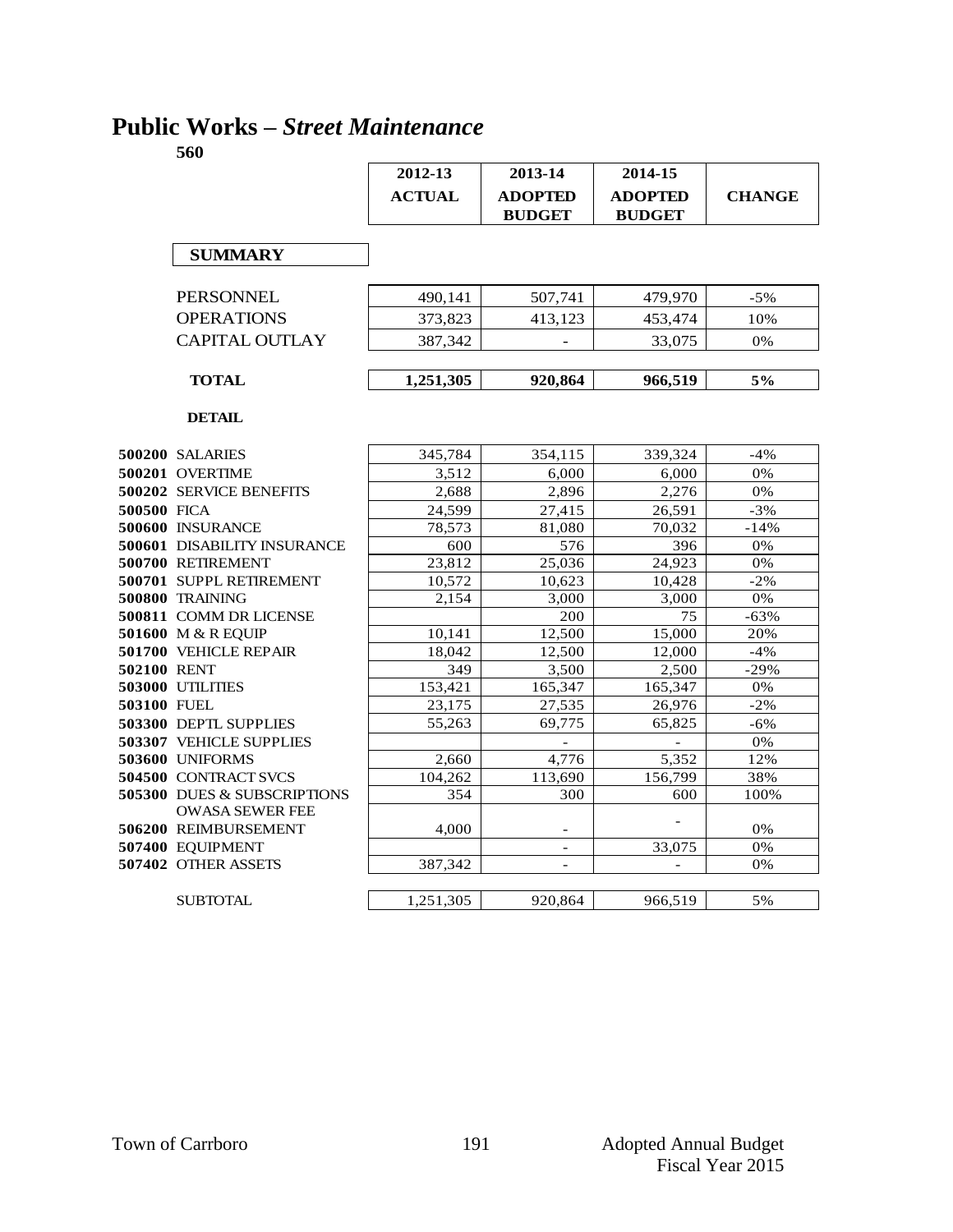# **Public Works –** *Solid Waste Management*

|             |                                | 2012-13       | 2013-14        | 2014-15        |               |
|-------------|--------------------------------|---------------|----------------|----------------|---------------|
|             |                                | <b>ACTUAL</b> | <b>ADOPTED</b> | <b>ADOPTED</b> | <b>CHANGE</b> |
|             |                                |               | <b>BUDGET</b>  | <b>BUDGET</b>  |               |
|             |                                |               |                |                |               |
|             | <b>SUMMARY</b>                 |               |                |                |               |
|             |                                |               |                |                |               |
|             | <b>PERSONNEL</b>               | 354,633       | 395,300        | 400,298        | 1%            |
|             | <b>OPERATIONS</b>              | 588,494       | 540,087        | 484,701        | $-10%$        |
|             | <b>CAPITAL OUTLAY</b>          | 231,000       | 583,800        | 268,800        | $-54%$        |
|             |                                |               |                |                |               |
|             | <b>TOTAL</b>                   | 1,174,126     | 1,519,187      | 1,153,799      | $-24%$        |
|             |                                |               |                |                |               |
|             |                                |               |                |                |               |
|             | <b>DETAIL</b>                  |               |                |                |               |
|             |                                |               |                |                |               |
|             | <b>500200 SALARIES</b>         | 250,520       | 278,610        | 279,242        | 0%            |
|             | 500201 OVERTIME                | 1,553         | 1.340          | 1.340          | 0%            |
|             | <b>500202 SERVICE BENEFITS</b> | 2.023         | 2.687          | 2.479          | 0%            |
| 500500 FICA |                                | 18,338        | 21,571         | 21,654         | 0%            |
|             | 500600 INSURANCE               | 56,943        | 62,448         | 66,528         | 7%            |
|             | 500601 DISABILITY INSURANCE    | 417           | 250            | 268            | 7%            |
|             | 500700 RETIREMENT              | 17,202        | 19,935         | 20,295         | 2%            |
|             | 500701 SUPPL RETIREMENT        | 7.636         | 8.459          | 8.492          | 0%            |
|             | 500800 TRAINING                |               | 1.000          | 1.000          | 0%            |
|             | 500811 COMM DRIVERS LIC        | 85            | 150            | 150            | 0%            |
|             | 501600 M & R EQUIP             |               | 2,300          | 2.407          | 5%            |
|             | 501700 M&R VEHICLES            | 81,340        | 55,077         | 57,831         | 5%            |
|             | <b>502500 PRINTING</b>         | 3.223         | 5,823          | 3.595          | $-38%$        |
| 503100 FUEL |                                | 65,269        | 111,909        | 93,425         | $-17%$        |
|             | 503300 DEPT SUPPLIES           | 7,332         | 8,605          | 6,855          | $-20%$        |
|             | 503303 PUR FOR RESALE          | 8,721         | 9,090          | 9,648          | 6%            |
|             | 503306 YARD WASTE CARTS        | 5,670         | 4,845          | 5,618          | 16%           |
|             | 503307 VEHICLE SUPPLIES        | 1,006         | 2,012          | 1,006          | $-50%$        |
|             | 503600 UNIFORMS                | 2,064         | 3,500          | 3,746          | 7%            |
|             | 504500 CONTRACT SERVICES       |               | 30,000         |                | 0%            |
|             | 504701 LANDFILL FEES           | 413,783       | 305,776        | 299,420        | $-2\%$        |
|             | 507401 VEHICLES                | 231,000       | 583,800        | 268,800        | 0%            |
|             | 505700 MISCELLANEOUS           |               |                |                | 0%            |
|             |                                |               |                |                |               |
|             | <b>SUBTOTAL</b>                | 1.174.126     | 1.519.187      | 1.153.799      | $-24%$        |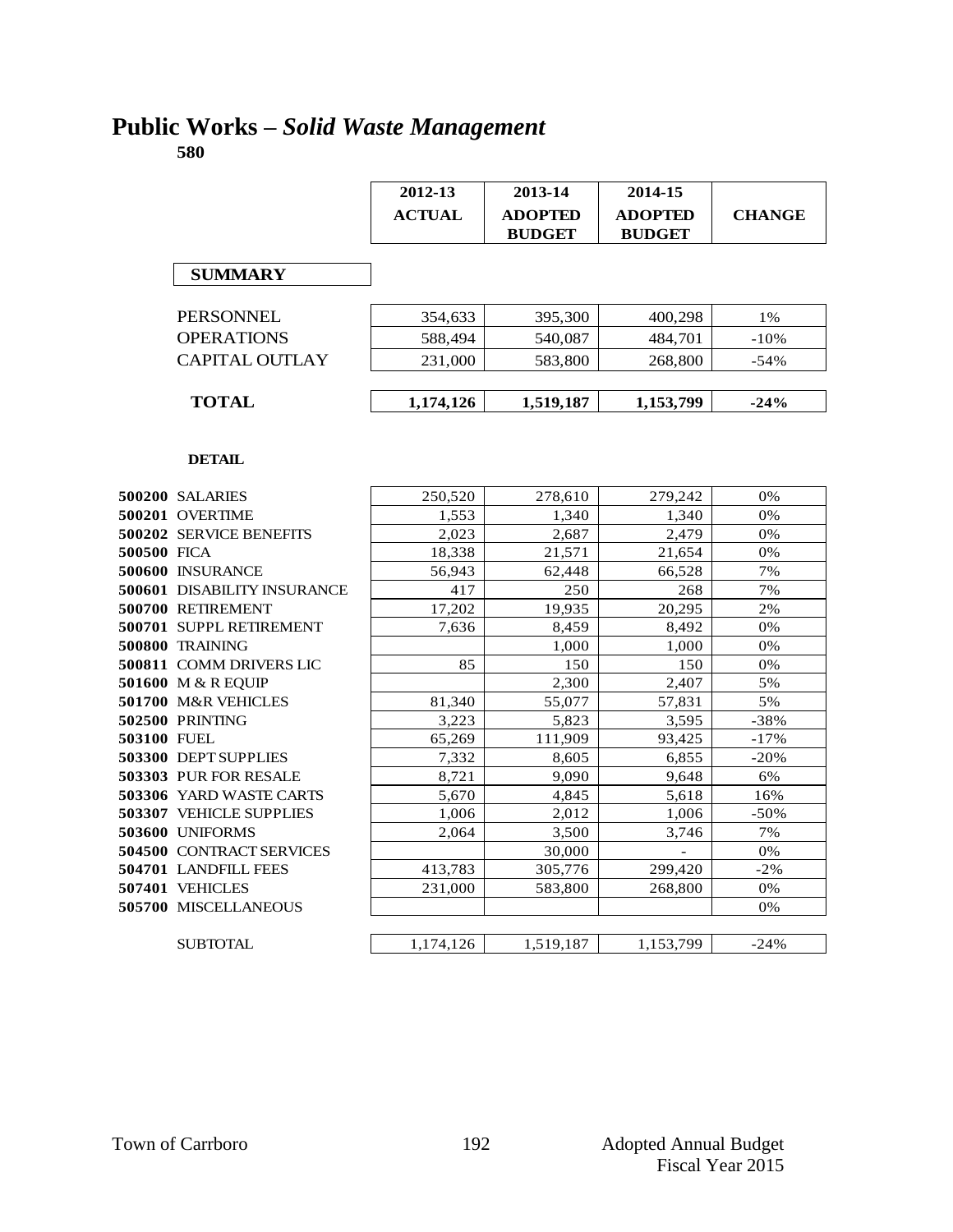## **Public Works –** *Central Services*

|             |                                    | 2012-13<br><b>ACTUAL</b> | 2013-14<br><b>ADOPTED</b><br><b>BUDGET</b> | 2014-15<br><b>ADOPTED</b><br><b>BUDGET</b> | <b>CHANGE</b> |
|-------------|------------------------------------|--------------------------|--------------------------------------------|--------------------------------------------|---------------|
|             |                                    |                          |                                            |                                            |               |
|             | <b>SUMMARY</b>                     |                          |                                            |                                            |               |
|             | PERSONNEL                          | 165,996                  | 162,605                                    | 166,894                                    | 3%            |
|             | <b>OPERATIONS</b>                  | 314.926                  | 335,178                                    | 339.813                                    | 1%            |
|             | <b>CAPITAL OUTLAY</b>              |                          |                                            |                                            | 0%            |
|             | <b>TOTAL</b>                       | 480,922                  | 497,783                                    | 506,707                                    | $2\%$         |
|             | <b>DETAIL</b>                      |                          |                                            |                                            |               |
|             |                                    |                          |                                            |                                            |               |
|             | 500200 SALARIES                    | 121,064                  | 118,981                                    | 121,242                                    | 2%            |
|             | 500201 OVERTIME                    | 2,316                    | 2,000                                      | 2,000                                      | 0%            |
| 500500 FICA | 500202 SERVICE BENEFITS            | 704<br>9.434             | 704<br>9.234                               | 952<br>9,501                               | 0%<br>3%      |
|             | 500600 INSURANCE                   | 19.814                   | 19,273                                     | 20,136                                     | 4%            |
|             | <b>500601 DISABILITY INSURANCE</b> | 537                      | 432                                        | 432                                        | 0%            |
|             | 500700 RETIREMENT                  | 8,397                    | 8,412                                      | 8,905                                      | 6%            |
|             | 500701 SUPPL RETIREMENT            | 3,731                    | 3,569                                      | 3,726                                      | 4%            |
|             | <b>500800 TRAINING</b>             |                          | 500                                        | 500                                        | 0%            |
|             | 501200 TELEPHONE                   | 8,906                    | 7,420                                      | 7,420                                      | 0%            |
|             | 501600 M & R EQUIP                 | 681                      |                                            |                                            | 0%            |
|             | 501601 M & R BUILDINGS             | 81,893                   | 84,050                                     | 118,900                                    | 41%           |
|             | 501700 M VEHICLE REPAIR            | 427                      | 700                                        | 700                                        | 0%            |
|             | 503000 UTILITIES                   | 125,253                  | 141.845                                    | 147,386                                    | 4%            |
| 503100 FUEL |                                    | 3,629                    | 3.998                                      | 4,108                                      | 3%            |
|             | 503101 FUEL SYSTEM                 | 840                      | $\overline{\phantom{a}}$                   | 783                                        | 0%            |
|             | 503300 DEPARTMENTAL                | 20,375                   | 20,329                                     | 21,134                                     | 4%            |
|             | 503600 UNIFORMS                    | 701                      | 1,500                                      | 1,606                                      | 7%            |
|             | 504500 CONTRACT SVCS               | 72.222                   | 74,836                                     | 37,276                                     | $-50%$        |
|             | <b>SUBTOTAL</b>                    | 480,922                  | 497,783                                    | 506,707                                    | 2%            |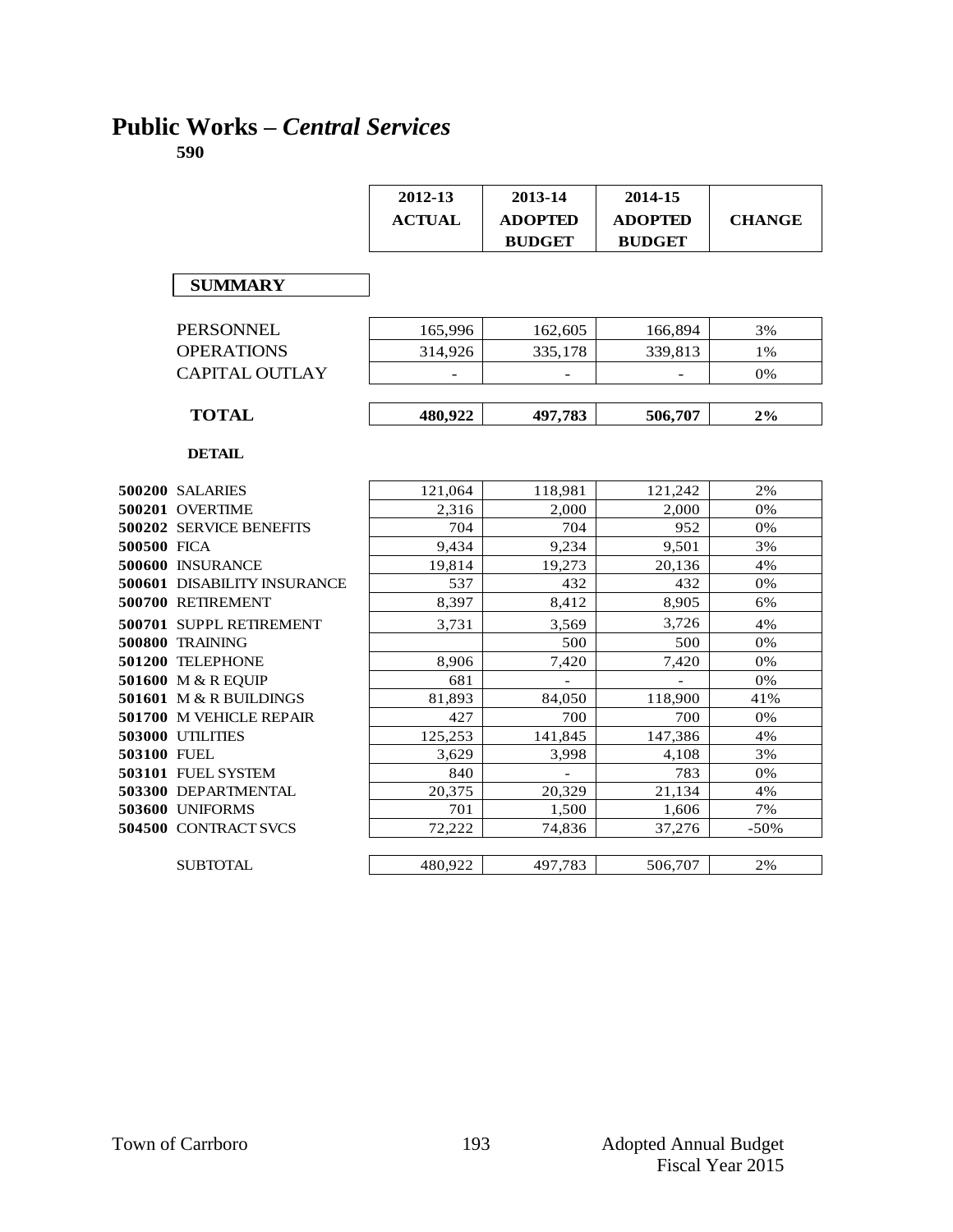## **Public Works –** *Fleet Maintenance*

|             |                             | 2012-13       | 2013-14                  | 2014-15        |               |
|-------------|-----------------------------|---------------|--------------------------|----------------|---------------|
|             |                             | <b>ACTUAL</b> | <b>ADOPTED</b>           | <b>ADOPTED</b> | <b>CHANGE</b> |
|             |                             |               | <b>BUDGET</b>            | <b>BUDGET</b>  |               |
|             | <b>SUMMARY</b>              |               |                          |                |               |
|             |                             |               |                          |                |               |
|             | <b>PERSONNEL</b>            | 180,177       | 178,885                  | 183,917        | 3%            |
|             | <b>OPERATIONS</b>           | 28,457        | 45,009                   | 33,261         | $-26%$        |
|             | <b>CAPITAL OUTLAY</b>       |               |                          | 7,100          | 0%            |
|             | <b>TOTAL</b>                | 208,635       | 223,894                  | 224,278        | $0\%$         |
|             |                             |               |                          |                |               |
|             | <b>DETAIL</b>               |               |                          |                |               |
|             |                             |               |                          |                |               |
|             | <b>500200 SALARIES</b>      | 132,424       | 131,006                  | 133,495        | 2%            |
|             | 500201 OVERTIME             |               | 500                      | 500            | 0%            |
|             | 500202 SERVICE BENEFITS     | 868           | 868                      | 1,364          | 0%            |
| 500500 FICA |                             | 9,931         | 10,127                   | 10,355         | 2%            |
|             | 500600 INSURANCE            | 23,596        | 22,781                   | 24,164         | 6%            |
|             | 500601 DISABILITY INSURANCE | 334           | 273                      | 273            | 0%            |
|             | 500700 RETIREMENT           | 9,018         | 9,359                    | 9.705          | 4%            |
|             | 500701 SUPPL RETIREMENT     | 4,006         | 3,971                    | 4,061          | 2%            |
|             | 500800 TRAINING             | 1,753         | 2,350                    | 2,350          | 0%            |
|             | 501600 M & R EQUIP          |               | 15,000                   | 2,000          | $-87%$        |
|             | 501700 MOTOR VEHICLE REPAIR | 600           | 2,700                    | 3,900          | 44%           |
|             | <b>503100 FUEL</b>          | 10,451        | 3,949                    | 3,805          | $-4%$         |
|             |                             | 6,881         | 5,910                    | 6,000          | 2%            |
|             | 503300 DEPT SUPPLIES        |               |                          |                |               |
|             | 503600 UNIFORMS             | 683           | 1,500                    | 1,606          | 7%            |
|             | 504500 CONTRACT SERVICES    | 8.091         | 13,600                   | 13,600         | 0%            |
|             | 507400 EQUIPMENT            |               | $\overline{\phantom{a}}$ | 7,100          | 0%            |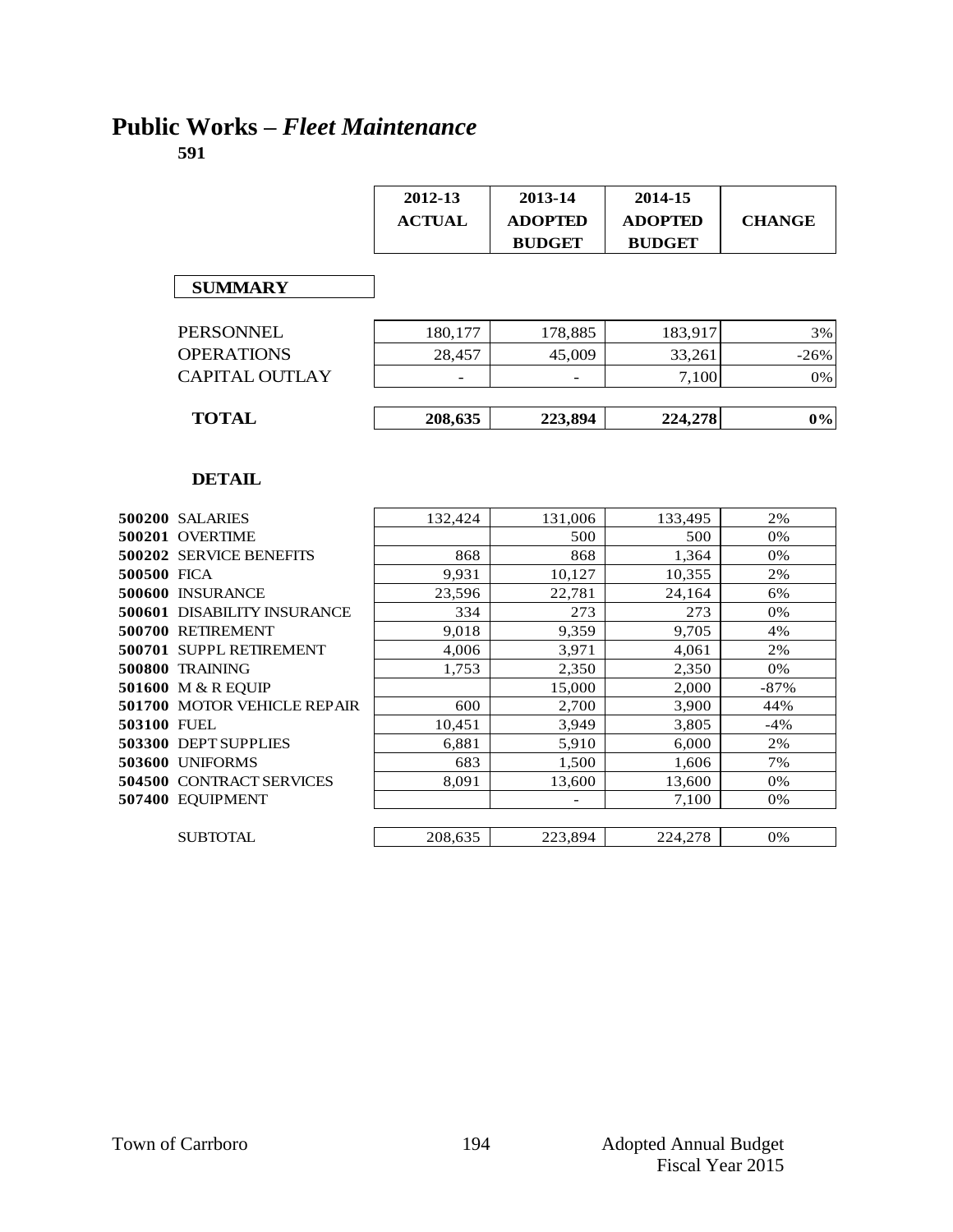## **Public Works –** *Landscaping*

|                               | 2012-13       | 2013-14        | 2014-15        |               |
|-------------------------------|---------------|----------------|----------------|---------------|
|                               | <b>ACTUAL</b> | <b>ADOPTED</b> | <b>ADOPTED</b> | <b>CHANGE</b> |
|                               |               | <b>BUDGET</b>  | <b>BUDGET</b>  |               |
|                               |               |                |                |               |
| <b>SUMMARY</b>                |               |                |                |               |
| <b>PERSONNEL</b>              | 346,863       | 392,612        | 398,981        | 2%            |
| <b>OPERATIONS</b>             | 194,628       | 226,468        | 357,341        | 58%           |
| <b>CAPITAL OUTLAY</b>         | 40,271        | 2,369          | 215,300        | 8988%         |
|                               |               |                |                |               |
| <b>TOTAL</b>                  | 581,762       | 621,449        | 971,622        | 56%           |
|                               |               |                |                |               |
| <b>DETAIL</b>                 |               |                |                |               |
| 500200 SALARIES               | 243,017       | 271,361        | 276,014        | 2%            |
| 500201 OVERTIME               | 2,297         | 3,000          | 3,000          | 0%            |
| 500202 SERVICE BENEFITS       | 2,479         | 2,727          | 2,232          | 0%            |
| 500500 FICA                   | 17,720        | 20.951         | 21,515         | 3%            |
| <b>500600 INSURANCE</b>       | 56,647        | 66,966         | 67,350         | 1%            |
| 500601 DISABILITY INSURANCE   | 532           | 268            | 268            | 0%            |
| 500700 RETIREMENT             | 16,768        | 19,185         | 20,165         | 5%            |
| 500701 SUPPL RETIREMENT       | 7,402         | 8,154          | 8,437          | 3%            |
| 500800 TRAINING               | 1,171         | 1,500          | 1,700          | 13%           |
| 500811 COM.DRIVERS LICENSE    | 55            | 200            | 200            | 0%            |
| 501600 M & R EQUIP            | 13,255        | 12,000         | 12,000         | 0%            |
| 501602 M & R PARKS            | 929           | 2,500          | 2,500          | 0%            |
| 501603 M & R GROUNDS          |               | 1,200          | 1,200          | 0%            |
| 501700 VEHICLE REPAIR         | 5,381         | 7,500          | 7,500          | 0%            |
| 502100 RENT                   | 88            | 1.000          | 2.200          | 120%          |
| <b>503000 UTILITIES</b>       | 15            |                |                | 0%            |
| <b>503001 UTILITIES-PARKS</b> | 33,934        | 35.250         | 36,100         | 2%            |
| 503100 FUEL                   | 17,633        | 21,591         | 22,077         | 2%            |
| 503300 DEPT SUPPLIES          | 23,706        | 29,644         | 81,850         | 176%          |
| <b>503301 PARKS/SUPPLIES</b>  | 30,130        | 28,747         | 35,240         | 23%           |
| 503307 VEHICLE SUPPLIES       |               | 1,006          | 2,012          | 0%            |
| 503600 UNIFORMS               | 1,923         | 4,400          | 4,282          | $-3%$         |
| 504500 CONTRACT SERVICES      | 66,410        | 79,480         | 147,980        | 86%           |
| 505300 DUES AND               |               | 450            | 500            | 0%            |
| 507400 EQUIPMENT              | 40,271        | 2,369          | 215,300        | 0%            |
| <b>SUBTOTAL</b>               | 581,762       | 621.449        | 971,622        | 56%           |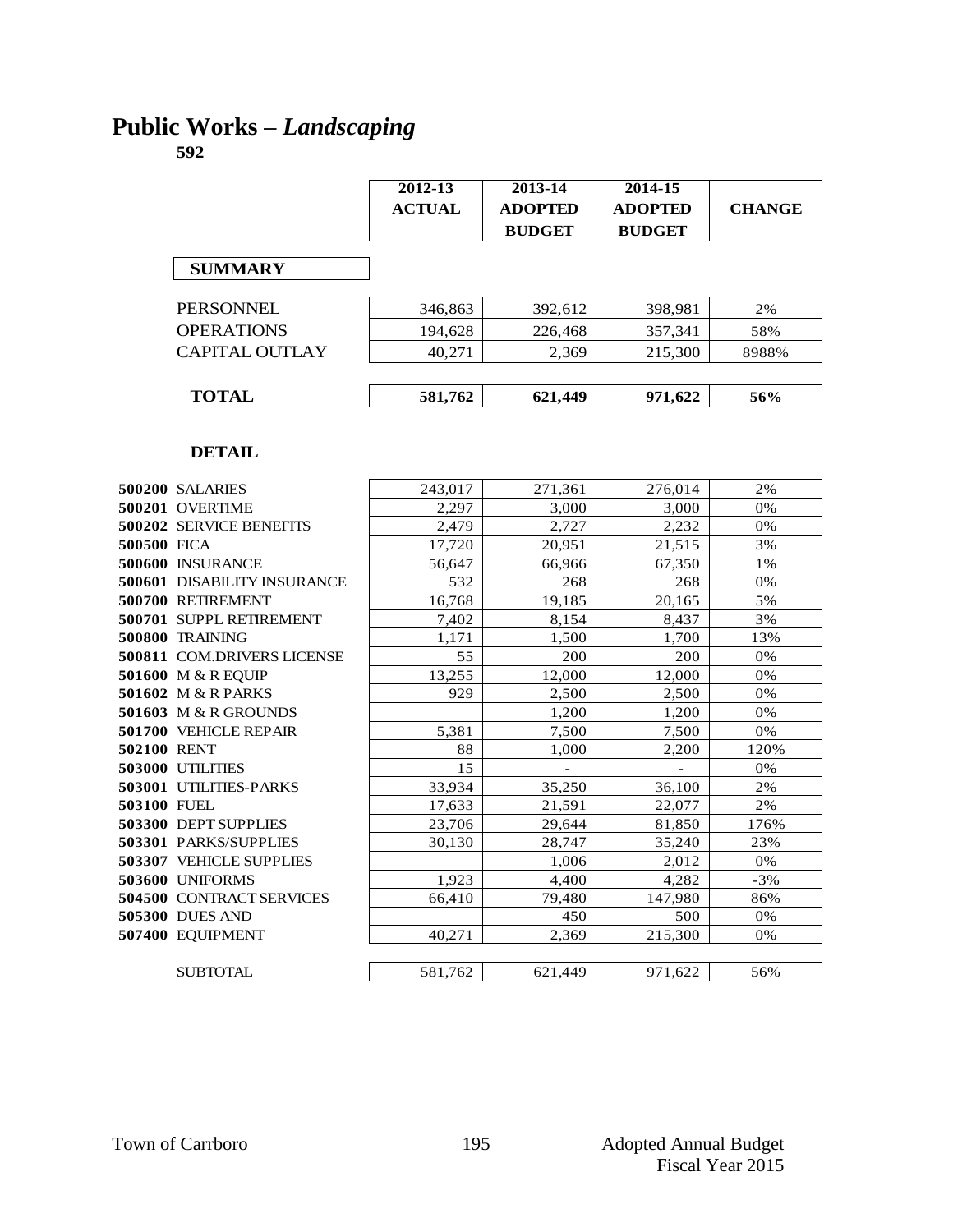#### **Recreation and Parks RECREATION AND PARKS - DEPARTMENTAL TOTAL**

 $\mathbf{r}$ 

|                   | 2012-13<br><b>ACTUAL</b> | 2013-14<br><b>ADOPTED</b><br><b>BUDGET</b> | 2014-15<br><b>ADOPTED</b><br><b>BUDGET</b> | <b>CHANGE</b> |
|-------------------|--------------------------|--------------------------------------------|--------------------------------------------|---------------|
| <b>SUMMARY</b>    |                          |                                            |                                            |               |
| PERSONNEL         | 1,001,569                | 1,103,492                                  | 1,139,774                                  | 3%            |
| <b>OPERATIONS</b> | 274,455                  | 402,004                                    | 458,067                                    | 14%           |
| CAPITAL OUTLAY    | 35,482                   |                                            | 71,261                                     | 0%            |
|                   |                          |                                            |                                            |               |
| <b>TOTAL</b>      | 1,311,507                | 1,505,496                                  | 1,669,102                                  | 11%           |

# **Recreation and Parks –** *Supervision*

**620**

|                   | 2012-13<br><b>ACTUAL</b> | 2013-14<br><b>ADOPTED</b><br><b>BUDGET</b> | 2014-15<br><b>ADOPTED</b><br><b>BUDGET</b> | <b>CHANGE</b> |
|-------------------|--------------------------|--------------------------------------------|--------------------------------------------|---------------|
| <b>SUMMARY</b>    |                          |                                            |                                            |               |
| PERSONNEL         | 113,022                  | 113,586                                    | 116,042                                    | 2%            |
| <b>OPERATIONS</b> | 16,164                   | 19,104                                     | 22,704                                     | 19%           |
| CAPITAL OUTLAY    | $\overline{\phantom{a}}$ | $\overline{\phantom{0}}$                   |                                            | 0%            |
| <b>TOTAL</b>      | 129,186                  | 132,690                                    | 138,746                                    | 5%            |

|             | DETAIL                             |         |         |         |        |
|-------------|------------------------------------|---------|---------|---------|--------|
|             | <b>500200 SALARIES</b>             | 90,420  | 90,499  | 92,218  | 2%     |
|             | <b>500202 SERVICE BENEFITS</b>     | 248     | 456     | 456     | 0%     |
| 500500 FICA |                                    | 6,770   | 6,967   | 7,098   | 2%     |
|             | 500600 INSURANCE                   | 6,605   | 6,424   | 6,764   | 5%     |
|             | <b>500601 DISABILITY INSURANCE</b> | 130     | 127     | 127     | 0%     |
|             | 500700 RETIREMENT                  | 6,128   | 6,398   | 6,612   | 3%     |
| 500701      | <b>SUPPL RETIREMENT</b>            | 2,721   | 2,715   | 2,767   | 2%     |
| 500800      | <b>TRAINING</b>                    | 499     | 1,000   | 1,300   | 30%    |
| 501000      | <b>CONFERENCES</b>                 | 1,459   | 1,800   | 2,100   | 17%    |
|             | <b>501100 POSTAGE</b>              | 114     | 250     | 250     | 0%     |
| 502100 RENT |                                    | 4,539   | 6,000   | 5,700   | $-5%$  |
| 502500      | PRINTING                           |         | 465     | 465     | 0%     |
| 503200      | <b>OFFICE SUPPLIES</b>             |         | 1,200   | 1,200   | 0%     |
|             | 503300 DEPT SUPPLIES               | 230     | 1,489   | 1,189   | $-20%$ |
| 504500      | <b>CONTRACT SERVICES</b>           | 9,218   | 6,600   | 10,200  | 55%    |
|             | <b>505300 DUES/SUBSCRIPTIONS</b>   | 105     | 300     | 300     | 0%     |
|             |                                    |         |         |         |        |
|             | SUBTOTAL                           | 129,186 | 132,690 | 138,746 | 5%     |
|             |                                    |         |         |         |        |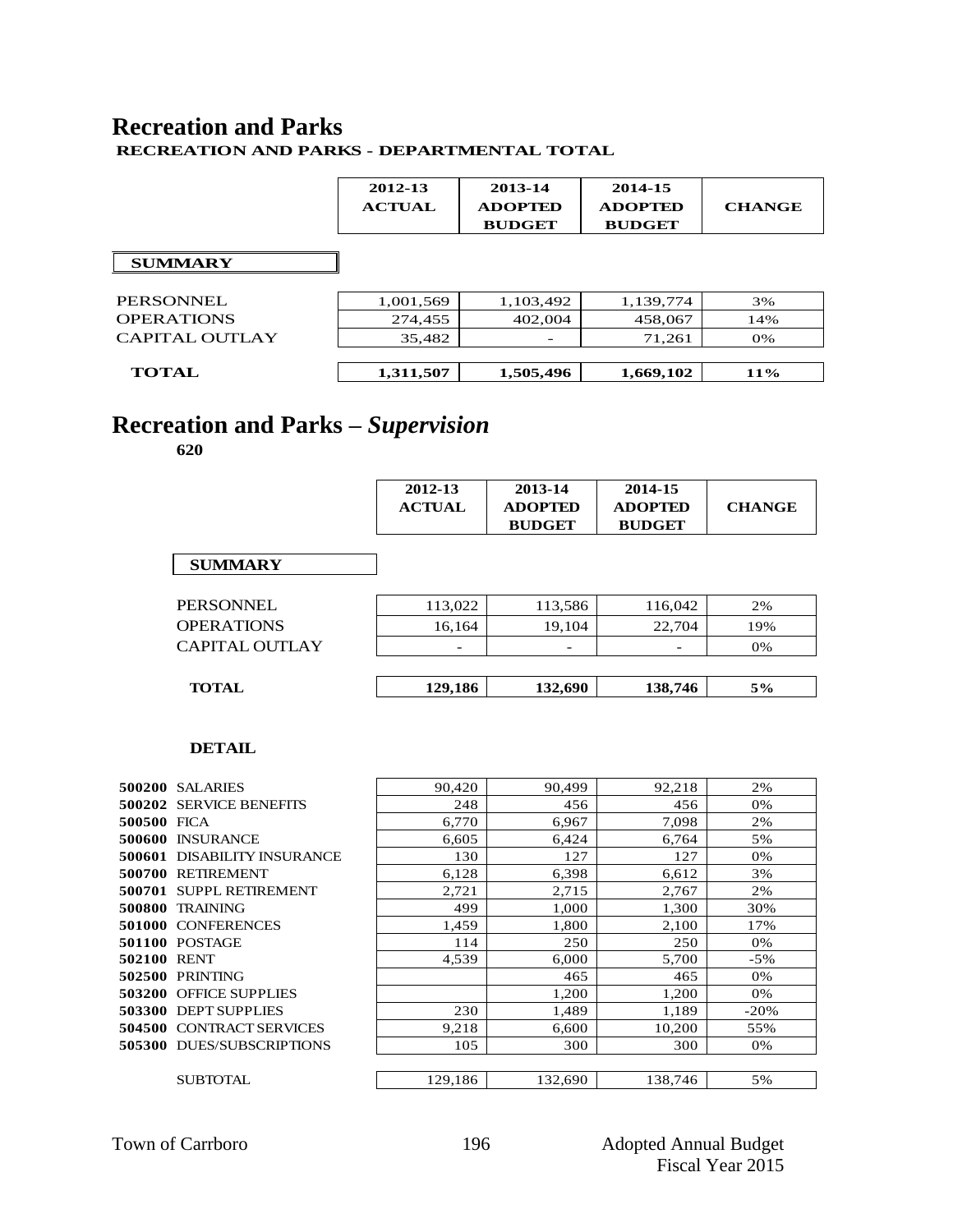# **Recreation and Parks –** *Playgrounds and Parks*

**621**

|                              | 2012-13<br><b>ACTUAL</b> | 2013-14<br><b>ADOPTED</b><br><b>BUDGET</b> | 2014-15<br><b>ADOPTED</b><br><b>BUDGET</b> | <b>CHANGE</b> |
|------------------------------|--------------------------|--------------------------------------------|--------------------------------------------|---------------|
| <b>SUMMARY</b>               |                          |                                            |                                            |               |
| <b>PERSONNEL</b>             |                          |                                            |                                            | 0%            |
| <b>OPERATIONS</b>            | 8,173                    | 17,078                                     | 17,078                                     | 0%            |
| <b>CAPITAL OUTLAY</b>        | 35,482                   |                                            | 71,261                                     | 0%            |
|                              |                          |                                            |                                            |               |
| <b>TOTAL</b>                 | 43,655                   | 17,078                                     | 88,339                                     | 417%          |
| <b>DETAIL</b>                |                          |                                            |                                            |               |
| 500900 PROF SERVICES         |                          | 7,000                                      | 7,000                                      | 0%            |
| 501602 M & R PARKS           | 6,047                    | 3,920                                      | 3,920                                      | 0%            |
| 502100 RENT                  | 2,029                    | 2,870                                      | 2,870                                      | 0%            |
| 502600<br><b>ADVERTISING</b> |                          | 500                                        | 500                                        | 0%            |
| 503300 DEPT SUPPLIES         | 98                       | 2,788                                      | 2,788                                      | 0%            |
| 507402 OTHER CAPITAL ASSETS  | 35,482                   |                                            | 71,261                                     | 0%            |

 ${\small\bf SUBTOTAL}$ 

| __     |                          | .           |       |
|--------|--------------------------|-------------|-------|
| 35,482 | $\overline{\phantom{0}}$ | 1,261<br>71 | $9\%$ |
|        |                          |             |       |
| 43,655 | 7,078                    | 88,339      | 7%    |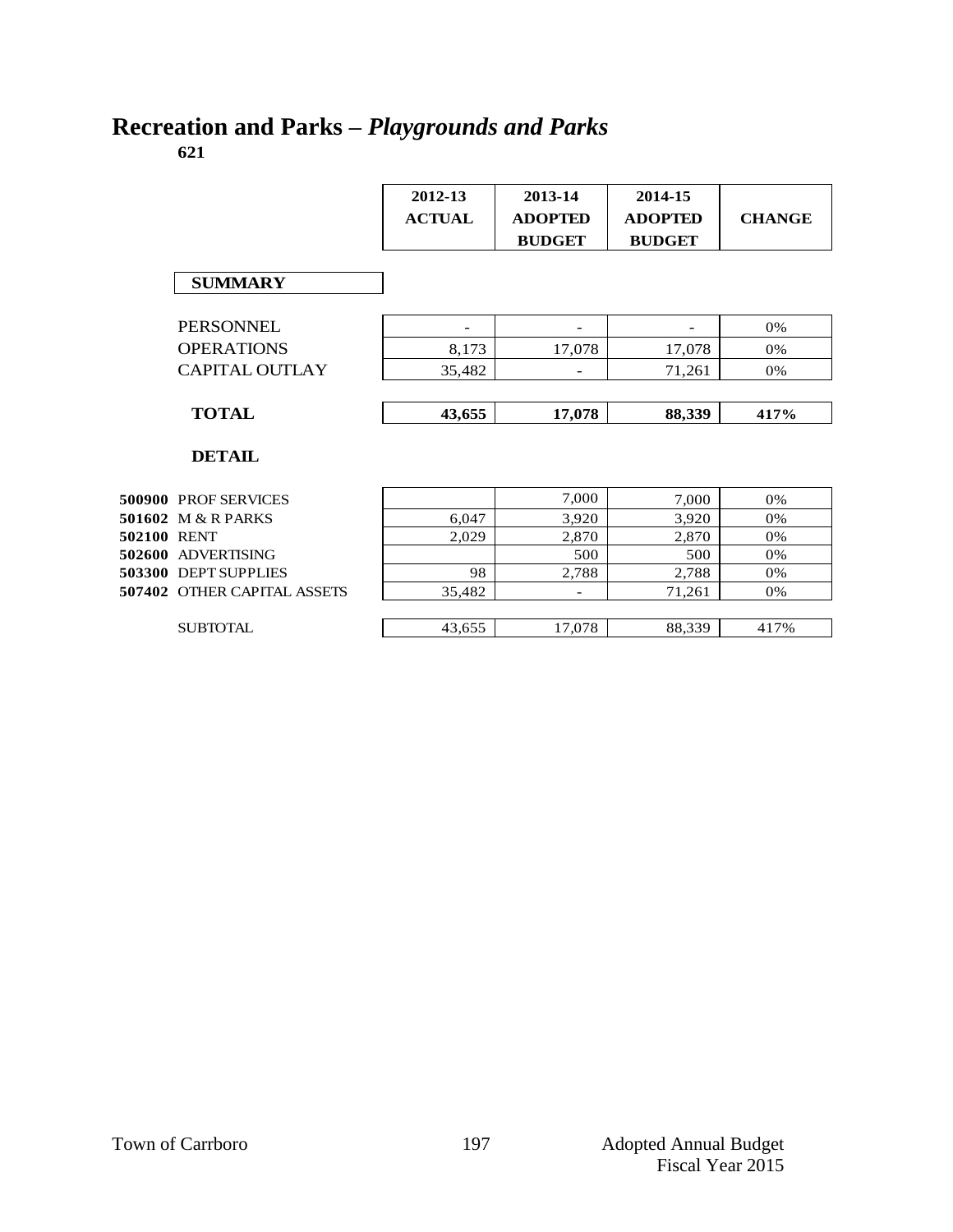# **Recreation and Parks –** *General Programs*

**623**

|                       | 2012-13<br><b>ACTUAL</b> | 2013-14<br><b>ADOPTED</b><br><b>BUDGET</b> | 2014-15<br><b>ADOPTED</b><br><b>BUDGET</b> | <b>CHANGE</b> |
|-----------------------|--------------------------|--------------------------------------------|--------------------------------------------|---------------|
| <b>SUMMARY</b>        |                          |                                            |                                            |               |
| PERSONNEL             | 542,389                  | 629,345                                    | 641,701                                    | 2%            |
| <b>OPERATIONS</b>     | 243,659                  | 325,289                                    | 342,792                                    | 5%            |
| <b>CAPITAL OUTLAY</b> |                          | $\overline{\phantom{a}}$                   |                                            | 0%            |
|                       |                          |                                            |                                            |               |
| <b>TOTAL</b>          | 786,049                  | 954,634                                    | 984,493                                    | 3%            |

|             | <b>DETAIL</b>                      |         |         |         |       |
|-------------|------------------------------------|---------|---------|---------|-------|
|             | 500200 SALARIES                    | 301,636 | 298,203 | 305,089 | 2%    |
|             | <b>500202 SERVICE BENEFITS</b>     | 2.023   | 2,231   | 2,231   | 0%    |
|             | <b>500400 TEMPORARY SALARIES</b>   | 133,923 | 215,506 | 215,506 | 0%    |
| 500500 FICA |                                    | 32.943  | 39.299  | 40.030  | 2%    |
|             | 500600 INSURANCE                   | 41.648  | 41,414  | 47,508  | 15%   |
|             | <b>500601 DISABILITY INSURANCE</b> | 551     | 310     | 310     | 0%    |
|             | 500700 RETIREMEMT                  | 20,542  | 22,735  | 21,874  | $-4%$ |
|             | 500701 SUPPL RETIREMENT            | 9,123   | 9,647   | 9,153   | $-5%$ |
|             | 500800 TRAINING                    | 1,089   | 2,500   | 2,500   | 0%    |
|             | 501000 CONFERENCES                 |         |         | 5,898   | 0%    |
|             | 501100 POSTAGE                     | 6,365   | 6,490   | 6,490   | 0%    |
|             | 501200 TELEPHONE                   | 720     | 680     | 680     | 0%    |
|             | 501600 M & R EQUIP                 |         | 300     | 300     | 0%    |
|             | <b>501700 VEHICLE REPAIR</b>       | 637     | 1,050   | 1,050   | 0%    |
| 502100 RENT |                                    | 22,999  | 32,332  | 32,332  | 0%    |
|             | 502500 PRINTING                    | 13,755  | 22,000  | 22,000  | 0%    |
|             | 502600 ADVERTISING                 | 2,299   | 2,400   | 2,400   | 0%    |
| 503100 FUEL |                                    | 1,528   | 1,661   | 1,916   | 15%   |
|             | <b>503200 OFFICE SUPPLIES</b>      | 31      | 1,400   | 1,400   | 0%    |
|             | 503300 DEPT SUPPLIES               | 35,882  | 44,212  | 44,212  | 0%    |
|             | <b>503307 VEHICLE SUPPLIES</b>     |         |         |         | 0%    |
|             | 503600 UNIFORMS                    | 21,255  | 25,542  | 27,942  | 9%    |
|             | <b>504500 CONTRACT SERVICES</b>    | 81.074  | 101,581 | 102,731 | 1%    |
|             | 504702 SPECIAL CLASSES             | 396     |         |         | 0%    |
|             | 504703 COMMUNITY EVENTS            | 296     |         |         | 0%    |
|             | 54100 Carrboro Day                 | 4,518   | 5,700   | 8,200   | 0%    |
|             | 54200 Music Festival               | 24,995  | 31,500  | 35,500  | 0%    |
|             | 54300 Poetry Alive                 | 2,292   | 3,250   | 3,750   | 0%    |
|             | 54400 July 4th                     | 15.793  | 19,200  | 20,000  | 0%    |
|             | 54600 Film Festival                | 6,353   | 11,750  | 11,750  | 0%    |
|             | 54850 Open Streets                 |         | 10,000  | 10,000  | 0%    |
|             | <b>505300 DUES/SUBSCRIPTIONS</b>   | 1,384   | 1,741   | 1,741   | 0%    |
|             |                                    |         |         |         |       |
|             | SUBTOTAL                           | 786,049 | 954,634 | 984,493 | 3%    |
|             |                                    |         |         |         |       |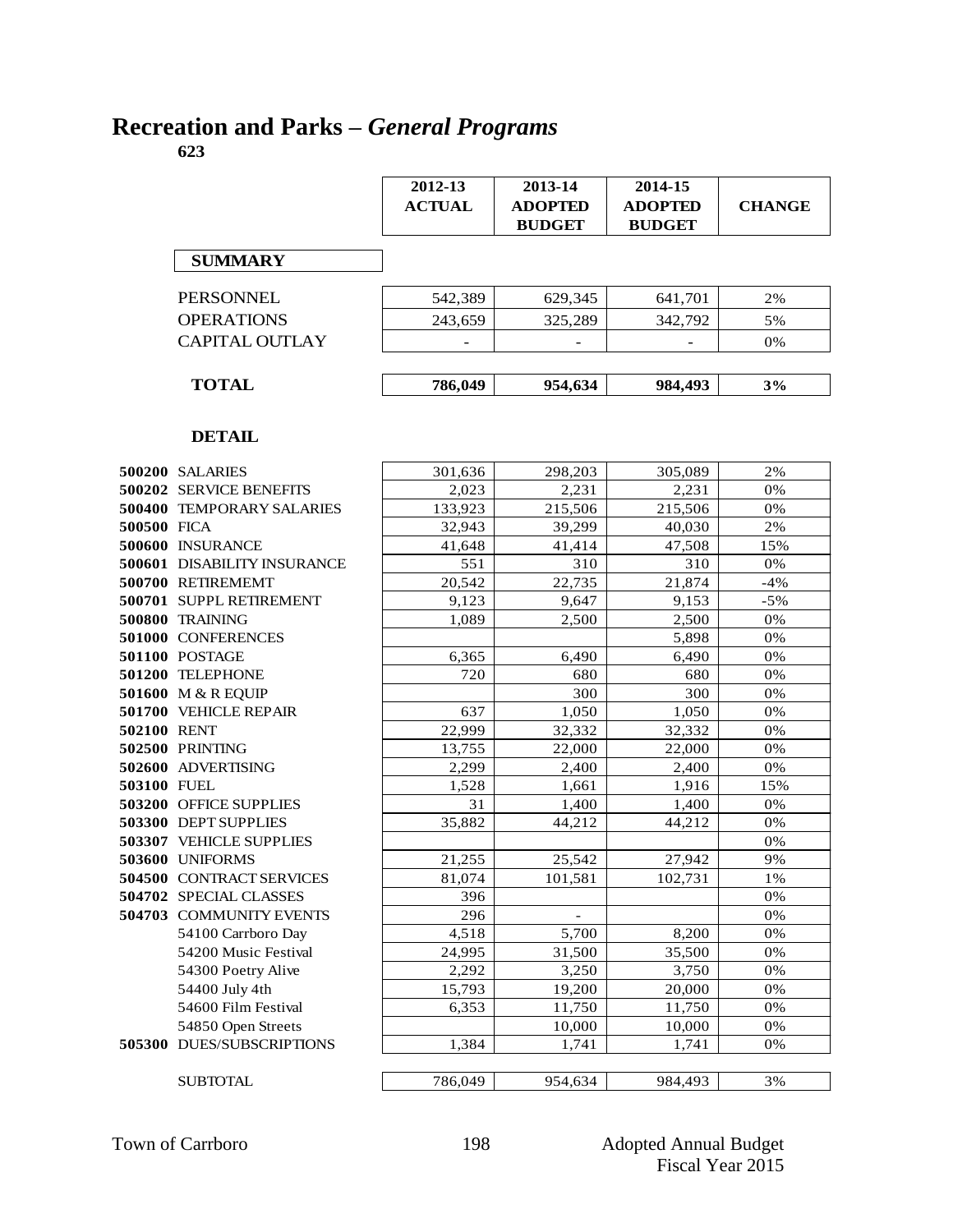# **Recreation and Parks –** *Recreation Facilities*

|             |                                    | 2012-13       | 2013-14        | 2014-15        |               |
|-------------|------------------------------------|---------------|----------------|----------------|---------------|
|             |                                    | <b>ACTUAL</b> | <b>ADOPTED</b> | <b>ADOPTED</b> | <b>CHANGE</b> |
|             |                                    |               | <b>BUDGET</b>  | <b>BUDGET</b>  |               |
|             |                                    |               |                |                |               |
|             | <b>SUMMARY</b>                     |               |                |                |               |
|             |                                    |               |                |                |               |
|             | <b>PERSONNEL</b>                   | 346,158       | 360,561        | 382,031        | 6%            |
|             | <b>OPERATIONS</b>                  | 6,459         | 40,533         | 75,493         | 86%           |
|             | CAPITAL OUTLAY                     |               |                |                | 0%            |
|             | <b>TOTAL</b>                       | 352,616       | 401,094        | 457,524        | 14%           |
|             |                                    |               |                |                |               |
|             | <b>DETAIL</b>                      |               |                |                |               |
|             |                                    |               |                |                |               |
|             |                                    |               |                |                |               |
|             | <b>500200 SALARIES</b>             | 164,421       | 162,291        | 165,375        | 2%            |
|             | <b>500202 SERVICE BENEFITS</b>     | 1,160         | 1,363          | 1,611          | 0%            |
|             | <b>500300 PARTTIME SALARIES</b>    | 79,647        | 79,612         | 76,350         | $-4%$         |
|             | 500400 TEMPORARY SERVICES          | 22,937        | 35,532         | 35,532         | 0%            |
| 500500 FICA |                                    | 19,720        | 21,349         | 21,354         | 0%            |
|             | 500600 INSURANCE                   | 36,404        | 36,277         | 56,976         | 57%           |
|             | <b>500601 DISABILITY INSURANCE</b> | 309           | 248            | 248            | 0%            |
|             | 500700 RETIREMENT                  | 16,593        | 16,772         | 17,333         | 3%            |
|             | 500701 SUPPL RETIREMENT            | 4.966         | 7.117          | 7.252          | 2%            |
|             | 500800 TRAINING                    | 259           | 1,500          | 1,500          | 0%            |
|             | 501000 CONFERENCES                 |               | 400            | 1,658          | 315%          |
|             | 501100 POSTAGE                     | 180           | 700            | 700            | 0%            |
|             | 501200 TELEPHONE                   | 254           | 510            | 510            | 0%            |
|             | <b>501400 TRAVEL</b>               |               | 800            | 800            | 0%            |
|             | 501600 M & R EOUIP                 | 1,075         | 1,490          | 1,490          | 0%            |
|             | 501601 M & R BUILDINGS             | 800           | 1,200          | 49.902         | 4059%         |
|             | 502500 PRINTING                    |               | 800            | 800            | 0%            |
|             | 502600 ADVERTISING                 | 218           | 800            | 800            | 0%            |
|             | <b>503200 OFFICE SUPPLIES</b>      | 446           | 1,000          | 1,000          | 0%            |
|             | 503300 DEPT SUPPLIES               | 1,338         | 3,796          | 13,796         | 263%          |
|             | 504500 CONTRACTUAL SVCS            |               | 25,600         | 600            | $-98%$        |
|             | <b>505300 DUES/SUBSCRIPTIONS</b>   | 1,888         | 1,937          | 1.937          | 0%            |
|             | <b>SUBTOTAL</b>                    | 352,616       | 401,094        | 457,524        | 14%           |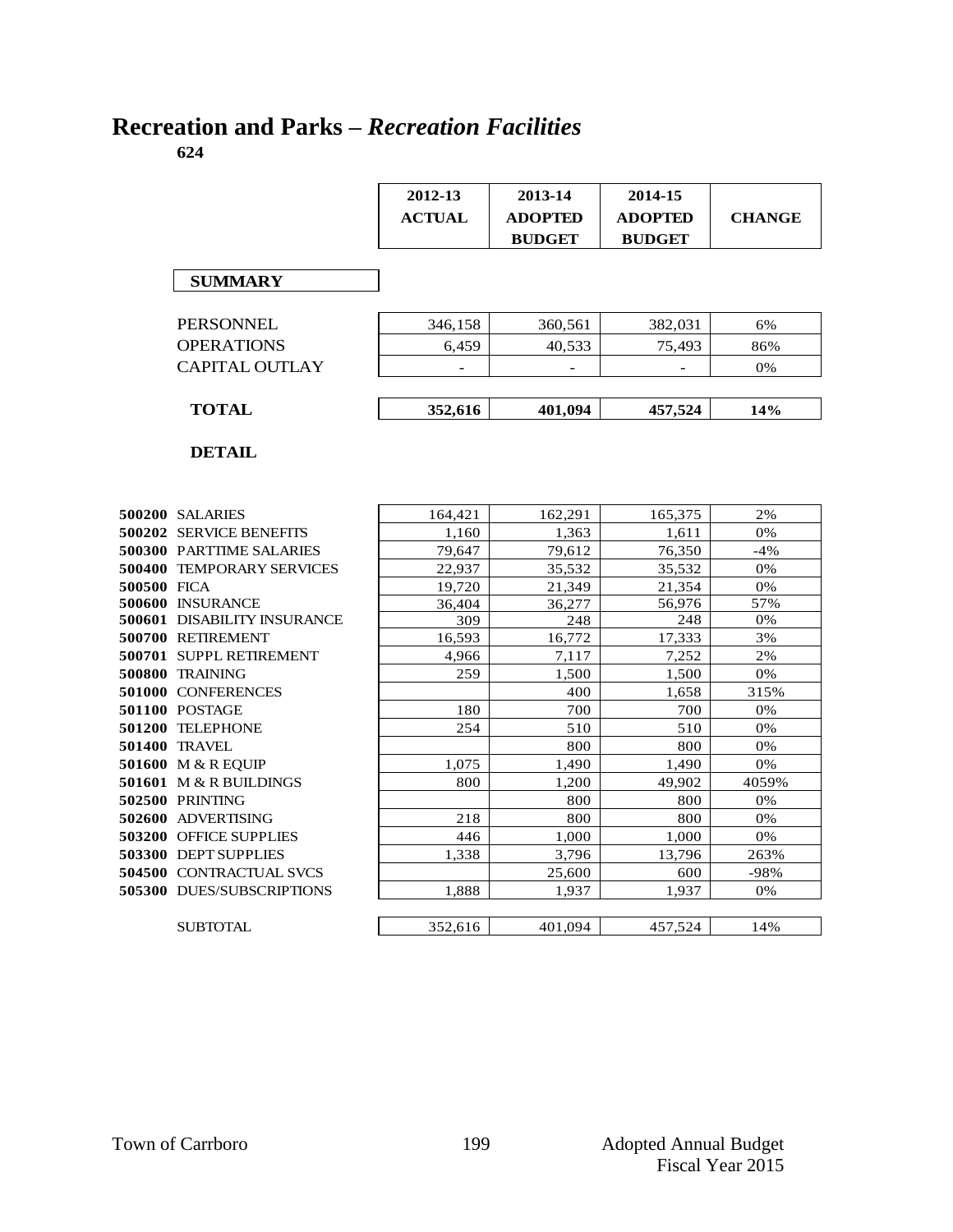#### **Nondepartmental NONDEPARTMENTAL - TOTAL**

|                       | 2012-13<br><b>ACTUAL</b> | 2013-14<br><b>ADOPTED</b><br><b>BUDGET</b> | 2014-15<br><b>ADOPTED</b><br><b>BUDGET</b> | <b>CHANGE</b> |
|-----------------------|--------------------------|--------------------------------------------|--------------------------------------------|---------------|
| <b>SUMMARY</b>        |                          |                                            |                                            |               |
| <b>PERSONNEL</b>      |                          | 530,907                                    | 575,543                                    | 8%            |
| <b>OPERATIONS</b>     | 300,700                  | 197,383                                    | 136,704                                    | $-31%$        |
| <b>CAPITAL OUTLAY</b> | $\overline{\phantom{a}}$ |                                            |                                            | 0%            |
|                       |                          |                                            |                                            |               |
| <b>TOTAL</b>          | 300,700                  | 728,290                                    | 712,247                                    | $-2\%$        |

# **Nondepartmental –** *General Nondepartmental*

|            |                             | 2012-13<br><b>ACTUAL</b> | 2013-14<br><b>ADOPTED</b><br><b>BUDGET</b> | 2014-15<br><b>ADOPTED</b><br><b>BUDGET</b> | <b>CHANGE</b> |
|------------|-----------------------------|--------------------------|--------------------------------------------|--------------------------------------------|---------------|
|            | <b>SUMMARY</b>              |                          |                                            |                                            |               |
|            | <b>PERSONNEL</b>            |                          | 530,907                                    | 575,543                                    | 8%            |
|            | <b>OPERATIONS</b>           |                          | 60,679                                     |                                            | $-100%$       |
|            | CAPITAL OUTLAY              |                          |                                            |                                            | 0%            |
|            |                             |                          |                                            |                                            |               |
|            | <b>TOTAL</b>                |                          | 591,586                                    | 575,543                                    | $-3\%$        |
|            | <b>DETAIL</b>               |                          |                                            |                                            |               |
|            | 500203 PAY PLAN ADJUSTMENTS | $\overline{\phantom{0}}$ | 311,102                                    | 181,929                                    | $-42%$        |
| <b>TBD</b> | <b>MERIT PAY</b>            | $\qquad \qquad -$        |                                            | 192,031                                    | N/A           |
|            | 500603 HEALTH INSURANCE     | $\overline{\phantom{0}}$ | 186,742                                    | 168,520                                    | $-10%$        |
|            | 500606 UNEMPLOYMENT INS     |                          | 33,063                                     | 33,063                                     | 0%            |
|            | 500810 ORG DEVELOPMENT      |                          | 3,000                                      |                                            | $-100%$       |
|            | PARTNERSHIP TO END          |                          |                                            |                                            |               |
|            | 504601 HOMELESSNESS         |                          | 15,079                                     |                                            | $-100%$       |
|            | 505700 MISCELLANEOUS        |                          | 7,600                                      |                                            | $-100%$       |
|            | 580000 CONTINGENCY          | $\overline{a}$           | 15,000                                     | $\overline{a}$                             | $-100%$       |
|            | 581008 FUEL CONTINGENCY     | $\overline{\phantom{0}}$ | 20,000                                     | $\overline{\phantom{a}}$                   | $-100%$       |
|            | SUBTOTAL                    |                          | 591,586                                    | 575,543                                    | $-3%$         |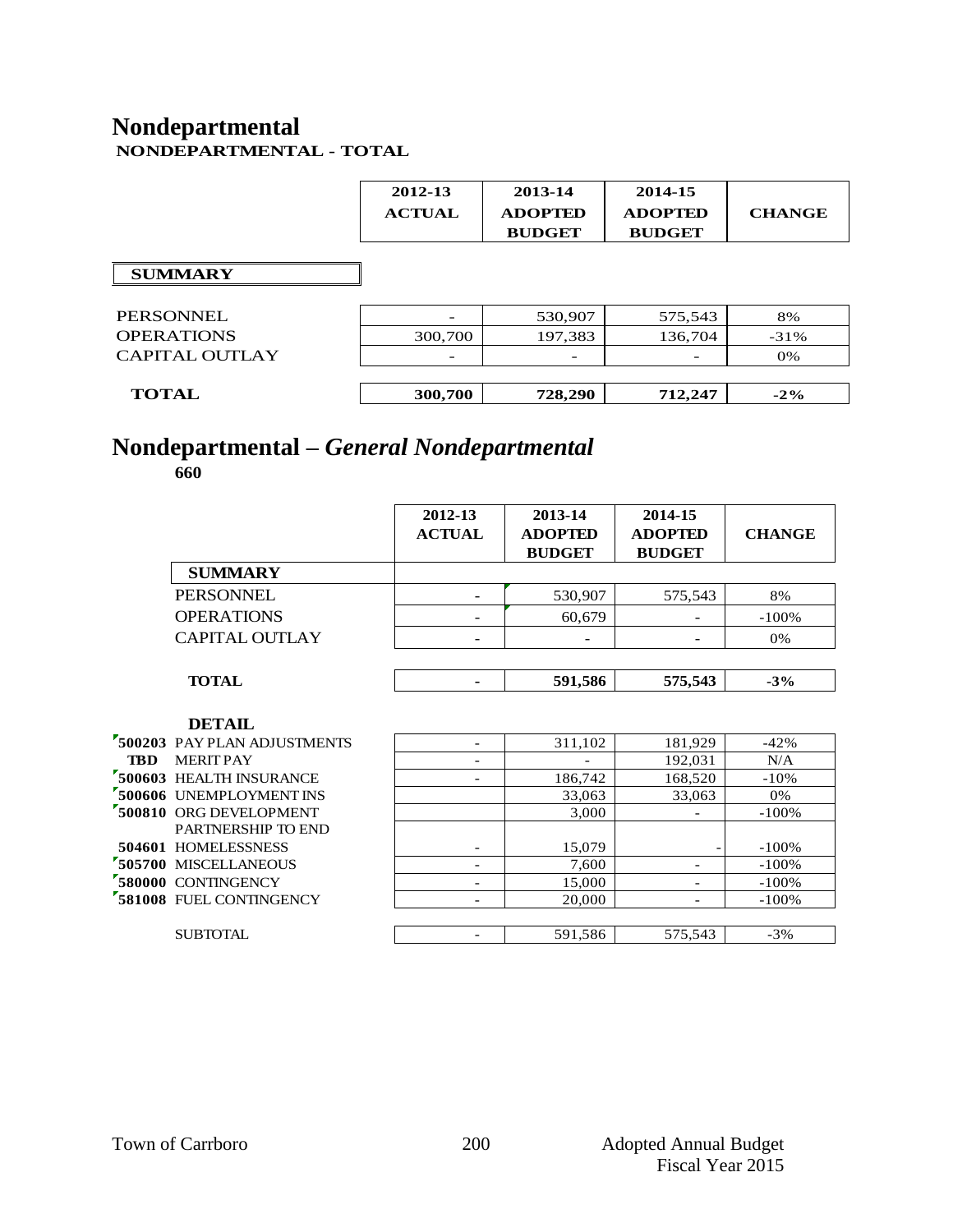# **Nondepartmental –** *Transfers*

|                       | 2012-13<br><b>ACTUAL</b> | 2013-14<br><b>ADOPTED</b><br><b>BUDGET</b> | 2014-15<br><b>ADOPTED</b><br><b>BUDGET</b> | <b>CHANGE</b> |
|-----------------------|--------------------------|--------------------------------------------|--------------------------------------------|---------------|
| <b>SUMMARY</b>        |                          |                                            |                                            |               |
| <b>PERSONNEL</b>      |                          |                                            |                                            | 0%            |
| <b>OPERATIONS</b>     | 300,700                  | 136,704                                    | 136,704                                    | 0%            |
| <b>CAPITAL OUTLAY</b> | $\overline{\phantom{a}}$ | -                                          | $\overline{\phantom{a}}$                   | 0%            |
| <b>TOTAL</b>          | 300,700                  | 136,704                                    | 136,704                                    | $0\%$         |
|                       |                          |                                            |                                            |               |
| <b>DETAIL</b>         |                          |                                            |                                            |               |

|             | <b>DETAIL</b>                                                                          |         |                          |         |    |
|-------------|----------------------------------------------------------------------------------------|---------|--------------------------|---------|----|
|             | <b>TRANSFER TO REVOLVING</b><br><b>595007 LOAN FUND</b>                                |         |                          |         | 0% |
|             | <b>TRANSFER TO CAPITAL</b><br><b>592007 RESERVE</b><br><b>TRANSFER TO CAPITAL PROJ</b> | 300,700 | 136,704                  | 136,704 | 0% |
| 593007 FUND |                                                                                        |         | $\overline{\phantom{0}}$ |         | 0% |
|             | <b>594009 TRANSFER TO BOND FUND</b><br><b>TRANSFER TO AFFORDABLE</b>                   |         |                          |         | 0% |
|             | <b>597009 HOUSING FUND</b>                                                             |         |                          |         | 0% |
|             | <b>SUBTOTAL</b>                                                                        | 300,700 | 136,704                  | 136,704 | 0% |